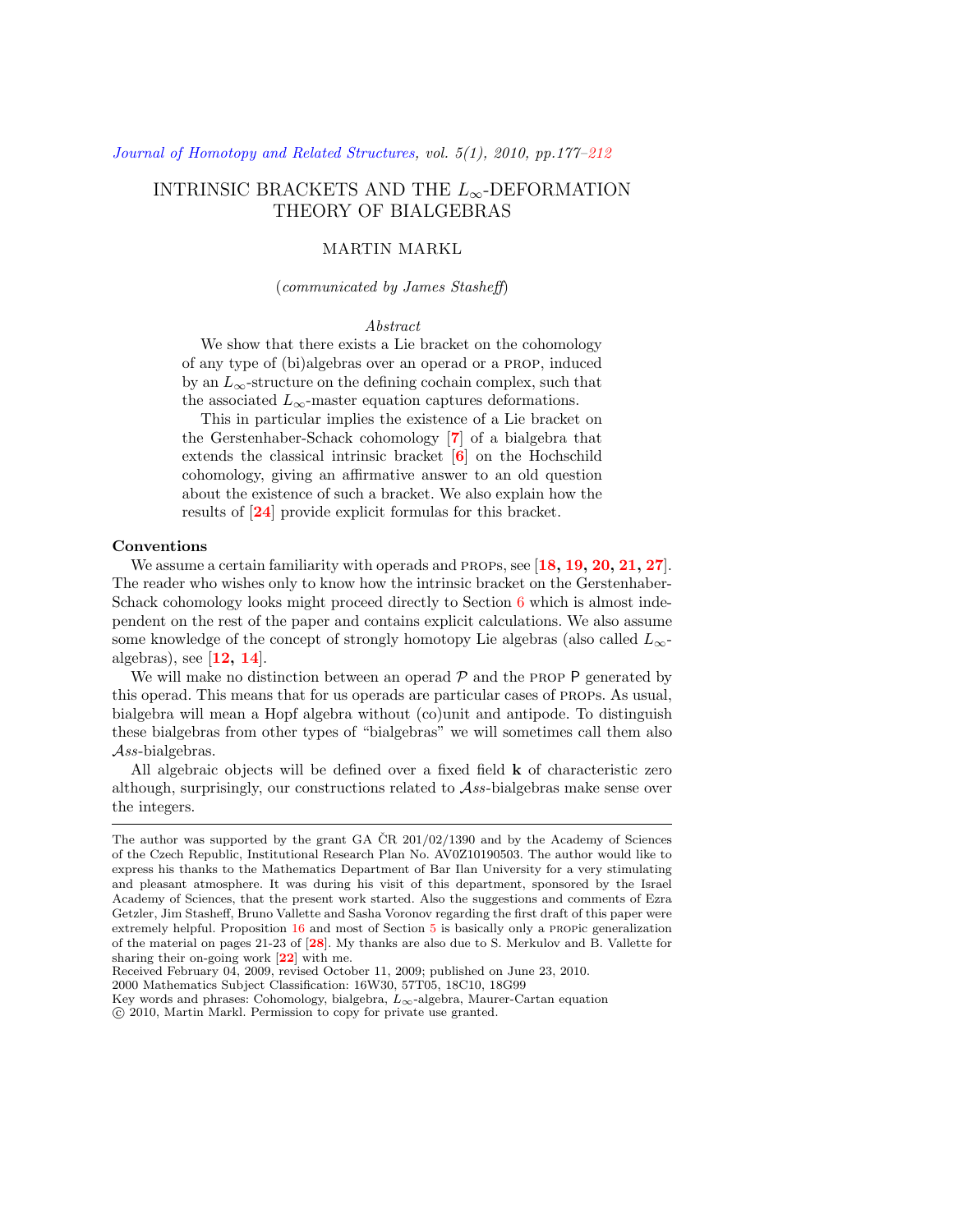## <span id="page-1-2"></span>**1. Introduction and main results**

We show that the cohomology of (bi)algebras always carries a Lie bracket (which we call the *intrinsic bracket*), induced by an  $L_{\infty}$ -structure on the corresponding cochain complex. We also discuss the master equation related to this  $L_{\infty}$ -structure.

By a *(bi)algebra* we mean an algebra over a certain **k**-linear prop P. Therefore a (bi)algebra is given by a homomorphism of PROPs  $\alpha$ : P  $\rightarrow$  End<sub>V</sub>, where End<sub>V</sub> denotes the endomorphism prop of a **k**-vector space *V* . Observe that this notion encompasses not only "classical" algebras (associative, commutative associative, Lie, &c.) but also various types of bialgebras (*Ass*-bialgebras, Lie bialgebras, infinitesimal bialgebras, &c.).

Let us recall that a *minimal model* of a **k**-linear PROP P is a differential (nonnegatively) graded **k**-linear prop (M*, ∂*) together with a homology isomorphism

$$
(\mathsf{P},0) \xleftarrow{\rho} (\mathsf{M},\partial)
$$

such that (i) the prop M is free and (ii) the image of the degree *−*1 differential *∂* consists of decomposable elements of M (the minimality condition), see [**[18](#page-34-2)**] for details. It is not our aim to discuss in this paper the existence and uniqueness of minimal models, nor the methods how to construct such models explicitly. Let us say only that for a large class of operads and props these minimal models can be constructed using the Koszul duality [**[5,](#page-33-1) [9,](#page-34-10) [27](#page-34-6)**].

Let us emphasize that instead of a minimal model of P we may use in the following constructions any cofibrant (in a suitable sense) resolution of P. But since explicit minimal models of P exist in all cases of interest we will stick to minimal models in this note. This will simplify some technicalities.

Assume we are given a homomorphism  $\alpha$  :  $P \rightarrow$  End<sub>V</sub> describing a P-algebra *B*. To define its cohomology, we need to choose first a minimal model  $\rho : (M, \partial) \to (P, 0)$ of P. The composition  $\beta := \alpha \circ \rho : \mathsf{M} \to \mathsf{End}_V$  makes  $\mathsf{End}_V$  an M-module (in the sense of [**[16](#page-34-11)**, page 203]), one may therefore consider the graded vector space of derivations  $Der(\mathsf{M}, \mathsf{End}_V)$ . For  $\theta \in Der(\mathsf{M}, \mathsf{End}_V)$  define  $\delta \theta := \theta \circ \partial$ . It follows from the obvious fact that  $\beta \circ \partial = 0$ , implied by the triviality of the differential in P, that  $\delta\theta$  is again a derivation, so  $\delta$  is a well-defined endomorphism of  $Der(M, End_V)$ which clearly satisfies  $\delta^2 = 0$ . We conclude that  $Der(M, End_V)$  is a non-positively graded vector space equipped with a differential of degree *−*1. Finally, let

<span id="page-1-1"></span>
$$
C_{\mathsf{P}}^*(V;V) := \uparrow Der(\mathsf{M}, \mathsf{End}_V)^{-*} \tag{1}
$$

be the suspension of the graded vector space  $Der(M, End_V)$  with reversed degrees. The differential  $\delta$  induces on  $C^*_{\mathsf{P}}(V;V)$  a degree +1 differential denoted by  $\delta_{\mathsf{P}}$ . The *cohomology of B with coefficients in itself* is then defined by

<span id="page-1-0"></span>
$$
H_{\mathsf{P}}^*(B;B) := H(C_{\mathsf{P}}^*(V;V), \delta_{\mathsf{P}}),\tag{2}
$$

see [**[16](#page-34-11), [18](#page-34-2)**].

For "classical" algebras, the cochain complex  $(C_P^*(V; V), \delta_P)$  agrees with the "standard" constructions. Thus, for associative algebras, [\(2](#page-1-0)) gives the Hochschild cohomology, for associative commutative algebras the Harrison cohomology, for Lie algebras the Chevalley-Eilenberg cohomology, &c. More generally, for algebras over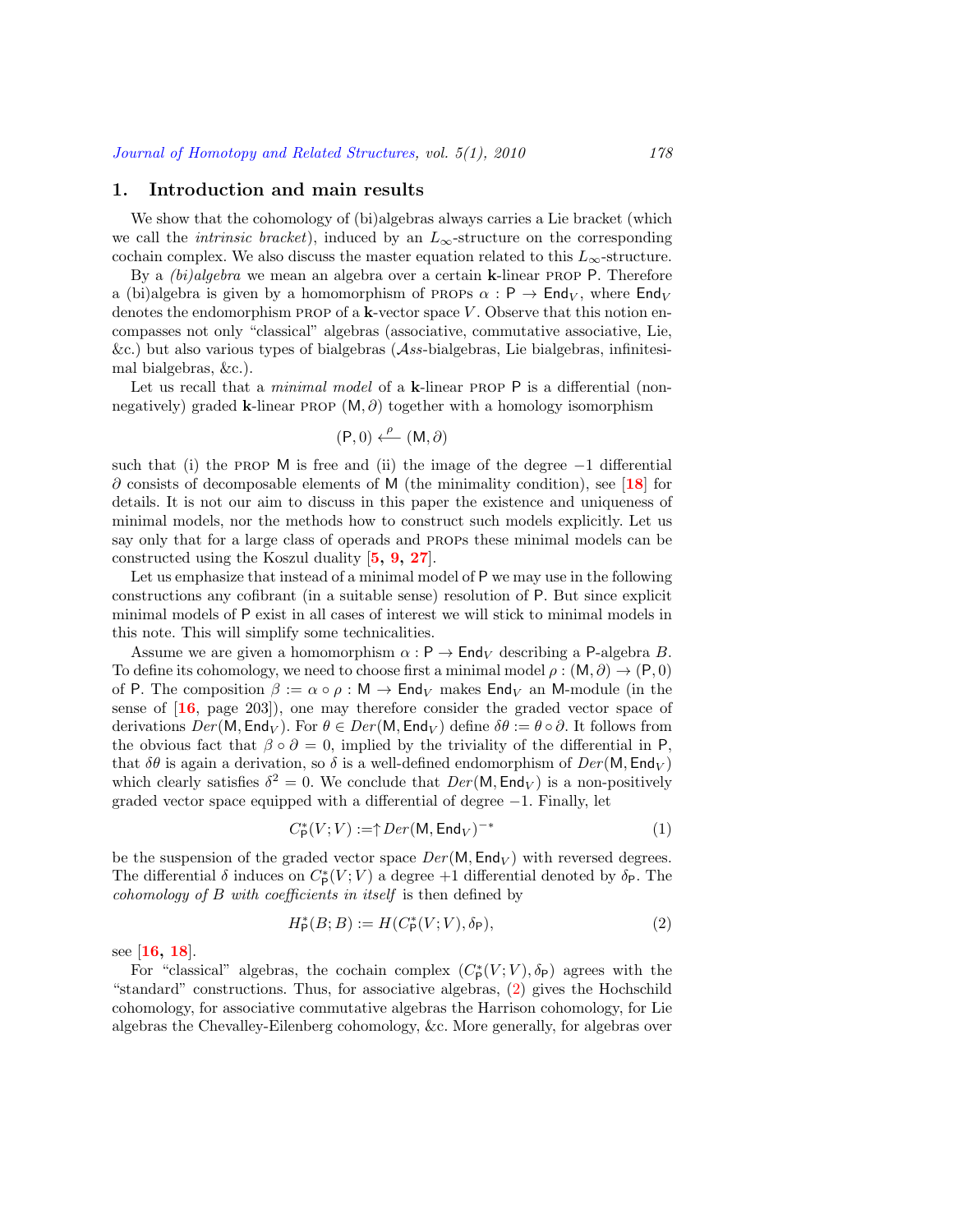a quadratic Koszul operad the above cohomology coincides with the triple cohomology. Therefore nothing dramatically new happens here.

This situation changes if we consider (bi)algebras over a general prop P. To our best knowledge, [\(2](#page-1-0)) is the only definition of a cohomology of (bi)algebras over props. As we argued in [**[16](#page-34-11)**], it governs deformations of these (bi)algebras.

Let  $(B,0) \leftarrow (M_B, \partial)$  be the minimal model of the PROP B for *Ass*-bialgebras constructed in [[18](#page-34-2), [24](#page-34-1)] and *B* a bialgebra given by a homomorphism  $\alpha : B \to \text{End}_V$ . Then  $(C^*_{\mathsf{B}}(V;V), \delta_{\mathsf{B}})$  is isomorphic to the Gerstenhaber-Schack cochain complex  $(C_{GS}^*(B;B), d_{GS})$  and [\(2](#page-1-0)) coincides with the Gerstenhaber-Schack cohomology [**[7](#page-34-0)**],

$$
H^*_{GS}(B;B) \cong H^*(C^*_B(V;V), \delta_B),
$$

see Section [6](#page-22-0) for details. The result announced in the Abstract follows from the following:

<span id="page-2-0"></span>**Theorem 1.** *Let B be a (bi)algebra over a* prop P*. Then there exist a graded Lie algebra bracket on the cohomology*  $H_P^*(B;B)$  *induced by a natural*  $L_{\infty}$ -structure  $(\delta_P, l_2, l_3, \ldots)$  *on the defining complex*  $(C_P^*(V; V), \delta_P)$ *.* 

We will see in Section [2](#page-5-0) and also in Section [6](#page-22-0) that the  $L_{\infty}$ -structure of Theorem [1](#page-2-0) can be given by explicit formulas that involve the differential *∂* of the minimal model M. It will also be clear that this  $L_{\infty}$ -structure uses all the information about the minimal model M of P and that, vice versa, the minimal model M can be reconstructed from the knowledge of this  $L_{\infty}$ -structure. Therefore the brackets  $l_2, l_3, \ldots$ can be understood as Massey products that detect the homotopy type of the prop P.

Since the minimal model M is, by definition, free on a  $\Sigma$ -bimodule  $E$ ,  $M = F(E)$ , it is graded by the number of generators. This means that  $F(E) = \bigoplus_{k \geqslant 0} F^k(E)$ , where  $F^k(E)$  is spanned by "monomials" composed of exactly k elements of E. The minimality of  $\partial$  is equivalent to  $\partial(E) \subset F^{\geqslant 2}(E)$ . The differential  $\partial$  is called *quadratic* if  $\partial(E)$  ⊂  $F^2(E)$ .

<span id="page-2-1"></span>**Proposition 2.** *If the differential of the minimal model* M *of* P *used in the definition of the cohomology ([2\)](#page-1-0) is quadratic, then the higher brackets*  $l_3, l_4, \ldots$  *of the*  $L_{\infty}$ *structure vanish, therefore*  $(C^*_{\mathsf{P}}(V;V), \delta_{\mathsf{P}})$  *forms an ordinary dg Lie algebra with the*  $$ 

The minimal model of a quadratic Koszul operad  $P$  is given by the cobar construction on its quadratic dual  $\mathcal{P}^!$  and is therefore quadratic. Thus, for algebras over such an operad, the complex  $(C^*_{\mathcal{P}}(V;V), \delta_{\mathcal{P}})$  is a Lie algebra whose bracket coincides with the classical intrinsic bracket given by identifying this complex with the space of coderivations of a certain cofree nilpotent  $\mathcal{P}^!$ -coalgebra, see [[20](#page-34-4), Section II.3.8]. The similar observation is true also for various types of "bialgebras" defined over quadratic (in a suitable sense) props, such as Lie bialgebras [**[5](#page-33-1)**], infinitesimal bialgebras  $\begin{bmatrix} 1 \end{bmatrix}$  $\begin{bmatrix} 1 \end{bmatrix}$  $\begin{bmatrix} 1 \end{bmatrix}$  and  $\frac{1}{2}$ bialgebras  $\begin{bmatrix} 18 \end{bmatrix}$  $\begin{bmatrix} 18 \end{bmatrix}$  $\begin{bmatrix} 18 \end{bmatrix}$ . In contrast, as we will see in Sec-tion [6](#page-22-0), the Gerstenhaber-Schack complex of an *Ass*-bialgebra carries a fully fledged *L∞*-algebra structure.

**Relation to previous results.** As indicated in the above paragraph, it is wellknown that, for an algebra  $B$  over a quadratic Koszul operad  $P$ , the cochain complex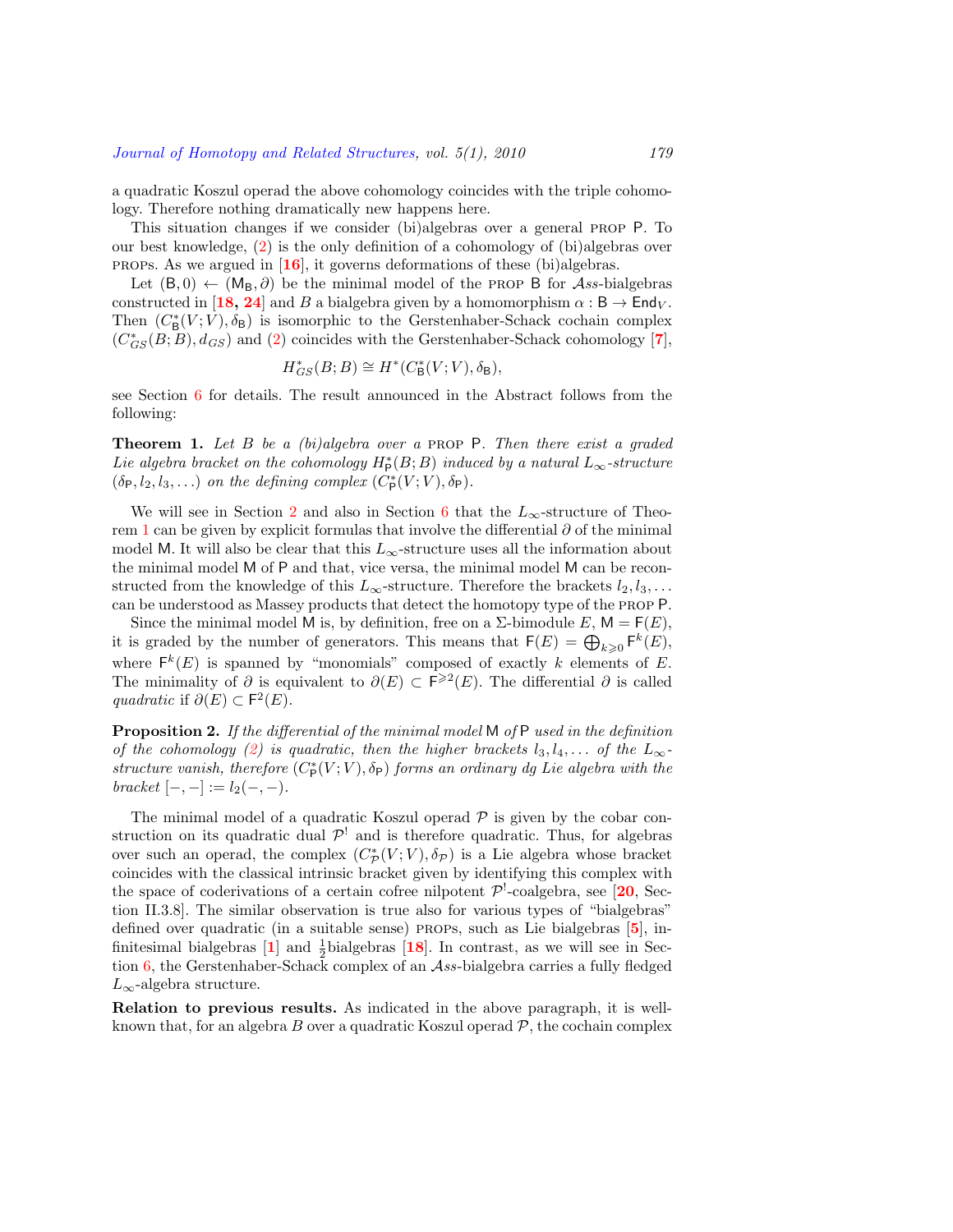$(C^*_{\mathcal{P}}(V;V), \delta_{\mathcal{P}})$  is a dg-Lie algebra with the structure given by a generalization of Schlessinger-Stasheff's intrinsic bracket [**[25](#page-34-12)**]. For algebras over a general operad, an *L∞*-generalization of this structure was obtained by van der Laan [**[28](#page-35-0)**] as follows.

Van der Laan noticed that, for each homotopy cooperad (in an appropriate sense) *E* and for each operad *S*, the  $\Sigma$ -module  $S^E = {\{S^E(n)\}}_{n \geqslant 1}$ , where  $S^E(n) :=$  $Lin(E(n), S(n))$ , is a homotopy operad (again in an appropriate sense), which generalizes the convolution operad of [**[2](#page-33-3)**]. He also proved that, for each homotopy operad  $\mathcal{O} = \{ \mathcal{O}(n) \}_{n \geqslant 1}$ , the "total space"  $\mathcal{O}^* := \bigoplus_{* \geqslant 1} \mathcal{O}(*+1)$  has an induced  $L_{\infty}$ -structure which descents to an  $L_{\infty}$ -structure on the symmetrization  $\mathcal{O}_{\Sigma}^* := \bigoplus_{*\geq 1} \mathcal{O}(*+1)_{\Sigma_{*+1}}$ . Therefore, for *S* and *E* as above, the graded vector space  $S^{E^*}_{\Sigma}$  is a natural  $L_{\infty}$ -algebra.

On the other hand, let  $(F(E), \partial) \rightarrow (P, 0)$  be a minimal model of P. Van der Laan observed that the differential *∂* makes the Σ-module of generators *E* a homotopy cooperad and that, for  $S = End_V$ ,

<span id="page-3-0"></span>
$$
S^{E_{\Sigma}^{*}} \cong C_{\mathcal{P}}^{*}(V;V). \tag{3}
$$

Combining the above facts, he concluded that  $C^*_{\mathsf{P}}(V;V)$  is a natural  $L_{\infty}$ -algebra and proved that the map  $\alpha$  :  $\mathcal{P} \to \mathsf{End}_V$  defining the  $\mathcal{P}$ -algebra *B* determines a Maurer-Cartan element  $\kappa \in C^1_{\mathcal{P}}(V;V)$ . He then constructed the  $L_{\infty}$ -structure on  $(C^*_{\mathcal{P}}(V;V), \delta_{\mathcal{P}})$  as the *κ*-twisting, in the sense recalled in Section [5](#page-20-1), of the  $L_{\infty}$ algebra given by the identification([3\)](#page-3-0).

We were recently informed about an on-going work [**[22](#page-34-9)**] whose central statement proves the existence of an  $L_{\infty}$ -structure on the space of Z-graded extended morphisms from a free dg prop to an arbitrary prop from which Laan's arguments and their generalization to props follow.

The methods of this article are independent of the above mentioned papers. While our approach is not very conceptual, it is straightforward and immediately produces, from a given differential in the minimal model, explicit formulas for the induced *L∞*-structure.

**Relation to derived spaces of algebra structures.** As argued in [**[4](#page-33-4)**, page 797], for an operad  $P$  and a *finite-dimensional* vector space  $W$ , there exists a scheme  $PAlg(W)$  parameterizing  $P$ -algebra structures on *W*. It is characterized by the property that for each commutative dg-algebra *A*, morphisms  $Spec(A) \rightarrow \mathcal{P}Alg(W)$ are in bijection with  $(A \otimes_k P)$ -algebra structures on the dg-A-module  $A \otimes_k W$ . Let  $\mathcal{F} \to \mathcal{P}$  be a free resolution of the operad  $\mathcal{P}$ . Then  $\mathcal{F}Alg(W)$  was interpreted, in [[4](#page-33-4),] Section 3.2], as a smooth dg-scheme in the sense of [**[3](#page-33-5)**], representing a right-derived space  $R\mathcal{P}Alg(W)$  of  $\mathcal{P}$ -actions on *W* in a suitable derived category of dg-schemes.

It can be easily seen, using methods of [[4](#page-33-4), Section 3.5], that if  $\rho : \mathcal{F} \to \mathcal{P}$  is the minimal model of the operad  $\mathcal P$  and  $\alpha : \mathcal P \to \mathsf{End}_W$  describes a  $\mathcal P$ -algebra *B* with the underlying vector space  $W$ , then the components of the dg-tangent space at  $[\beta] \in \mathcal{F}Alg(W)$ ,  $\beta := \rho \circ \alpha$ , can be described as

$$
T^n_{[\beta]}\mathcal{F}Alg(W)\cong C^{n+1}_{\mathcal{P}}(V;V),\text{ for }n\geqslant 0
$$

(we used a different degree convention than  $[4]$  $[4]$  $[4]$ ). The existence of an  $L_{\infty}$ -structure on  $C^*_{\mathcal{P}}(V; V)$  would then follow from general properties of dg-schemes and is in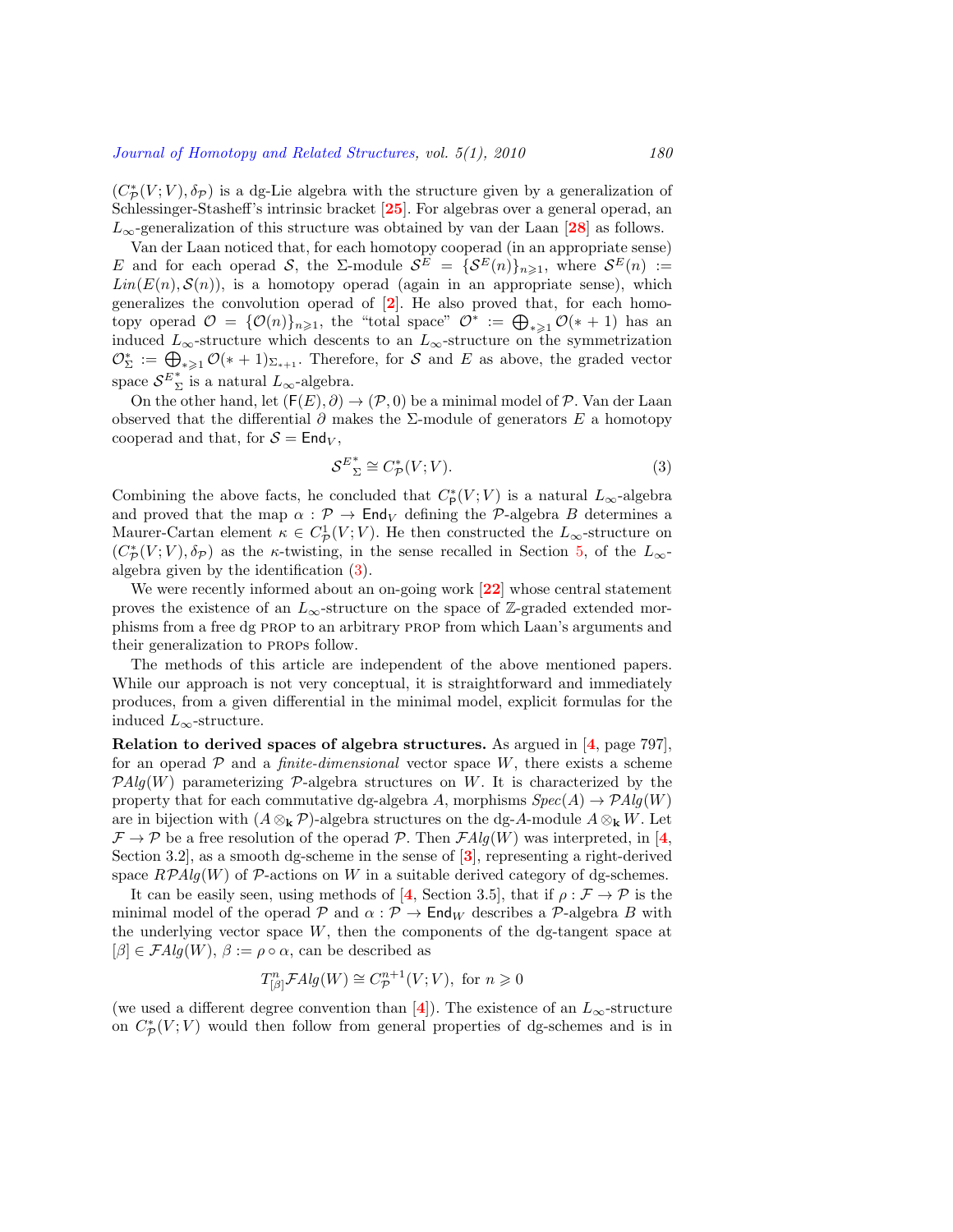fact equivalent to specifying a local coordinate system at the smooth point [*β*] of  $\mathcal{F}Alg(W)$  [[3](#page-33-5), Proposition 2.5.8].

On the other hand, let M be a free dg-PROP and  $\beta : M \to \mathcal{E}$  a PROP homomorphism. Denote by  $\mathcal{E}_{\beta}$  the PROP  $\mathcal E$  considered as an M-module with the action induced by the homomorphism  $\beta$ . We will prove in Theorem [12](#page-15-0) of Section [4](#page-12-0) that the desuspended space  $\downarrow$  *Der* (M,  $\mathcal{E}_{\beta}$ ) of derivations has a natural  $L_{\infty}$ -structure. By thedefinition ([1\)](#page-1-1) of  $C^*_{\mathsf{P}}(V, V)$ , Theorem [1](#page-2-0) follows from Theorem [12](#page-15-0) by taking M a minimal model of the P,  $\mathcal{E} := \mathsf{End}_V$  and  $\beta : \mathsf{M} \to \mathcal{E}$  the composition  $\alpha \circ \rho$ , where  $\alpha$ : P  $\rightarrow$  End<sub>V</sub> describes the algebra *B* and  $\rho$ : M  $\rightarrow$  P is the map of the minimal model.

In the light of [**[3](#page-33-5)**, Proposition 2.5.8], Theorem [12](#page-15-0) translates to the statement that for each free dg-PROP M and each homomorphism  $\beta : M \to \mathcal{E}$ , the space  $\downarrow Der(M, \mathcal{E}_{\beta})$ forms a smooth dg-scheme. The derived scheme  $RPAlg(W)$  of [[4](#page-33-4), page 797] is then, for P the operad  $P$  and  $W$  a finite-dimensional vector space, the specialization of this construction at the point represented by  $\mathcal{E} = \text{End}_W$  and  $\beta = \alpha \circ \rho$ . It this sense, the results of the present paper are meta-versions of constructions in [**[4](#page-33-4)**, Section 3.2] that completely avoid all assumptions required by the 'classical' geometry, namely the fact that the target of the map  $\beta$  is the endomorphism PROP of a finite-dimensional vector space. The present paper thus finishes the program to find a "universal variety of structure constants" formulated in [**[16](#page-34-11)**, page 197].

**The master equation.** Let *A* be a "classical" algebra over a quadratic Koszul operad  $P$  (associative, commutative associative, Lie, &c.), so that the cochain complex  $(C^*_{\mathcal{P}}(A;A), \delta_{\mathcal{P}})$  is a graded dg-Lie algebra (Proposition [2](#page-2-1)). One usually shows that an element  $\kappa \in C^1_{\mathcal{P}}(A, A)$ , represented by a bilinear map (or by a collection of bilinear maps), is a deformation of the *P*-algebra structure *A* if and only if it solves the "classical" master equation  $0 = \delta_{\mathcal{P}}(\kappa) + \frac{1}{2}[\kappa, \kappa].$ 

For a (bi)algebra *B* over a general PROP P, the cochain complex  $(C_P^*(B, B), d_P)$ forms only an  $L_\infty$ -algebra, but we will prove, in Section [5](#page-20-1), that solutions  $\kappa \in$  $C^1_{\mathsf{P}}(B, B)$  of the "quantum" master equation

<span id="page-4-0"></span>
$$
0 = \delta_{\mathsf{P}}(\kappa) + \frac{1}{2!} l_2(\kappa, \kappa) - \frac{1}{3!} l_3(\kappa, \kappa, \kappa) - \frac{1}{4!} l_4(\kappa, \kappa, \kappa, \kappa) + \cdots
$$
 (4)

are deformations of *B*. This means that the  $L_{\infty}$ -structure of Theorem [1](#page-2-0) represents an  $L_{\infty}$ -version of the Deligne groupoid for deformations of *B*, see [[11](#page-34-13)] for the terminology. We will see in Section [6](#page-22-0) how this observation applies to *Ass*-bialgebras. Although the sum([4\)](#page-4-0) is infinite, we will see that, in situations considered in this paper, it converges.

**Outline of the paper.** In the following section we indicate the idea behind the  $L_{\infty}$ -structure of Theorem [1](#page-2-0). A rigorous proof of this theorem is then contained in Sections [3](#page-9-0) and [4](#page-12-0). In short Section [5](#page-20-1) we discuss master equations in  $L_{\infty}$ -algebras. In the last section we show how constructions of this paper together with the description [**[24](#page-34-1)**, Eqn. 3.1] of the minimal model of the bialgebra prop give an explicit  $L_{\infty}$ -structure on the Gerstenhaber-Schack complex  $(C_{GS}^*(B;B), d_{GS})$ .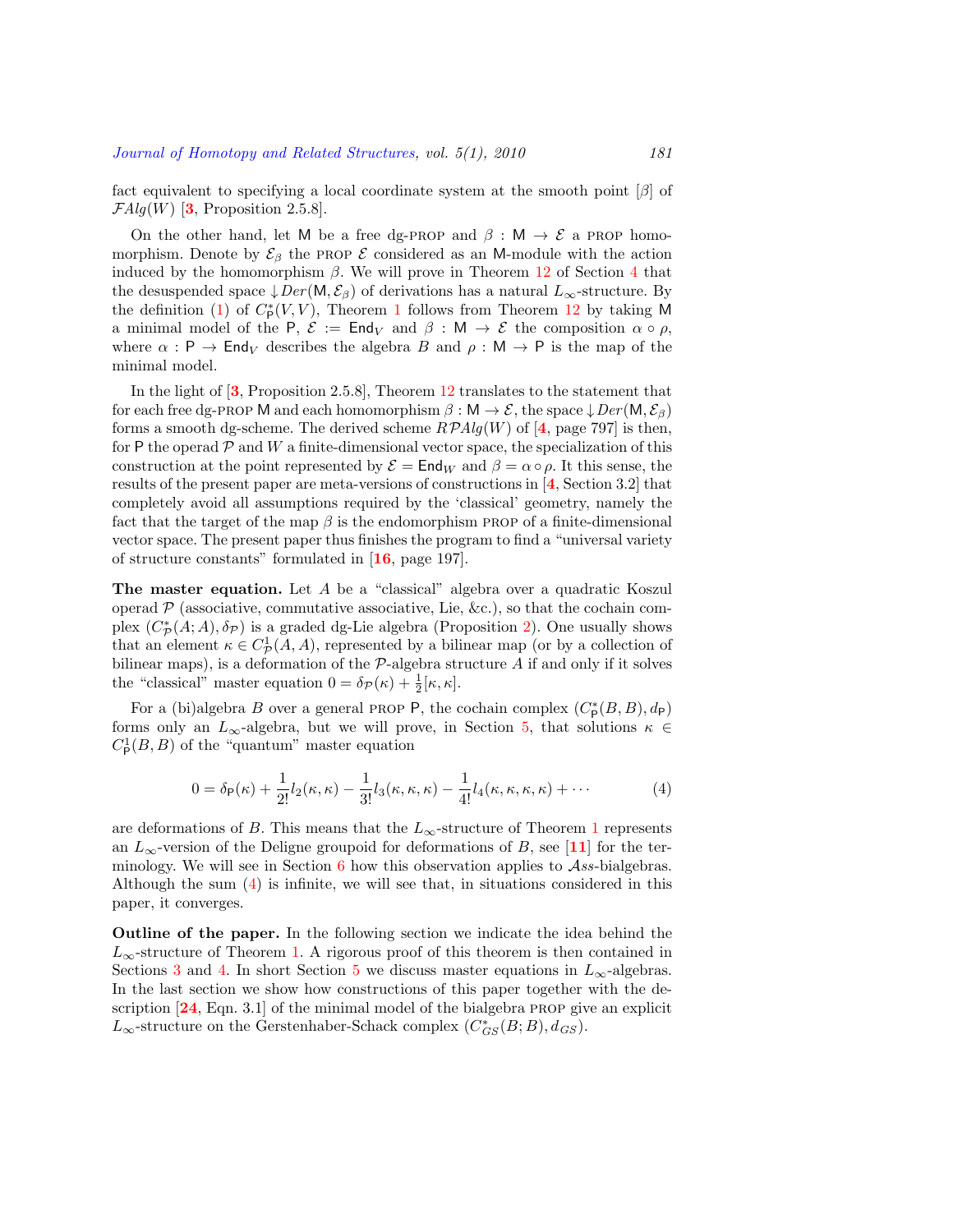### <span id="page-5-0"></span>**2. The idea of the construction**

In this section we explain the idea behind the  $L_{\infty}$ -structure of Theorem [1](#page-2-0) and indicate why the  $L_{\infty}$ -axioms are satisfied. We believe that this section will help to understand the concepts, but we do not aim to be rigorous here, see also the remark at the end of this section. Formal constructions and proofs based on the equivalence between symmetric brace algebras and pre-Lie algebras [**[10,](#page-34-14) [13](#page-34-15)**] are then given in Sections [3](#page-9-0) and [4](#page-12-0).

We need to review first some definitions and facts concerning props and their derivations. Given a prop P and a P-module U [**[16](#page-34-11)**, p. 203], then a *degree d derivation*  $\theta$ :  $P \rightarrow U$  is a map of  $\Sigma$ -bimodules  $\theta$ :  $P \rightarrow U$  which is a degree *d* derivation (in the evident sense) with respect to both the horizontal and vertical compositions in the prop P and the P-module U.

An equivalent definition is the following. For each *d*, the P-module structure on U induces the obvious PROP structure on the direct sum  $P ⊕ ∄<sup>d</sup>U$  of the Σ-bimodule P and the *d*-fold desuspension of the Σ-bimodule U. A degree *d* map *θ* : P *→* U of Σ-bimodules is then a degree *d* derivation if and only if

<span id="page-5-2"></span>
$$
id_{\mathsf{P}} \oplus \downarrow^d \theta : \mathsf{P} \to \mathsf{P} \oplus \downarrow^d \mathsf{U} \tag{5}
$$

is a prop homomorphism. The equivalence of the above two definitions of derivations can be easily verified directly. We denote by *Der* (P*,* U) the graded vector space of derivations  $\theta$  : P  $\rightarrow$  U. If U = P, we write simply  $Der(P)$  instead of  $Der(P, P)$ .

<span id="page-5-4"></span>**Proposition 3.** Let  $M = F(E)$  be the free PROP generated by a  $\Sigma$ -bimodule E and U *an* M*-module. Then there is a canonical isomorphism*

<span id="page-5-1"></span>
$$
Der(\mathsf{M},\mathsf{U}) \cong Lin_{\Sigma-\Sigma}(E,\mathsf{U}),\tag{6}
$$

*given by restricting a derivation*  $\theta \in Der(M, U)$  *onto the space*  $E \subset M$  *of generators. In [\(6](#page-5-1)), Lin*<sub> $\Sigma$ </sub> $\Sigma$  $(-, -)$  *denotes the space of linear bi-equivariant maps of*  $\Sigma$ *-bimodules.* 

The *proof* follows from the interpretation [\(5](#page-5-2)) of derivations as homomorphisms and the standard universal property of free props.  $\Box$ 

Let us look more closely at the structure of the free PROP  $F(E)$  generated by a Σ-bimodule *E*. As explained in [**[19](#page-34-3)**], the components of this prop are the colimit

<span id="page-5-3"></span>
$$
\mathsf{F}(E)(m,n) := \underset{G \in \text{ UGr}(m,n)}{\text{colim}} E(G), \ m, n \geqslant 0,
$$
\n<sup>(7)</sup>

taken over the category  $\text{UGr}(m, n)$  of directed  $(m, n)$ -graphs without directed cycles andtheir isomorphisms. In  $(7)$  $(7)$ ,  $E(G)$  denotes the vector space of all decorations of vertices of *G* by elements of *E*, see [**[19](#page-34-3)**, Section 8] for precise definitions. Therefore elements of the free PROP  $F(E)$  can be represented by sums of E-decorated directed graphs.

To simplify the exposition, we accept the convention that  $\Gamma$  (with or without a subscript) will denote an *E*-decorated graph, and *G* (with or without a subscript) the underlying un-decorated graph. If Γ is such an *E*-decorated graph, we denote by  $e_v \in E$  the corresponding decoration of a vertex  $v \in Vert(G)$  of the underlying un-decorated graph.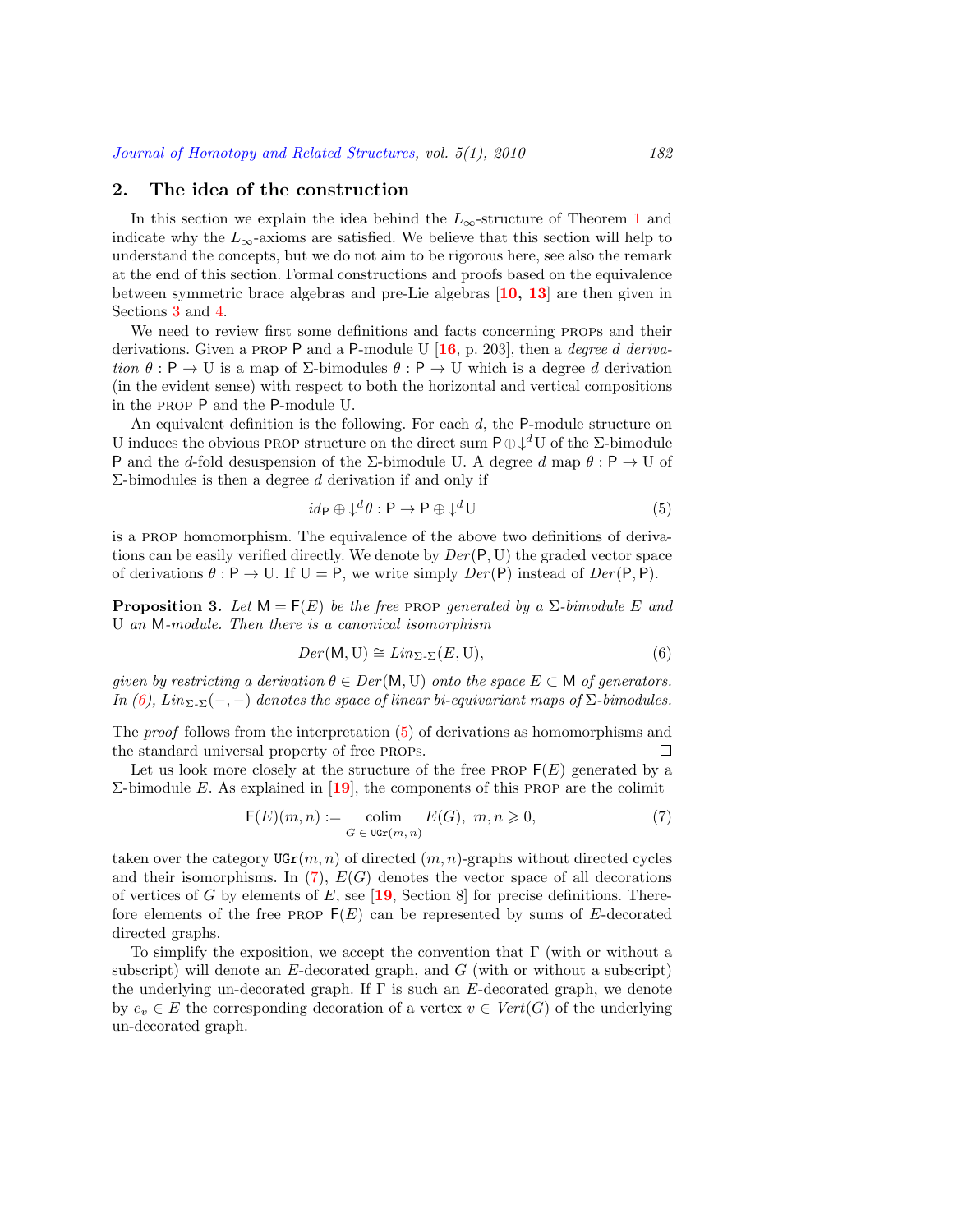

<span id="page-6-0"></span>Figure 1: The  $\mathsf{End}_V$ -decorated graph  $\Gamma_{\{\beta\}}^{\{v_1,\dots,v_k\}}[F_1,\dots,F_k]$ . Vertices labelled  $F_i$  are decorated by  $F_i(e_{v_i}), 1 \leq i \leq k$ , the remaining vertices are decorated by  $\beta(e_v)$ .

For bi-equivariant linear maps  $F_1, \ldots, F_k \in Lin_{\Sigma_{\Sigma}}(E, \text{End}_V)$ , homomorphism  $\beta$ : **F**(*E*)  $\rightarrow$  End<sub>*V*</sub> and *distinct* vertices  $v_1, \dots, v_k \in Vert(G)$ , we denote by

<span id="page-6-1"></span>
$$
\Gamma_{\{\beta\}}^{\{v_1,\ldots,v_k\}}[F_1,\ldots,F_k] \in \mathsf{End}_V(G)
$$
\n(8)

the  $\textsf{End}_{V}$ -decorated graph whose vertices  $v_i, 1 \leq i \leq k$ , are decorated by  $F_i(e_{v_i})$ and the remaining vertices  $v \notin \{v_1, \ldots, v_k\}$  $v \notin \{v_1, \ldots, v_k\}$  $v \notin \{v_1, \ldots, v_k\}$  by  $\beta(v_e)$ . See Figure 1. The PROP structure of End<sub>V</sub> determines the contraction  $\alpha$ : End<sub>V</sub>(*G*)  $\rightarrow$  End<sub>V</sub>(*m, n*) along *G* [**[19](#page-34-3)**, Section 8]. Applying this contraction to [\(8](#page-6-1)), we obtain a linear map

$$
\alpha(\Gamma_{\{\beta\}}^{\{v_1,\ldots,v_k\}}[F_1,\ldots,F_k])\in \mathsf{End}_V(m,n)=\mathit{Lin}(V^{\otimes n},V^{\otimes m}).
$$

Let us show, after these preliminaries, how the  $L_{\infty}$ -braces of Theorem [1](#page-2-0) can be constructed. Assume that, as in the introduction,  $\alpha$ : P  $\rightarrow$  End<sub>V</sub> is a P-algebra and  $\rho$  : (M,  $\partial$ )  $\rightarrow$  (P, 0) a minimal model of P. Recall that  $\beta$  denotes the composition  $\alpha \circ \rho : \mathsf{M} \to \mathsf{End}_V$ . Assume that  $\mathsf{M} = \mathsf{F}(E)$  for some  $\Sigma$ -bimodule *E*. It follows from definition $(1)$  and isomorphism  $(6)$  $(6)$  that

<span id="page-6-2"></span>
$$
C_{\mathsf{P}}^*(V;V) \cong \uparrow Lin_{\Sigma_{\mathsf{P}}^*}^{-*}(E,\mathsf{End}_V). \tag{9}
$$

For  $\xi \in E(m, n)$ , represent the value  $\partial(\xi) \in F(E)(m, n)$  of the differential as a sum of *E*-decorated (*m, n*)-graphs,

<span id="page-6-3"></span>
$$
\partial(\xi) = \sum_{s \in S_{\xi}} \Gamma_s,\tag{10}
$$

with a finite set of summation indices  $S_{\xi}$ . Let  $F_i \in Lin_{\Sigma^{\Sigma}}(E, \text{End}_V)$  correspond, underisomorphism ([9\)](#page-6-2), to a cochain  $f_i \in C^*_{\mathsf{P}}(V;V)$ ,  $1 \leqslant i \leqslant k$ , and define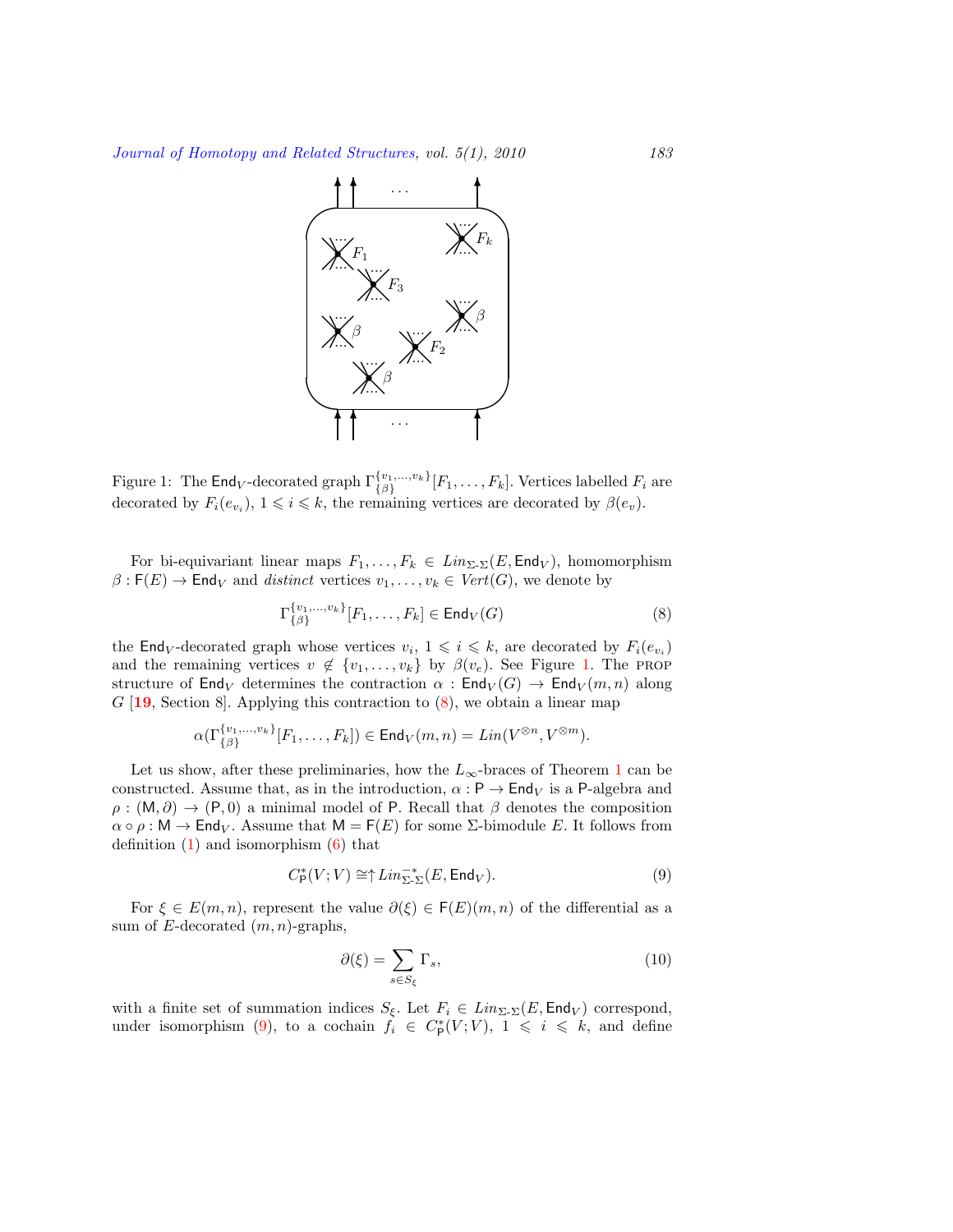<span id="page-7-0"></span>
$$
l_k(f_1, ..., f_k)(\xi) \in \text{End}_V(m, n) \text{ by}
$$
  

$$
l_k(f_1, ..., f_k)(\xi) := (-1)^{\nu(f_1, ..., f_k)} \sum_{s \in S_{\xi}} \sum_{v_1, ..., v_k} \alpha(\Gamma_{s, \{\beta\}}^{\{v_1, ..., v_k\}}[F_1, ..., F_k]),
$$
 (11)

where  $v_1, \ldots, v_k$  runs over all *k*-tuples of distinct vertices of the underlying graph *G<sup>s</sup>* of the *E*-decorated graph Γ*s*. The overall sign in the right hand side, defined laterin ([43\)](#page-15-1), plays no role in this section. The linear map  $\xi \mapsto l_k(f_1, \ldots, f_k)(\xi)$ determines, by [\(9](#page-6-2)), an element  $l_k(f_1, \ldots, f_k) \in C^*_{\mathsf{P}}(V; V)$ , which is precisely the *k*-th $L_{\infty}$ -bracket of Theorem [1](#page-2-0). Observe that ([11\)](#page-7-0) makes sense also for  $k = 0$  when it reduces to

$$
l_0(\xi):=\sum_{s\in S_\xi}\ \alpha(\Gamma_{s,\{\beta\}})
$$

where  $\Gamma_{s,\{\beta\}}$  is the *E*-decorated graph whose underlying graph is  $G_s$  and all vertices *v* are decorated by  $\beta(e_v)$ . This clearly means that  $\Gamma_{s,\{\beta\}} = \beta(\Gamma_s)$ , therefore  $l_0(\xi) =$  $(\beta \circ \partial)(\xi)$ . Since  $\beta \circ \partial = 0$ , this implies that  $l_0 = 0$ . It is equally simple to verify that  $l_1$  coincides with the differential  $\delta \rho$  in  $C^*_{\mathsf{P}}(V; V)$ .

Let us explain why formula [\(11](#page-7-0)) indeed defines an  $L_{\infty}$ -structure. It is not difficult to see that  $l_k(f_1, \ldots, f_k)$ ,  $k \geq 1$ , have the appropriate symmetry. To understandwhy the  $L_{\infty}$ -axiom recalled in ([15\)](#page-8-0) below is satisfied, expand the equation  $(\partial \circ \partial)(\xi) = 0$  into

<span id="page-7-1"></span>
$$
0 = (\partial \circ \partial)(\xi) = \sum_{s \in S_{\xi}} \partial(\Gamma_s) = \sum_{s \in S_{\xi}} \sum_{v \in Vert(\Gamma_s)} \sum_{t \in T_{s,v}} \Gamma_{s,v,t}
$$
(12)

where  $\Gamma_{s,v,t}$  is the *E*-decorated graph obtained as follows. For  $v \in Vert(G_s)$ , let

<span id="page-7-3"></span>
$$
\partial(e_v) = \sum_{t \in T_{s,v}} \Gamma_{v,t},\tag{13}
$$

where  $\Gamma_{v,t}$  are *E*-decorated graphs indexed by a finite set  $T_{s,v}$ . The graph  $\Gamma_{s,v,t}$  is then given by replacing the *E*-decorated vertex  $v$  of  $\Gamma_s$  by the *E*-decorated graph Γ*s,v*. By([12\)](#page-7-1),

$$
0 = \sum_{s \in S_{\xi}} \sum_{v \in Vert(\Gamma_s)} \sum_{t \in T_{s,v}} \sum_{v_1, \dots, v_k} \alpha(\Gamma_{s,v,t,\{\beta\}}^{\{v_1, \dots, v_k\}}[F_1, \dots, F_k])
$$

for arbitrary  $F_1, \ldots, F_k \in Lin_{\Sigma_{\Sigma}}(E, \text{End}_V)$  and  $k \geq 1$ . This summation can be further refined as

<span id="page-7-2"></span>
$$
0 = \sum_{s \in S_{\xi}} \sum_{v \in Vert(\Gamma_s)} \sum_{t \in T_{s,v}} \sum_{\sigma} \sum_{v_1, \dots, v_k} {\sigma}(\Gamma_{s,v,t,\{\beta\}}^{\{v_1, \dots, v_k\}} [F_1, \dots, F_k]), \tag{14}
$$

where  $\sigma$  runs over all  $(i, k - i)$ -unshuffles with  $i \geq 1$  and the rightmost summation is restricted to *k*-tuples of distinct vertices  $v_1, \ldots, v_k \in Vert(G_{s,v,t})$  such that  $v_{\sigma(1)}, \ldots, v_{\sigma(i)}$  are vertices of the subgraph  $G_{s,v} \subset G_{s,v,t}$  and  $v_{\sigma(i+1)}, \ldots, v_{\sigma(k)}$  are vertices of the complement of  $G_{s,v}$  in  $G_{s,v,t}$ .

It is obvious that for such  $\sigma$  and  $v_1, \ldots, v_k$ , the graph  $\Gamma_{s,v,t,\{\beta\}}^{\{v_1,\ldots,v_k\}}$  is obtained from the  $\textsf{End}_{V}$ -decorated graph  $\Gamma_{s}^{\{v_{\sigma(i+1)},...,v_{\sigma(k)}\}}$  by replacing the vertex *v* by the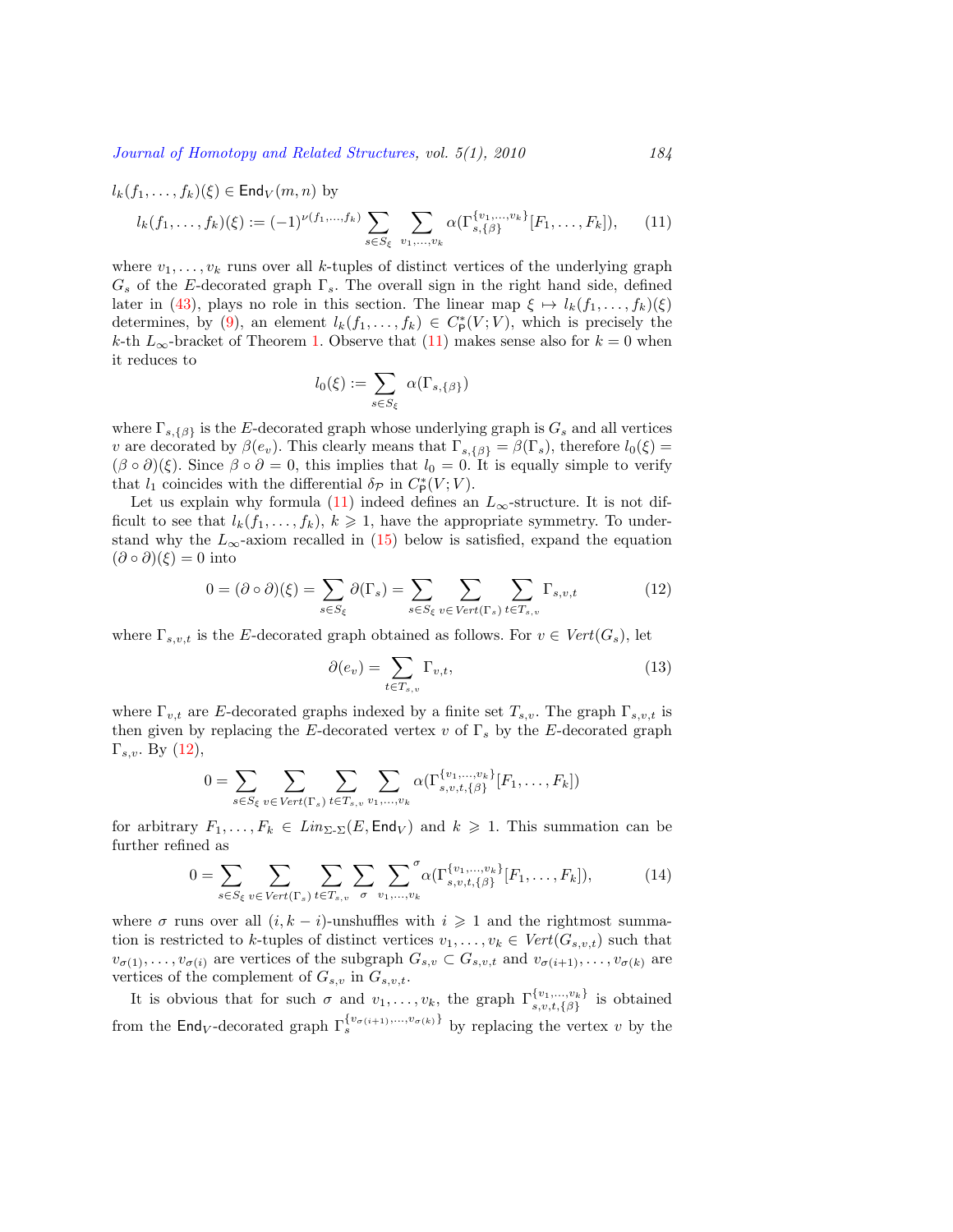

<span id="page-8-1"></span>Figure 2: The graph  $\Gamma_{s,v,t,\{\beta\}}^{\{v_1,\dots,v_k\}}$  obtained by replacing the vertex v of  $\Gamma_{s}^{\{v_{\sigma(i+1)},...,v_{\sigma(k)\}}}$ by  $\Gamma_{v,t}^{\{v_{\sigma(1)},...,v_{\sigma(i)}\}}$ .

End<sub>*V*</sub>-decorated graph  $\Gamma_{v,t}^{\{v_{\sigma(1)},...,v_{\sigma(i)}\}}$ , see Figure [2](#page-8-1). Therefore one can reinterpret the right hand side of [\(14](#page-7-2)) as

<span id="page-8-0"></span>
$$
0 = \sum_{i+j=k+1} \sum_{\sigma} \eta(\sigma)(-1)^{i(j-1)} \cdot l_j(l_i(f_{\sigma(1)}, \dots, f_{\sigma(i)}), f_{\sigma(i+1)}, \dots, f_{\sigma(k)}) \tag{15}
$$

with  $\eta(\sigma) := \text{sgn}(\sigma) \cdot \epsilon(\sigma)$ , which is the axiom of  $L_{\infty}$ -algebras.

We are sure that the reader has already realized at which points we were not precise. First, we did not say what is a decoration of a graph. Second, our formulas [\(10](#page-6-3)) and([13\)](#page-7-3) for the differential assumed choices of representatives of decorated graphs, and a rigorous proof of [\(15\)](#page-8-0) would require assumptions about the compatibility of these choices. We also ignored signs. Namely the compatibility assumption would make a rigorous version of the above arguments very complicated.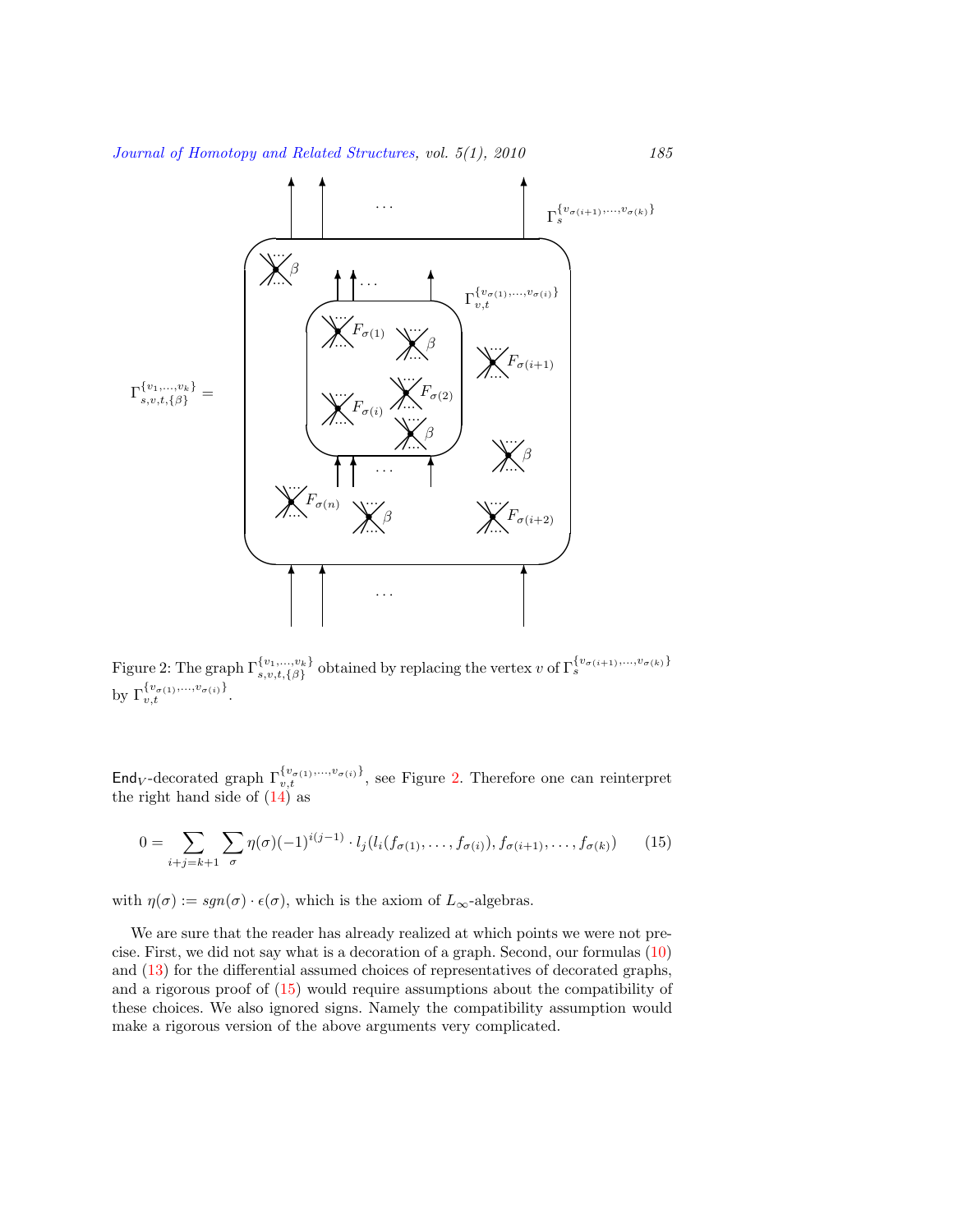### <span id="page-9-0"></span>**3. Pre-Lie structures on spaces of derivations**

In Theorem [7](#page-11-0) of this section we prove that, for a free PROP  $M = F(E)$  and for an arbitrary PROP  $\mathcal{E}$ , the space  $Der(M, M * \mathcal{E})$  of derivations of M with values in the coproduct M*∗E* admits a natural pre-Lie algebra structure. Observe that if *E* is the trivial PROP, then  $Der(M, M * \mathcal{E}) = Der(M)$  and Theorem [7](#page-11-0) is an analog of the classical theorem about the existence of a pre-Lie structure on the space of (co)derivations of a (co)free algebra [**[20](#page-34-4)**, Section II.3.9]. We will also study how this pre-Lie structure behaves with respect to some natural maps induced by a prop homomorphism  $\beta : M \to \mathcal{E}$  (Lemma [8\)](#page-12-1).

Recall that if PROPs  $P_1$  and  $P_2$  are represented as quotients of free PROPs,  $P_s$  =  $F(X_s)/(R_s)$ ,  $s = 1, 2$ , their coproduct  $P_1 * P_2$  is the quotient  $F(X_1, X_2)/(R_1, R_2)$ , where  $(R_1, R_2)$  denotes the PROPic ideal generated by  $R_1 \cup R_2$ . The following technical proposition will be useful in the sequel.

<span id="page-9-4"></span>**Proposition 4.** *Given* PROP*s*  $P_1$ ,  $P_2$  *and a*  $P_1 * P_2$ *-module* U*, there is a canonical isomorphism*

<span id="page-9-1"></span>
$$
Der(\mathsf{P}_1 * \mathsf{P}_2, \mathbf{U}) \cong Der(\mathsf{P}_1, \mathbf{U}) \oplus Der(\mathsf{P}_2, \mathbf{U})
$$
\n
$$
(16)
$$

*which sends*  $\theta \in Der(\mathsf{P}_1 * \mathsf{P}_2, \mathsf{U})$  *into the direct sum*  $\theta|_{\mathsf{P}_1} \oplus \theta|_{\mathsf{P}_2}$  *of restrictions. In the right hand side of ([16](#page-9-1)), the*  $P_i$ *-module structure on* U *is induced from the*  $P_1 * P_2$ *structure by the inclusion*  $P_i \hookrightarrow P_1 * P_2$ ,  $i = 1, 2$ .

The *proof* follows from the representation [\(5](#page-5-2)) of derivations as homomorphisms and the universal property of coproducts.  $\Box$ 

The last thing we need to observe before coming to the main point of this section is that, given a homomorphism  $\omega : U' \to U''$  of P-modules and a derivation  $\theta \in$  $Der(P, U')$ , the composition  $\omega \circ \theta$  of  $\Sigma$ -bimodule maps is a derivation in  $Der(P, U'')$ . The correspondence  $\theta \mapsto \omega \circ \theta$  therefore induces the 'standard' map

<span id="page-9-2"></span>
$$
\omega_*: Der(P, U') \to Der(P, U'').
$$
\n(17)

Suppose that M and  $\mathcal E$  are PROPs. The central object of this section will be the graded vector space  $Der(M, M * \mathcal{E})$ , where the coproduct  $M * \mathcal{E}$  is considered as an M-module with the structure induced by the canonical inclusion  $i_M : M \hookrightarrow M * \mathcal{E}$ . We need to introduce, for the purposes of the next section, three maps *A*, *B* and *C* that relate  $Der(M, M * \mathcal{E})$  with other spaces of derivations.

Suppose that  $\mathcal{E}$  is equipped with a PROP homomorphism  $\beta : M \to \mathcal{E}$ . It then makes sense to consider  $Der(M, \mathcal{E}_{\beta})$ , where  $\mathcal{E}_{\beta}$  denotes  $\mathcal E$  with the M-module structure given by the homomorphism *β*. The map *β* also induces a prop homomorphism  $\beta : \mathsf{M} * \mathcal{E} \to \mathcal{E}$  by  $\beta|_{\mathsf{M}} := \beta$  and  $\beta|_{\mathcal{E}} := id_{\mathcal{E}}$ . By the definition of  $\mathcal{E}_{\beta}, \beta$  can be considered as a map of M-modules which in turn induces the standard map [\(17](#page-9-2))

<span id="page-9-3"></span>
$$
C := \beta_* : Der(M, M * \mathcal{E}) \to Der(M, \mathcal{E}_{\beta}). \tag{18}
$$

Similarly, the canonical inclusion  $i_M : M \hookrightarrow M * \mathcal{E}$  induces an inclusion of vector spaces

<span id="page-9-5"></span>
$$
B := i_{\mathsf{M}_{*}} : Der(\mathsf{M}) \hookrightarrow Der(\mathsf{M}, \mathsf{M}_{*}\mathcal{E}).
$$
\n(19)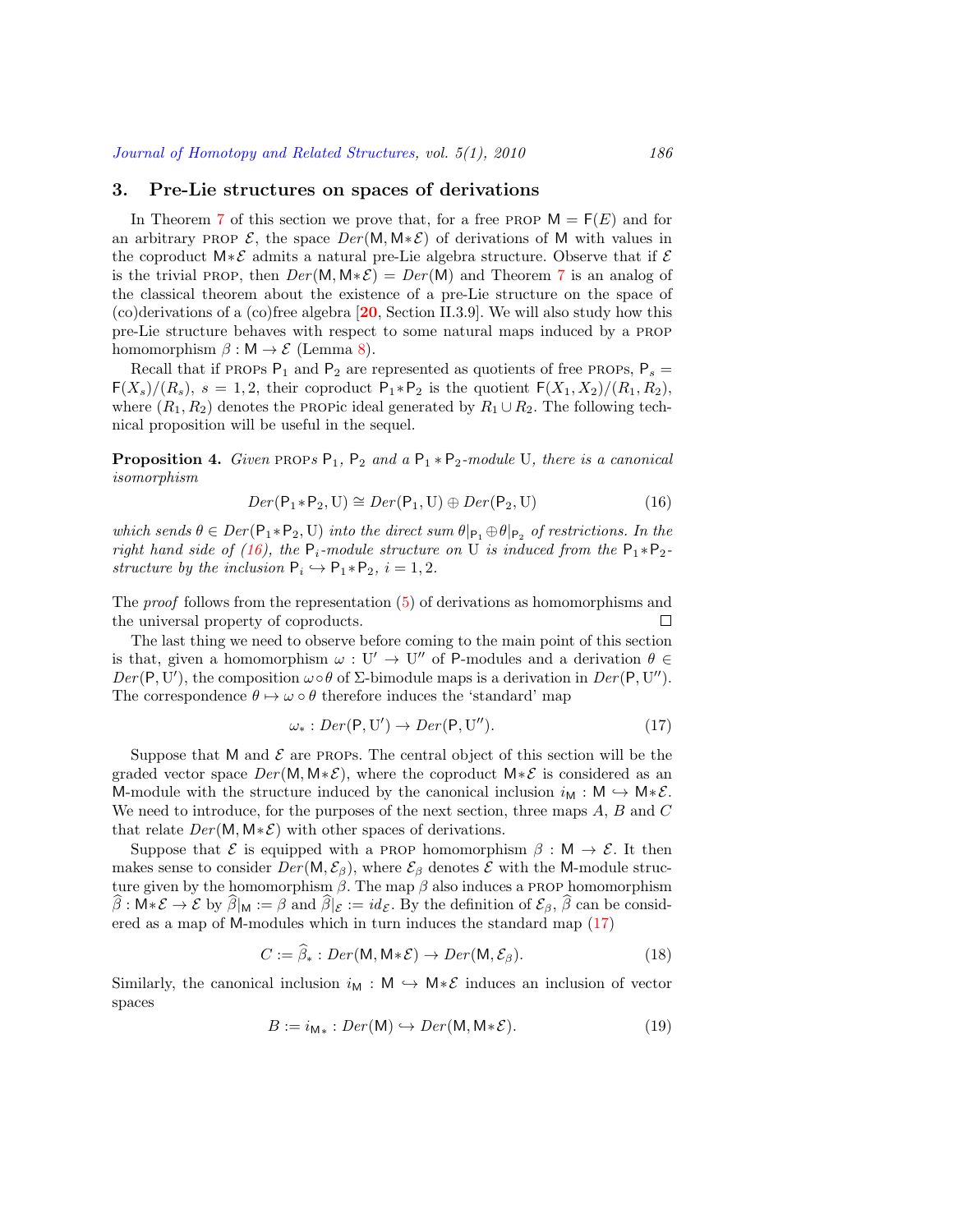From this moment on, we suppose that M is the *free* PROP  $M = F(E)$  *generated by a*  $\Sigma$ *-bimodule E*. Let  $i_{\mathcal{E}} : \mathcal{E} \hookrightarrow M * \mathcal{E}$  be the canonical inclusion and denote by *A* the composition

<span id="page-10-0"></span>
$$
A: Der(\mathsf{M}, \mathcal{E}_{\beta}) \cong Lin_{\Sigma_{\gamma}}(E, \mathcal{E}) \xrightarrow{i_{\mathcal{E}_{*}}} Lin_{\Sigma_{\gamma}}(E, \mathsf{M} * \mathcal{E}) \cong Der(\mathsf{M}, \mathsf{M} * \mathcal{E}),\tag{20}
$$

with the isomorphisms given by Proposition [3](#page-5-4). The three maps introduced above can be organized into the diagram

$$
Der(M) \stackrel{B}{\hookrightarrow} Der(M, M * \mathcal{E}) \underbrace{\overbrace{\phantom{Big(}\qquad \qquad}}^{C} Der(M, \mathcal{E}_{\beta}). \tag{21}
$$

We will use the inclusion *B* to identify  $Der(M)$  with a subspace of  $Der(M, M * \mathcal{E})$ . The following simple lemma will be useful.

<span id="page-10-3"></span>**Lemma 5.** *The linear maps defined in ([18](#page-9-3))–[\(20](#page-10-0)) above satisfy*

<span id="page-10-1"></span>
$$
CA = id : Der(M, \mathcal{E}_{\beta}) \to Der(M, \mathcal{E}_{\beta}) \quad and \tag{22}
$$

$$
CB = \beta_* : Der(M) \to Der(M, \mathcal{E}_{\beta}). \tag{23}
$$

*Proof.* By definition, for  $F \in Der(\mathsf{M}, \mathcal{E}_{\beta})$ ,  $CA(F)|_E = \widehat{\beta} \circ i_{\mathcal{E}} \circ F|_E = F|_E$ , because  $\widehat{\beta} \circ i_{\mathcal{E}} = id_{\mathcal{E}}$  by the definition of  $\widehat{\beta}$ . Since each derivation in  $Der(M, \mathcal{E}_{\beta})$  is, by Proposition [3,](#page-5-4) determined by its restriction to the space of generators, this proves [\(22](#page-10-1)). Similarly, for  $\Phi \in Der(\mathsf{M})$ ,  $CB(\Phi)|_E = \widehat{\beta} \circ i_{\mathsf{M}} \circ \Phi|_E = \beta \circ \Phi|_E$ , again by the definition of  $\widehat{\beta}$ , which proves (23). of $\hat{\beta}$ , which proves ([23\)](#page-10-1).

Before we formulate the next statement, we observe that Proposition [4](#page-9-4) implies

$$
Der(\mathsf{M}, \mathsf{M} * \mathcal{E}) \cong \{ \widetilde{\theta} \in Der(\mathsf{M} * \mathcal{E}); \ \widetilde{\theta}(\mathcal{E}) = 0 \}.
$$
 (24)

In words, each derivation  $\theta \in Der(M, M * \mathcal{E})$  can be uniquely extended into a derivation  $\widetilde{\theta} \in Der(\mathsf{M} * \mathcal{E})$  characterized by  $\widetilde{\theta}|_{\mathcal{E}} = 0$ .

**Lemma 6.** *Let*  $\phi, \psi \in Der(M, M * \mathcal{E})$  *be two derivations. Then the commutator of the composition*

<span id="page-10-2"></span>
$$
[\phi, \psi] := \widetilde{\phi} \circ \psi - (-1)^{|\phi||\psi|} \cdot \widetilde{\psi} \circ \phi \tag{25}
$$

*is again a derivation, and the assignment*  $\phi, \psi \mapsto [\phi, \psi]$  makes  $Der(M, M * \mathcal{E})$  *a graded Lie algebra.*

*Proof.* It is straightforward to check that  $[\phi, \psi]$  defined in [\(25](#page-10-2)) has the derivation property with respect to both the vertical and horizontal compositions. The rest of the lemma is obvious.  $\Box$ 

Let us look more closely at the isomorphism

$$
Der(\mathsf{M}, \mathsf{M} * \mathcal{E}) \cong Lin_{\Sigma_{\tau}}(E, \mathsf{M} * \mathcal{E})
$$
\n(26)

that follows from Proposition [3.](#page-5-4) It sends  $\theta \in Der(M, M * \mathcal{E})$  into the restriction  $\theta|_E \in Lin_{\Sigma_{\tau}}(E, \mathsf{M} * \mathcal{E})$ . In the opposite direction, to each  $u \in Lin_{\Sigma_{\tau}}(E, \mathsf{M} * \mathcal{E})$  there exists a unique extension  $Ex(u) \in Der(M, M * \mathcal{E})$  characterized by  $Ex(u)|_E = u$ .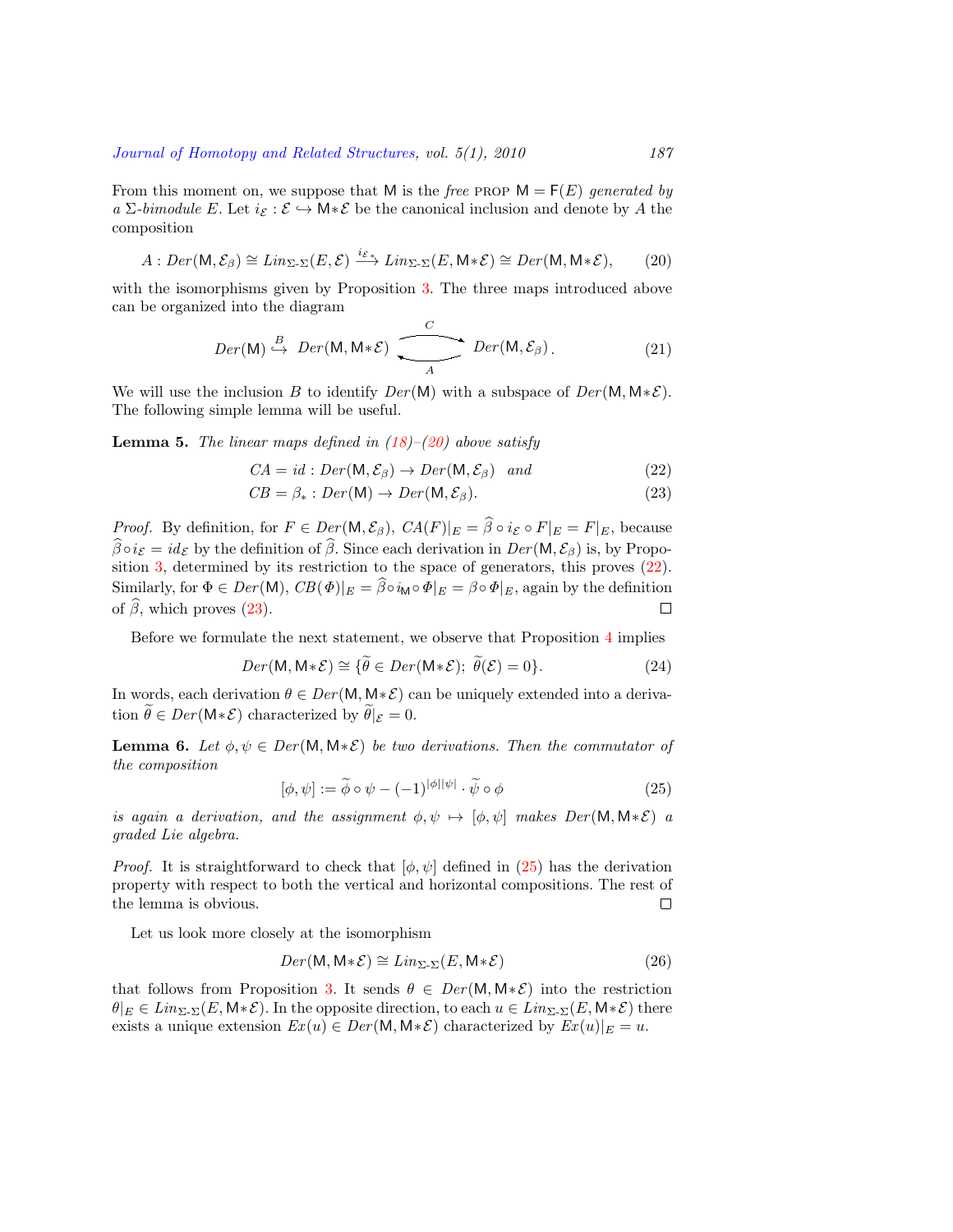<span id="page-11-0"></span>**Theorem 7.** *The graded vector space Der* (M*,* M*∗E*) *is a natural graded pre-Lie algebra, with the structure operation*  $\diamond$  :  $Der(M, M * \mathcal{E}) \otimes Der(M, M * \mathcal{E}) \rightarrow Der(M, M * \mathcal{E})$ *given by*

<span id="page-11-1"></span>
$$
\theta \diamond \phi := (-1)^{|\theta||\phi|} \cdot Ex(\widetilde{\phi} \circ \theta|_E), \tag{27}
$$

*where*  $Ex(\widetilde{\phi} \circ \theta|_E) \in Der(M, M * \mathcal{E})$  *is the extension of the composition* 

$$
\widetilde{\phi} \circ \theta|_E : E \xrightarrow{\theta|_E} \mathsf{M} * \mathcal{E} \xrightarrow{\phi} \mathsf{M} * \mathcal{E} \in \mathit{Lin}_{\Sigma \cdot \Sigma}(E, \mathsf{M} * \mathcal{E}).
$$

*Proof* of Theorem [7](#page-11-0) is straightforward, but since this theorem is a central technical tool of this section, we give it here. For the ease of reading, we omit in this proof the  $\tilde{e}$  denoting the extension of derivations of *Der* (M, M $*\mathcal{E}$ ) into derivations of  $Der(M * \mathcal{E})$ . By definition [[6](#page-33-0), Section 2],  $\diamond$  is a pre-Lie product if the associator

$$
A(\theta, \phi, \psi) := (\theta \diamond \phi) \diamond \psi - \theta \diamond (\phi \diamond \psi)
$$

is(graded) symmetric in  $\phi$  and  $\psi$ . By ([27\)](#page-11-1), this associator can be written as

<span id="page-11-2"></span>
$$
A(\theta, \phi, \psi) = (-1)^{\epsilon} \left\{ Ex(\psi \circ Ex(\phi \circ \theta|_{E})|_{E}) - Ex(Ex(\psi \circ \phi|_{E}) \circ \theta|_{E}) \right\}
$$
(28)  
=  $(-1)^{\epsilon} \left\{ Ex(\psi \circ \phi \circ \theta|_{E}) - Ex(Ex(\psi \circ \phi|_{E}) \circ \theta|_{E}) \right\},$ 

where  $\epsilon := |\phi||\psi| + |\phi||\theta|$ . Since  $A(\theta, \phi, \psi)$  is a derivation belonging to  $Der(M, M * \mathcal{E})$ , it is determined by is restriction to *E*. By [\(28\)](#page-11-2), clearly

<span id="page-11-3"></span>
$$
A(\theta, \phi, \psi)|_E = (-1)^{\epsilon} \left\{ \psi \circ \phi \circ \theta|_E - Ex(\psi \circ \phi|_E) \circ \theta|_E \right\}.
$$
 (29)

The antisymmetry of  $A(\theta, \phi, \psi)$  in  $\phi$  and  $\psi$  is then equivalent to the antisymmetry of the restrictions to *E*,

$$
A(\theta, \phi, \psi)|_E = (-1)^{|\phi||\psi|} A(\theta, \psi, \phi)|_E
$$

which is, by  $(29)$ , the same as

$$
\psi \circ \phi \circ \theta|_E - Ex(\psi \circ \phi|_E) \circ \theta|_E - (-1)^{|\phi||\psi|} \{ \phi \circ \psi \circ \theta|_E - Ex(\phi \circ \psi|_E) \circ \theta|_E \} = 0,
$$

where we, of course, omitted the overall factor  $(-1)^{\epsilon}$ . Using the bracket [\(25](#page-10-2)) and moving  $\theta|_E$  to the right, the above display can be rewritten as

$$
\left\{ [\psi, \phi] - \mathop{\text{Ex}}\nolimits(\psi \circ \phi|_E) + (-1)^{|\phi||\psi|} \mathop{\text{Ex}}\nolimits(\phi \circ \psi|_E) \right\} \circ \theta|_E = 0
$$

so it is enough to prove that

$$
[\psi, \phi] - Ex(\psi \circ \phi|_E) + (-1)^{|\phi||\psi|} Ex(\phi \circ \psi|_E) = 0.
$$

Since the left hand side is an element of *Der* (M*,* M*∗E*), it suffices to prove that it vanishes when restricted to generators, that is

$$
[\psi, \phi]|_{E} - \psi \circ \phi|_{E} + (-1)^{|\phi||\psi|} \phi \circ \psi|_{E} = 0,
$$

whichimmediately follows from the definition  $(25)$  $(25)$  of the bracket.

The last statement in this section relates the *⋄*-product of Theorem [7](#page-11-0) with the maps *A* and *B*.

 $\Box$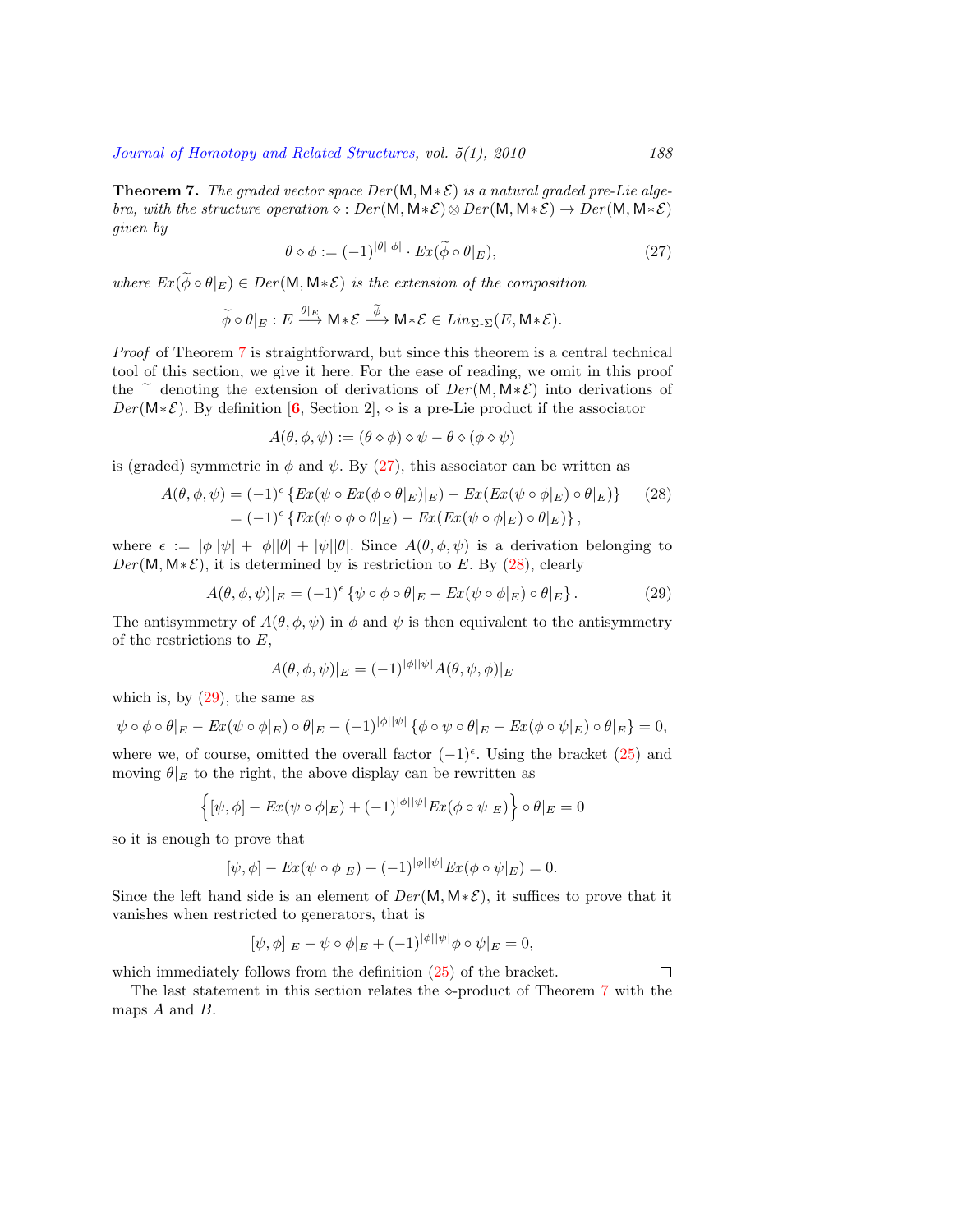<span id="page-12-1"></span>**Lemma 8.** *Let A and C be the maps defined in [\(18](#page-9-3)) and ([20](#page-10-0)). Then for each*  $\theta, \phi \in Der(M, M * \mathcal{E}),$ 

<span id="page-12-2"></span>
$$
AC(\theta) \diamond \phi = 0 \quad and \quad C(\theta \diamond AC(\phi)) = C(\theta \diamond \phi). \tag{30}
$$

*Proof.* By Proposition [3](#page-5-4), it suffices to prove the restrictions of the above equalities onto the space *E* of generators of  $M = F(E)$ . By definition,

$$
(AC(\theta) \diamond \phi)|_E = (-1)^{|\phi||\theta|} \cdot \widetilde{\phi} \circ AC(\theta)|_E = (-1)^{|\phi||\theta|} \cdot \widetilde{\phi} \circ i_{\mathcal{E}} \circ \widehat{\beta} \circ \theta|_E = 0,
$$

because  $\widetilde{\phi} \circ i_{\mathcal{E}} = \widetilde{\phi}|_{\mathcal{E}} = 0$ . This proves the left equation of [\(30](#page-12-2)). Similarly, by definition

$$
C(\theta \diamond AC(\phi))|_E = (-1)^{|\phi||\theta|} \cdot \widehat{\beta} \circ AC(\phi) \circ \theta|_E.
$$

Let us prove that  $\widehat{\beta} \circ \widetilde{AC}(\phi) = \widehat{\beta} \circ \widetilde{\phi}$  in  $Der(M * \mathcal{E})$ . By Proposition [4](#page-9-4) this means to verify that

$$
\widehat{\beta}\circ\widetilde{AC(\phi)}|_{\mathcal{E}}=\widehat{\beta}\circ\widetilde{\phi}|_{\mathcal{E}} \text{ and } \widehat{\beta}\circ\widetilde{AC(\phi)}|_{\mathsf{M}}=\widehat{\beta}\circ\widetilde{\phi}|_{\mathsf{M}}.
$$

The first equation is obvious because  $\widetilde{AC(\phi)}|_{\mathcal{E}} = 0 = \widetilde{\phi}|_{\mathcal{E}}$  by the definition of the tilde-extension. The second equality is established by

$$
\widehat{\beta} \circ \widetilde{AC(\phi)}|_{\mathsf{M}} = \widehat{\beta} \circ AC(\phi) = CAC(\phi) = C(\phi) = \widehat{\beta} \circ \widetilde{\phi}|_{\mathsf{M}},
$$

where we used the definition [\(18](#page-9-3)) of the map *C* and the equality  $CA = id$  proved in Lemma [5](#page-10-3). This finishes the proof of the right equation of([30\)](#page-12-2).  $\Box$ 

# <span id="page-12-0"></span>**4. Braces**

In this section we prove Theorem [1](#page-2-0) and Proposition [2](#page-2-1) of the introduction and formulate some technical statements which will guarantee the convergence of the master equation.

According to [[10,](#page-34-14) [13](#page-34-15)], the pre-Lie algebra product  $\diamond$  on  $Der(M, M * \mathcal{E})$  whose existence we proved in Theorem [7](#page-11-0) generates unique *symmetric braces*. This means that for each  $\theta, \phi_1, \ldots, \phi_n \in Der(M, M * \mathcal{E}), n \geq 1$ , there exists a 'brace'  $\theta(\phi_1, \ldots, \phi_n) \in$ *Der* (M*,* M*∗E*) such that

<span id="page-12-4"></span>
$$
\theta \langle \phi_1 \rangle = \theta \diamond \phi_1. \tag{31}
$$

These braces satisfy the axioms recalled in the Appendix A on page [206](#page-29-0), where we also indicate how these braces are generated by  $\diamond$ . The following statement generalizes Lemma [8](#page-12-1).

<span id="page-12-6"></span>**Lemma 9.** *Let A and C be the maps defined in [\(18](#page-9-3)) and ([20](#page-10-0)). Then for each*  $\theta, \phi_1, \ldots, \phi_n \in Der(M, M * \mathcal{E}), n \geq 1,$ 

<span id="page-12-3"></span>
$$
AC\theta \langle \phi_1, \dots, \phi_n \rangle = 0 \tag{32}
$$

*and*

<span id="page-12-5"></span>
$$
C(\theta \langle \phi_1, \dots, \phi_n \rangle) = C(\theta \langle AC\phi_1, \dots, AC\phi_n \rangle).
$$
 (33)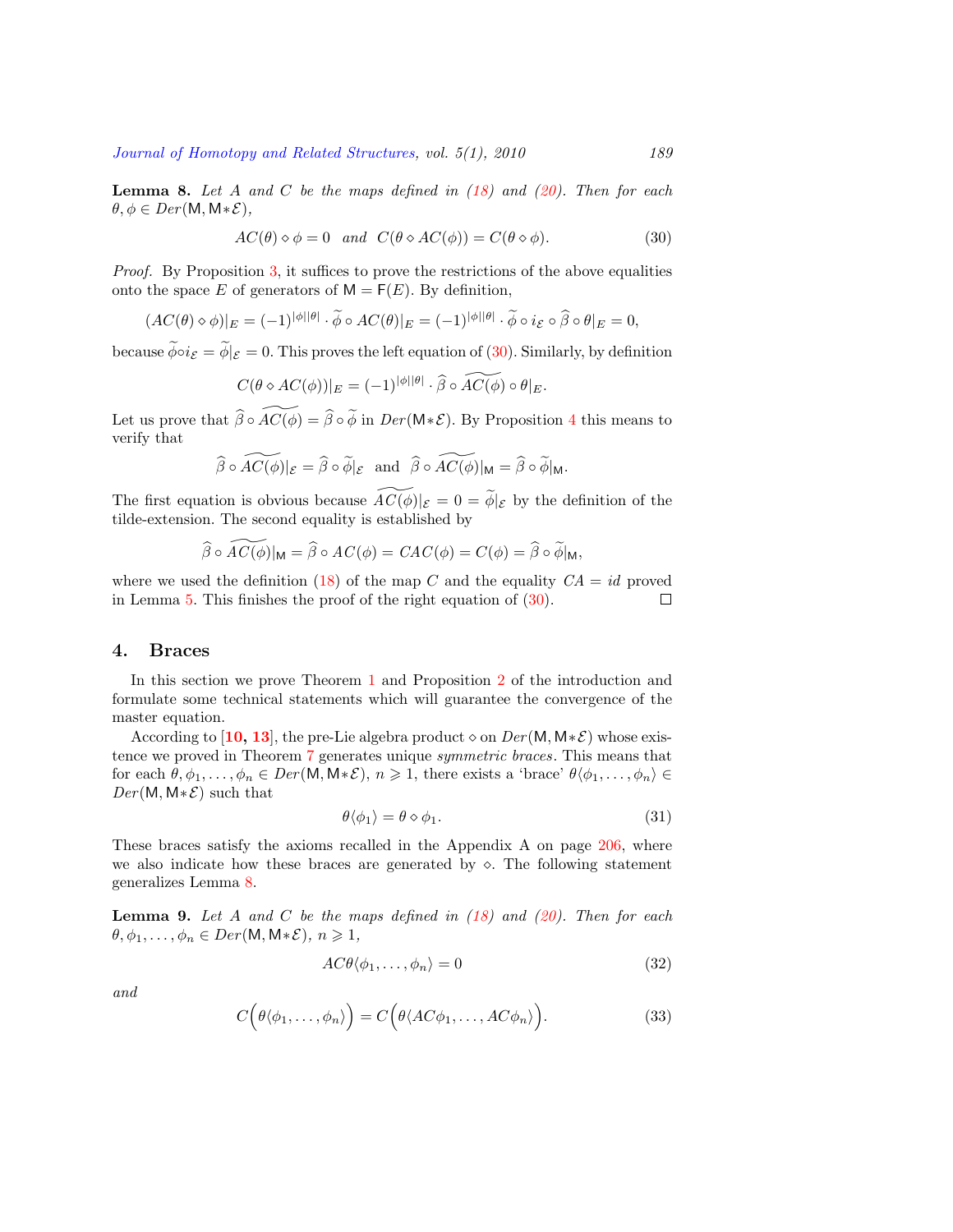Beforewe prove the lemma we notice that  $(32)$  $(32)$  for  $n = 1$  (with  $\phi = \phi_1$ ) says that

<span id="page-13-0"></span>
$$
AC\theta \langle \phi \rangle = 0 \tag{34}
$$

which is, by [\(31\)](#page-12-4), the same as  $AC(\theta) \diamond \phi = 0$ , which we recognize as the first equality in $(30)$ . Similarly,  $(33)$  $(33)$  for  $n = 1$  means that

<span id="page-13-1"></span>
$$
C(\theta \langle \phi \rangle) = C(\theta \langle AC\phi \rangle) \tag{35}
$$

which is, again by [\(31](#page-12-4)), the same as  $C(\theta \circ AC(\phi)) = C(\theta \circ \phi)$ , the second equality in [\(30](#page-12-2)). Therefore Lemma [9](#page-12-6) indeed generalizes Lemma [8](#page-12-1).

*Proof of Lemma [9.](#page-12-6)*We prove ([32\)](#page-12-3) by induction. For  $n = 1$  it is ([34\)](#page-13-0). Assume we have already proved [\(32](#page-12-3)) for all  $1 \le n \le N$  and prove it for  $n = N$ . By axiom [\(63](#page-29-1)) of symmetric braces,

$$
AC\theta \langle \phi_1, ..., \phi_N \rangle = AC\theta \langle \phi_1 \rangle \langle \phi_2, ..., \phi_N \rangle - \sum \epsilon \cdot AC\theta \langle \phi_1 \langle \phi_{i_1}, ..., \phi_{i_a} \rangle, \phi_{j_1}, ..., \phi_{j_b} \rangle,
$$

where the sum in the right hand side runs over all unshuffles

<span id="page-13-2"></span>
$$
i_1 < \cdots < i_a, \ j_1 < \cdots < j_b, \ a \geqslant 1, \ a + b = N - 1,\tag{36}
$$

of the set  $\{2, \ldots, N\}$ . The sign  $\epsilon$  is not important for the purposes of this proof, because all terms in the right hand side are zero, by induction. This establishes [\(32](#page-12-3)) for  $n = N$ .

Equation([33\)](#page-12-5) will also be be proved by induction. For  $n = 1$  it is [\(35](#page-13-1)). Suppose we have already established [\(33\)](#page-12-5) for all  $1 \le n \le N$  and prove it for  $n = N$ . By [\(63](#page-29-1)),

<span id="page-13-3"></span>
$$
C(\theta \langle AC\phi_1, \dots, AC\phi_N \rangle) =
$$
  
-  $\sum \epsilon \cdot C(\theta \langle AC\phi_1 \langle AC\phi_{i_1}, \dots, AC\phi_{i_a} \rangle, AC\phi_{j_1}, \dots, AC\phi_{j_b} \rangle)$  (37)  
+  $C(\theta \langle AC\phi_1 \rangle \langle AC\phi_2, \dots, AC\phi_N \rangle),$ 

withthe sum in the right hand side taken over the set  $(36)$  $(36)$  and  $\epsilon$  an appropriate sign.The sum is zero by  $(32)$  $(32)$  while second term equals

$$
C(\theta \langle AC\phi_1\rangle \langle \phi_2,\ldots,\phi_N\rangle)
$$

byinduction. Using  $(63)$  $(63)$ , we can write

$$
C(\theta \langle AC\phi_1 \rangle \langle \phi_2, \dots, \phi_N \rangle) =
$$
  

$$
\sum \epsilon \cdot C(\theta \langle AC\phi_1 \langle \phi_{i_1}, \dots, \phi_{i_a} \rangle, \phi_{j_1}, \dots, \phi_{j_b} \rangle) + C(\theta \langle AC\phi_1, \phi_2, \dots, \phi_N \rangle)
$$

*,*

where the summation range and  $\epsilon$  are the same as in [\(37](#page-13-3)). The sum in the right handside is zero by  $(32)$  $(32)$ , while the second term equals, by  $(63)$ ,

<span id="page-13-4"></span>
$$
\epsilon_N \cdot C\Big(\theta\langle \phi_2, ..., \phi_N\rangle \langle AC\phi_1\rangle\Big) - \sum_{2 \leq i \leq N} \epsilon_i \cdot C\Big(\theta\langle \phi_2, ..., \phi_i \langle AC\phi_1\rangle, ..., \phi_N\rangle\Big),\tag{38}
$$

where

$$
\epsilon_i := (-1)^{|\phi_1|(|\phi_2| + \dots + |\phi_i|)}, \ 2 \leq i \leq N.
$$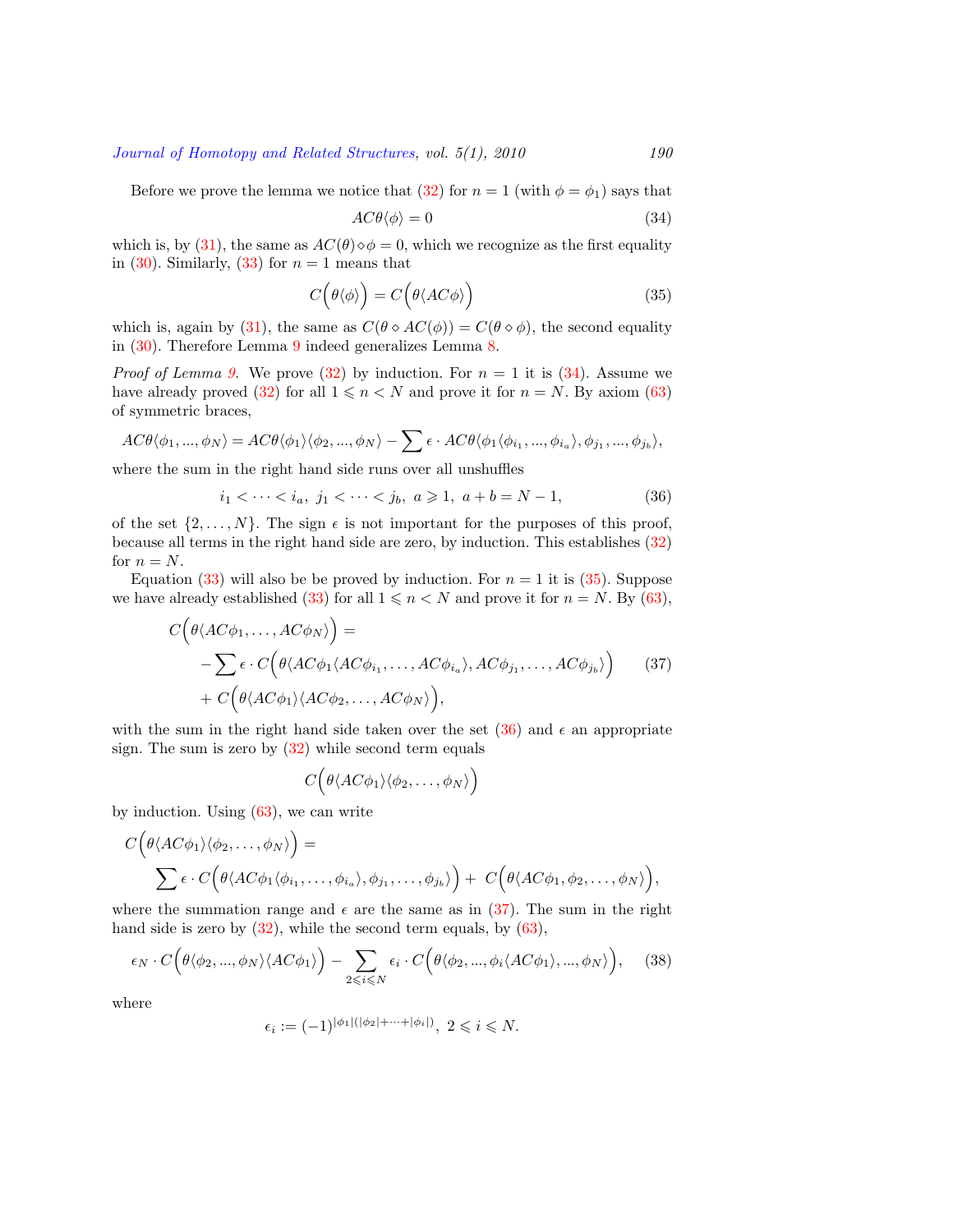The first term in [\(38](#page-13-4)) equals  $\epsilon_N \cdot C(\theta \langle \phi_2, \ldots, \phi_N \rangle \langle \phi_1 \rangle)$  by [\(35](#page-13-1)), while the second term equals, by induction,

<span id="page-14-0"></span>
$$
- \sum_{2 \leq i \leq N} \epsilon_i \cdot C\Big(\theta \langle AC\phi_2, \dots, AC(\phi_i \langle AC\phi_1 \rangle), \dots, AC\phi_n \rangle\Big). \tag{39}
$$

Since, by [\(35](#page-13-1)), $C(\phi_i \langle AC\phi_1 \rangle) = C(\phi_i \langle \phi_1 \rangle)$  for  $2 \leq i \leq N$ , ([39\)](#page-14-0) equals

$$
- \sum_{2 \leq i \leq N} \epsilon_i \cdot C\Big(\theta \langle AC\phi_2, \dots, AC(\phi_i \langle \phi_1 \rangle), \dots, AC\phi_n \rangle)
$$

which is

$$
- \sum_{2 \leq i \leq N} \epsilon_i \cdot C\Big(\theta\langle \phi_1,\ldots,\phi_i\langle \phi_1\rangle,\cdots,\phi_N\rangle\Big)
$$

by induction. We therefore established that

$$
C\Big(\theta \langle AC\phi_1,\ldots,AC\phi_N\rangle\Big) = \\ \epsilon_N \cdot C\Big(\theta \langle \phi_2,\ldots,\phi_N\rangle \langle \phi_1\rangle\Big) - \sum_{2 \leq i \leq N} \epsilon_i \cdot C\Big(\theta \langle \phi_1,\ldots,\phi_i \langle \phi_1\rangle,\ldots,\phi_N\rangle\Big).
$$

By([63\)](#page-29-1), the right hand side of the above display equals  $C(\theta \langle \phi_1, \ldots, \phi_N \rangle)$ , which establishes [\(33](#page-12-5)) for  $n = N$ .  $\Box$ 

Inthe following important definition,  $C$  is the map introduced in  $(18)$  $(18)$ . Recall also that we use the inclusion *B* defined in [\(19](#page-9-5)) to identify *Der* (M) with a subspace of *Der* (M*,* M*∗E*).

<span id="page-14-3"></span>**Definition 10.** *For*  $\Phi \in Der(\mathsf{M})$  *and*  $F_1, \ldots, F_n \in Der(\mathsf{M}, \mathcal{E}_{\beta})$ *, define the derivation*  $\Phi[F_1, \ldots, F_n] \in Der(\mathsf{M}, \mathcal{E}_{\beta})$  *by* 

<span id="page-14-1"></span>
$$
\Phi[F_1, \dots, F_n] := C \left( \Phi \langle AF_1, \dots, AF_n \rangle \right),\tag{40}
$$

*where*  $\Phi \langle AF_1, \ldots, AF_n \rangle$  *in the r.h.s. is the symmetric brace in Der*(M, M $*\mathcal{E}$ ).

The following proposition shows that  $Der(M, \mathcal{E}_{\beta})$  behaves as a left module over the symmetric brace algebra *Der* (M).

**Proposition 11.** *The brace*  $\Phi[F_1, \ldots, F_n]$  *is graded symmetric in*  $F_1, \ldots, F_n \in$ *Der*( $M, E$ )*. Moreover, for each*  $\Phi_1, \ldots, \Phi_m \in Der(M)$  *with*  $\beta \circ \Phi_1 = \cdots = \beta \circ \Phi_m = 0$ *,* 

<span id="page-14-2"></span>
$$
\Phi\langle\Phi_1,\ldots,\Phi_m\rangle[F_1,\ldots,F_n] =
$$
\n
$$
\sum \epsilon \cdot \Phi[\Phi_1[F_{i_1^1},\ldots,F_{i_{t_1}^1}],\ldots,\Phi_n[F_{i_1^m},\ldots,F_{i_{t_m}^m}],F_{i_1^{m+1}},\ldots,F_{i_{t_{m+1}}^{m+1}}],
$$
\n(41)

*where the sum is taken over all unshuffle decompositions*

$$
i_1^1 < \cdots < i_{t_1}^1, \ldots, i_1^{m+1} < \cdots < i_{t_{m+1}}^{m+1}, t_1, \ldots, t_m \ge 1, t_{m+1} \ge 0,
$$

*of*  $\{1, \ldots, n\}$  *and where*  $\epsilon$  *is the Koszul sign of the corresponding permutation of*  $F_1, \ldots, F_n$ .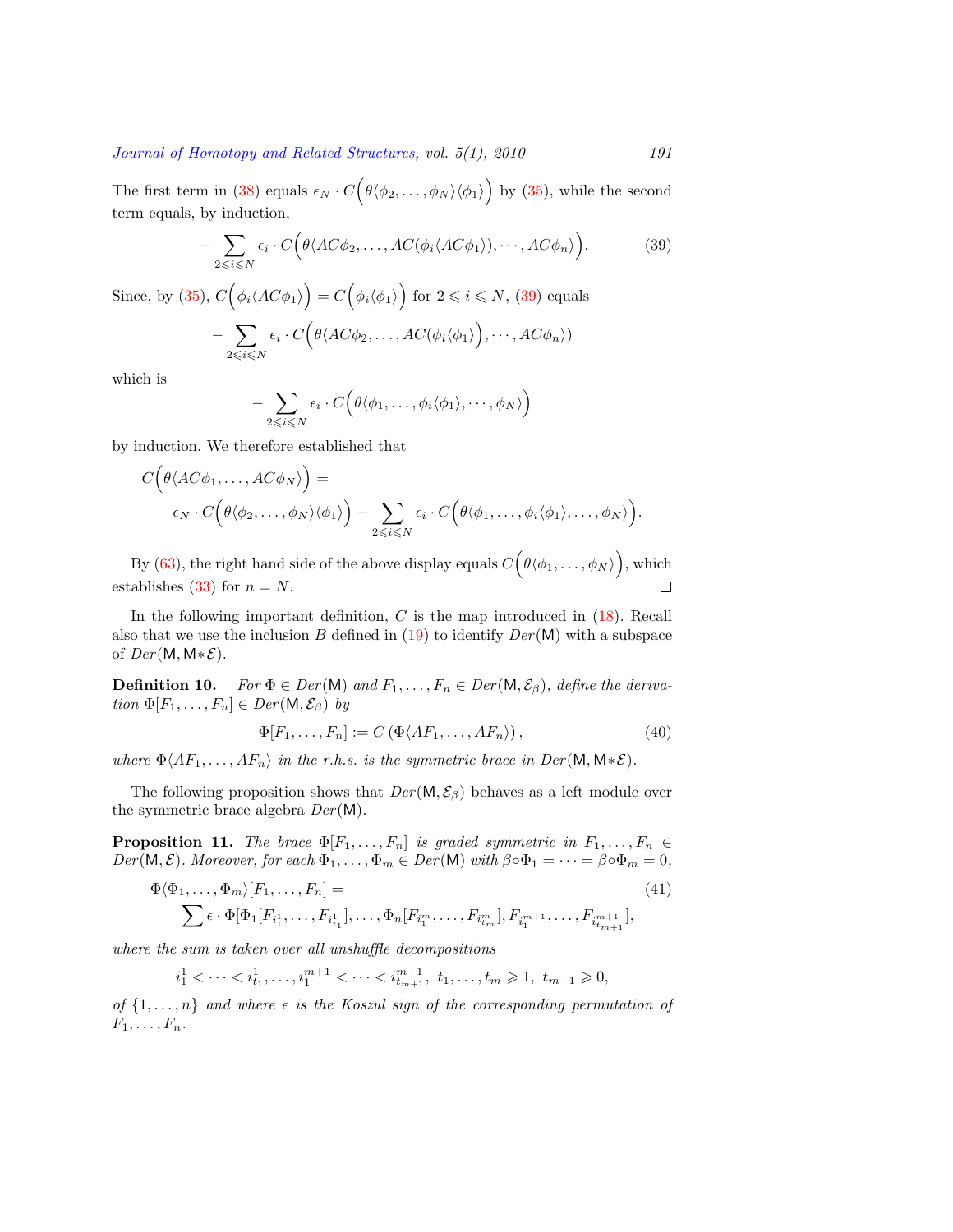*Proof.*The graded symmetry of the brace  $(40)$  $(40)$  $(40)$  immediately follows from the defi-nition.Let us prove  $(41)$  $(41)$ . We have

$$
\Phi\langle\Phi_1,\ldots,\Phi_m\rangle[F_1,\ldots,F_n]=C\left(\Phi\langle\Phi_1,\ldots,\Phi_m\rangle\langle AF_1,\ldots,AF_n\rangle\right)
$$

which can be, using  $(63)$ , expanded into

$$
\sum \epsilon \cdot C \left(\Phi \langle \Phi_1 \langle AF_{i_1^1},...,AF_{i_{t_1}^1} \rangle,...,\Phi_n \langle AF_{i_1^m},...,AF_{i_{t_m}^m} \rangle,AF_{i_1^{m+1}},...,AF_{i_{t_{m+1}}^{m+1}} \rangle\right),
$$

where $\epsilon$  and the sum is the same as in ([63\)](#page-29-1). By [\(33](#page-12-5)), this equals

$$
\sum \epsilon \cdot C\left(\Phi \langle AC\Phi_1 \langle AF_{i_1^1}, \ldots, AF_{i_{t_1}^1} \rangle, \ldots, AC\Phi_n \langle AF_{i_1^m}, \ldots, AF_{i_{t_m}^m} \rangle, \right. \\
\left. \qquad \qquad ACAF_{i_1^{m+1}}, \ldots, ACAF_{i_{t_{m+1}}^{m+1}}) \right)
$$

which, by definition  $(40)$  of the braces, can be rewritten as

<span id="page-15-2"></span>
$$
\sum \epsilon \cdot \Phi[C\Phi_1 \langle AF_{i_1^1}, \dots, AF_{i_{t_1}^1} \rangle, \dots, C\Phi_n \langle AF_{i_1^m}, \dots, AF_{i_{t_m}^m} \rangle, \qquad (42)
$$
  

$$
CAF_{i_1^{m+1}}, \dots, CAF_{i_{t_{m+1}}^{m+1}}].
$$

Atthis point we need to observe that, by  $(23)$  $(23)$ ,  $\beta \circ \Phi_j = C \Phi_j$  (recall that we identified  $\Phi_j$  with its image  $B\Phi_j$ ). Therefore the assumption  $\beta \circ \Phi_j = 0$  for  $1 \leq j \leq j$ *m*implies that we may assume, in the sum ([42\)](#page-15-2), that all  $t_j \geq 1$ , because, if  $t_j = 0$ ,

$$
C\Phi_j\langle AF_{i_1^j},\ldots,AF_{i_{t_j}^j}\rangle=C\Phi_j\langle\ \rangle=C\Phi_j=\beta\circ\Phi_j=0.
$$

Since  $CA = id$  by  $(22)$ , the term in  $(42)$  equals

$$
\sum \epsilon \cdot \Phi[C\Phi_1 \langle AF_{i_1^1}, \ldots, AF_{i_{t_1}^1} \rangle, \ldots, C\Phi_n \langle AF_{i_1^m}, \ldots, AF_{i_{t_m}^m} \rangle, F_{i_1^{m+1}}, \ldots, F_{i_{t_{m+1}}^{m+1}}],
$$

withthe same summation as in  $(41)$ . By the definition  $(40)$  $(40)$  of the braces, this is precisely the right hand side of [\(41](#page-14-2)).  $\Box$ 

As usual, *↑W* (resp. *↓W*) denotes the suspension (resp. desuspension) of a graded vector space  $W$ . We use the same symbols to denote also the corresponding maps *↑*:  $\downarrow$ *W* → *W* and  $\downarrow$ : *W* →  $\downarrow$ *W*. In the following theorem, *f*<sub>1</sub>, . . . , *f*<sub>n</sub> will be elements of  $\uparrow$  *Der*(M,  $\mathcal{E}_{\beta}$ ) and

<span id="page-15-1"></span>
$$
\nu(f_1, \dots, f_n) := (n-1)|f_1| + (n-2)|f_2| + \dots + |f_{n-1}|.
$$
\n(43)

<span id="page-15-0"></span>**Theorem 12.** Let  $\partial \in Der(M)$  be a degree  $-1$  derivation such that  $\partial^2 = 0$  and  $\beta \circ \partial = 0$ *. Then the formula* 

<span id="page-15-3"></span>
$$
l_n(f_1,\ldots,f_n) := (-1)^{\nu(f_1,\ldots,f_n)} \cdot \uparrow \partial[\downarrow f_1,\ldots,\downarrow f_n]
$$
\n(44)

*defines on the suspension*  $\uparrow$  *Der*( $\mathsf{M}, \mathcal{E}_{\beta}$ )<sup>-\*</sup> *a structure of an*  $L_{\infty}$ -algebra [[12](#page-34-7)]*.* 

*Proof.* Observe first that  $\partial^2 = 0$  is, by [\(31\)](#page-12-4), equivalent to  $\partial \langle \partial \rangle = 0$ . Expanding

$$
0 = (-1)^{\nu(f_1,\ldots,f_n)} \cdot \partial \langle \partial \rangle[\downarrow f_1,\ldots,\downarrow f_n]
$$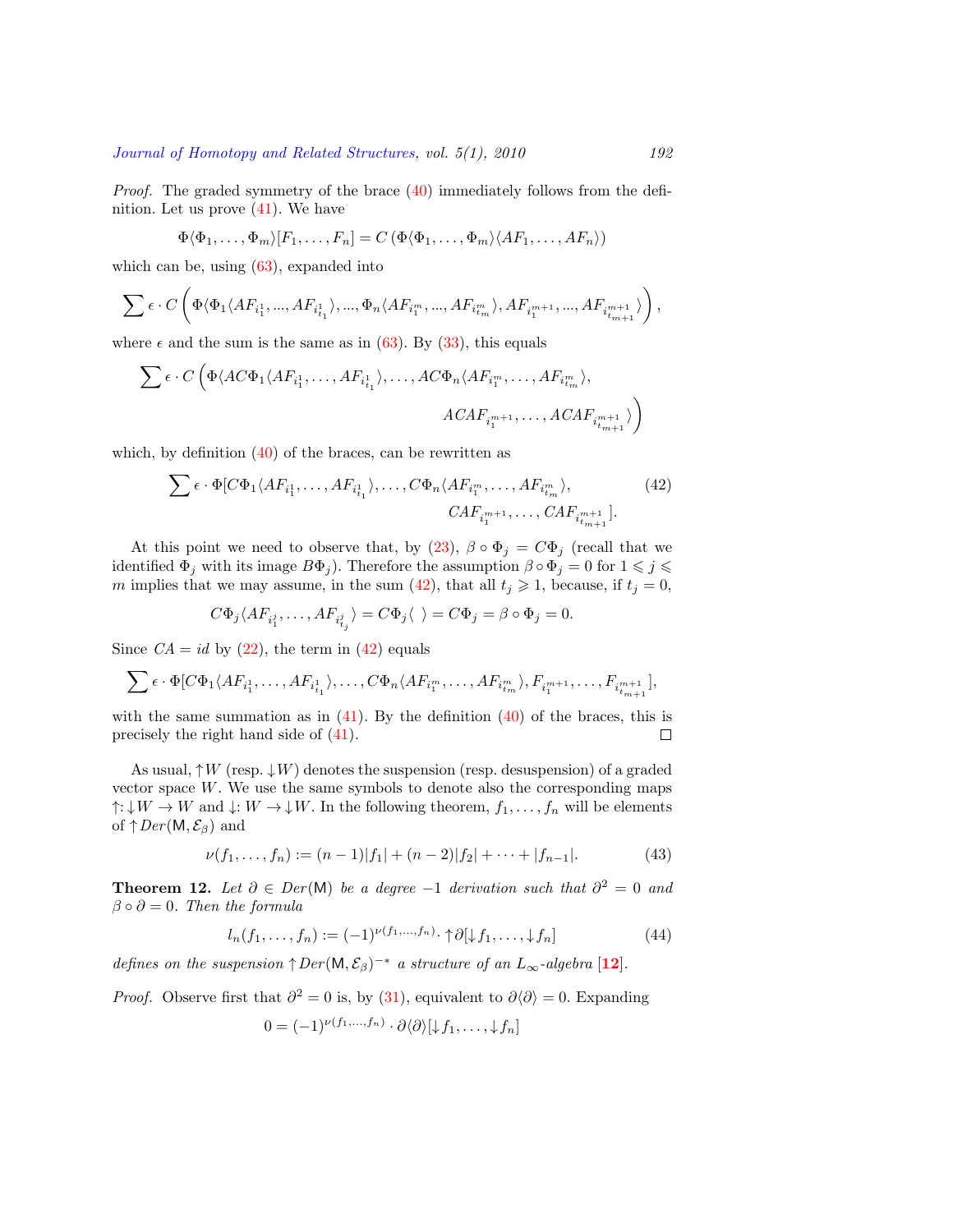using $(41)$  $(41)$  we obtain

$$
0 = \sum_{i+j=n+1} \sum_{\sigma} \epsilon(\sigma) (-1)^{\nu(f_1,\ldots,f_n)} \cdot \partial [\partial [\downarrow f_{\sigma(1)},\ldots,\downarrow f_{\sigma(i)}], \downarrow f_{\sigma(i+1)},\ldots,\downarrow f_{\sigma(n)}]
$$

with  $\sigma$  running over all  $(i, n - i)$ -unshuffles with  $i \geq 1$  and  $\epsilon(\sigma)$  the Koszul sign of the permutation

$$
f_1, \ldots, f_n \mapsto f_{\sigma(1)}, \ldots, f_{\sigma(n)}
$$
.

Substituting for  $l_i$  and  $l_j$  from [\(44](#page-15-3)) gives

<span id="page-16-0"></span>
$$
0 = \sum_{i+j=n+1} \sum_{\sigma} \eta(\sigma)(-1)^{i(j-1)} \cdot l_j(l_i(f_{\sigma(1)},\ldots,f_{\sigma(i)}), f_{\sigma(i+1)},\ldots,f_{\sigma(n)}), \qquad (45)
$$

where $\eta(\sigma)$  is as ([15\)](#page-8-0). We recognize [\(45](#page-16-0)) as the defining equation for  $L_{\infty}$ -algebras, see [**[12](#page-34-7)**, Definition 2.1].  $\Box$ 

*Proof of Theorem [1](#page-2-0)* easily follows from Theorem [12](#page-15-0) applied to the situation when M is a minimal model  $(M, \partial)$  of the PROP P,  $\mathcal{E} = \text{End}_V$  and  $\beta = \alpha \circ \rho$  as in Section [1](#page-1-2). The condition  $\partial \circ \beta = 0$  is implied by the minimality of the differential  $\partial$ .  $\Box$ 

The following proposition compares the braces defined above with the constructions of Section [2.](#page-5-0)

### <span id="page-16-3"></span>**Proposition [1](#page-2-0)3.** The  $L_{\infty}$ -structure of Theorem 1 has the form ([11](#page-7-0)) of Section [2](#page-5-0).

*Proof.* Let, in this proof, an  $(E, \mathcal{E})$ -decorated graph means a graph with vertices decorated either by  $E$  or by  $\mathcal E$ . We use the convention that  $\Upsilon$  with a subscript will denote an  $(E, \mathcal{E})$ -decorated graph, and Y with the same subscript the underlying un-decorated graph. For such  $\Upsilon$ , let *Vert*<sub>*E*</sub>( $\Upsilon$ ) be the set of *E*-decorated vertices of Υ.

We start the proof by giving an explicit formula for the operation *⋄* introduced in Theorem [7](#page-11-0).Let  $\theta, \psi \in Der(M, M * \mathcal{E})$  as in [\(27](#page-11-1)). It follows from ([7\)](#page-5-3) and the definition of the free product that, for  $\xi \in E(m, n)$ ,  $\theta(\xi) \in M * \mathcal{E}$  is the summation

$$
\theta(\xi) = \sum_{s \in R_{\xi}} \Upsilon_s
$$

of  $(E, \mathcal{E})$ -decorated  $(m, n)$ -graphs over a finite indexing set  $R_{\xi}$ . The derivation property of  $\phi$  implies that

<span id="page-16-2"></span>
$$
(\theta \diamond \phi)(\xi) = \sum_{s \in R_{\xi}} \sum_{v} (-1)^{|\theta| |\phi|} \cdot \Upsilon_s^{\{v\}}[\phi], \tag{46}
$$

where the second summation runs over  $Vert(\Upsilon_s)$  and  $\Upsilon_s^{\{v\}}[\phi]$  denotes  $\Upsilon_s$  with the decoration  $e_v \in E$  of  $v \in Vert_E(\Upsilon_s)$  changed to  $\phi(e)$ . Let us prove inductively that the symmetric brace induced by *⋄* satisfies

<span id="page-16-1"></span>
$$
\theta \langle \phi_1, \dots, \phi_n \rangle = \sum_{s \in R_{\xi}} \sum_{v_1, \dots, v_n} (-1)^{\epsilon_n} \cdot \Upsilon_s^{\{v_1, \dots, v_n\}} [\phi_1, \dots, \phi_n], \tag{47}
$$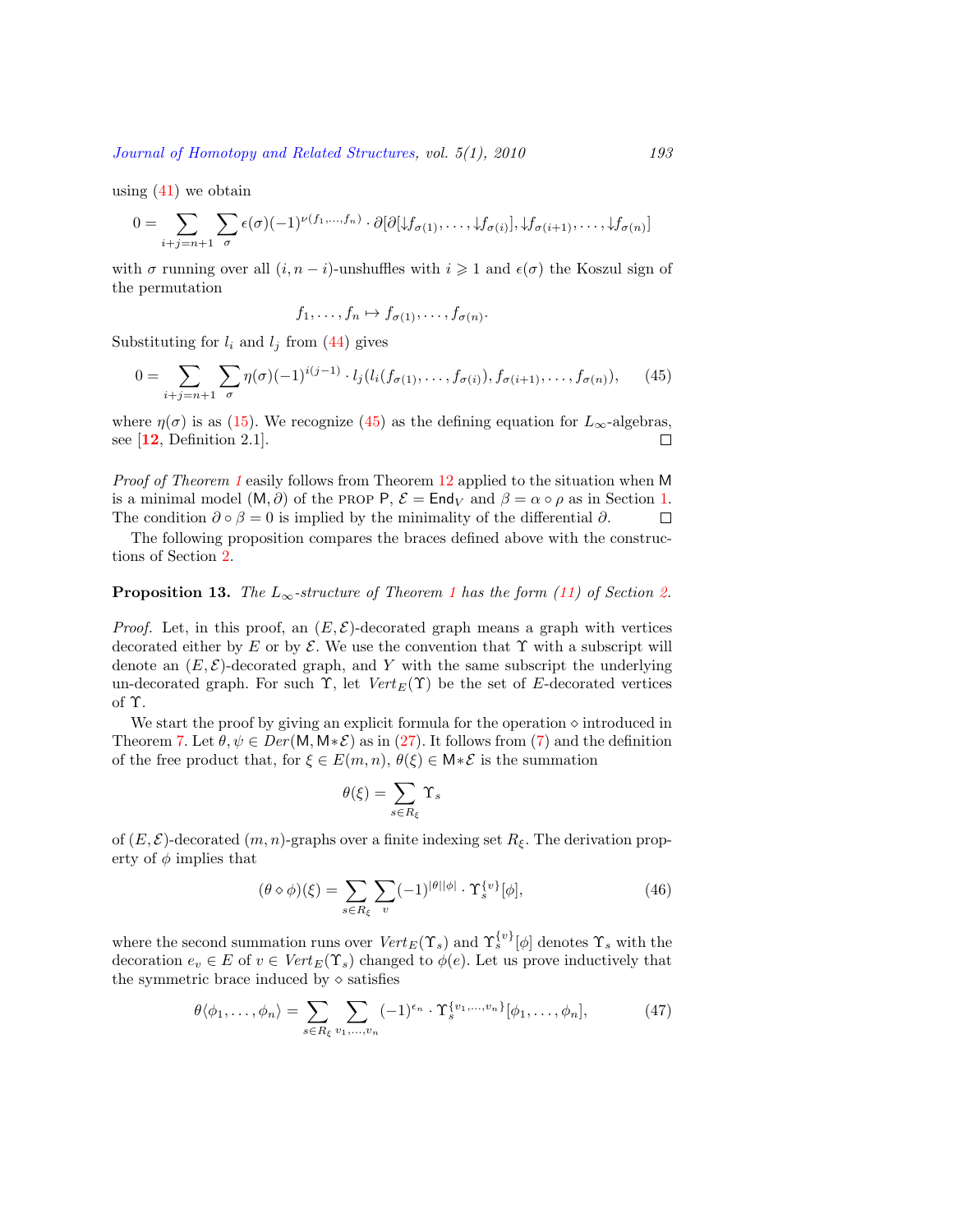where  $v_1, \ldots, v_n$  runs over distinct elements of  $Vert(\Upsilon_s), \Upsilon_s^{\{v_1, \ldots, v_n\}}[\phi_1, \ldots, \phi_n]$ denotes  $\Upsilon_s$  with the decoration  $e_{v_i}$  of  $v_i$  changed to  $\phi(v_i)$ , and

$$
\epsilon_i := |\theta|(|\phi_1| + \cdots + |\phi_i|),
$$

for $1 \leq i \leq n$ . Since, by ([31\)](#page-12-4),  $\theta \langle \phi_1 \rangle = \theta \diamond \phi_1$ , ([47\)](#page-16-1) holds for  $n = 1$  by ([46\)](#page-16-2).

Beforecontinuing, we rewrite the right hand side of  $(47)$  $(47)$  $(47)$  into a sum of  $(E, \mathcal{E})$ decorated graphs. To this end, we introduce a notation which will be useful also later in the proof. Let, for  $1 \leq i \leq n$ ,

$$
\phi_i(e_{v_i}) = \sum_{t_i \in U_{s,v_i}} \Upsilon_{t_i,v_i},
$$

where  $\Upsilon_{t_i,v_i}$  are  $(E,\mathcal{E})$ -decorated graphs and  $U_{s,v_i}$  a finite set. For a subset  $B \subset$  $\{0, \ldots, n\}$ , let  $\Upsilon_{s, \mathbf{v}, \mathbf{t}, B}$  denote the  $(E, \mathcal{E})$ -decorated graph obtained from  $\Upsilon_s$  by replacing, for each  $i \in B$ , the  $e_{v_i}$ -decorated vertex  $v_i$  by the decorated graph  $\Upsilon_{t_i, v_i}$ . With this notation,

$$
\Upsilon_s^{\{v_1,\dots,v_n\}}[\phi_1,\dots,\phi_n] = \sum_{t_1,\dots,t_n} \Upsilon_{s,\mathbf{v},\mathbf{t},\{1,\dots,n\}},
$$

where  $t_i$  runs over  $u_{t_i,v_i}$ ,  $1 \leqslant i \leqslant n$ , so we may rewrite the right hand side of [\(47](#page-16-1)) as

<span id="page-17-2"></span>
$$
\sum_{s \in R_{\xi}} \sum_{v_1, \dots, v_n} (-1)^{\epsilon_n} \cdot \Upsilon_s^{\{v_1, \dots, v_n\}} [\phi_1, \dots, \phi_n] =
$$
\n
$$
\sum_{s \in R_{\xi}} \sum_{v_1, \dots, v_n} \sum_{t_1, \dots, t_n} (-1)^{\epsilon_n} \cdot \Upsilon_{s, \mathbf{v}, \mathbf{t}, \{1, \dots, n\}}.
$$
\n(48)

Supposewe have proved ([47\)](#page-16-1) for all  $k, 1 \leq k \leq n$ . Consider the equation

<span id="page-17-0"></span>
$$
\theta \langle \phi_1, \dots, \phi_n \rangle =
$$
\n
$$
\theta \langle \phi_1, \dots, \phi_{n-1} \rangle \langle \phi_n \rangle - \sum_{1 \leqslant i \leqslant n-1} (-1)^{\omega} \cdot \theta \langle \phi_1, \dots, \phi_i \langle \phi_n \rangle, \dots, \phi_{n-1} \rangle,
$$
\n(49)

which follows from axiom  $(63)$  of symmetric braces; in the last term

$$
\omega := |\phi_n|(|\phi_{i+1}| + \cdots + |\phi_{n-1}|).
$$

Let us analyze the first term in the right hand side of  $(49)$ . By the induction assumption,

$$
\theta \langle \phi_1, \ldots, \phi_{n-1} \rangle (\xi) = \sum_{s \in R_{\xi}} \sum_{v_1, \ldots, v_{n-1}} (-1)^{\epsilon_{n-1}} \cdot \Upsilon_s^{\{v_1, \ldots, v_{n-1}\}} [\phi_1, \ldots, \phi_{n-1}].
$$

With the notation above,

$$
\Upsilon_s^{\{v_1,\ldots,v_{n-1}\}}[\phi_1,\ldots,\phi_{n-1}] = \sum_{t_1,\ldots,t_{n-1}} \Upsilon_{s,\mathbf{v},\mathbf{t},\{1,\ldots,n-1\}},
$$

where  $t_i$  runs over  $U_{s,v_i}$ ,  $1 \leqslant i \leqslant n-1$ , therefore

<span id="page-17-1"></span>
$$
\theta \langle \phi_1, \dots, \phi_{n-1} \rangle \langle \phi_n \rangle \langle \xi \rangle = \sum_{s \in R_{\xi}} \sum_{v_1, \dots, v_{n-1}} \sum_{t_1, \dots, t_{n-1}} \sum_{v_n} (-1)^{\epsilon_n} \cdot \Upsilon_{s, \mathbf{v}, \mathbf{t}, \{1, \dots, n-1\}}^{v_n} [\phi_n], \tag{50}
$$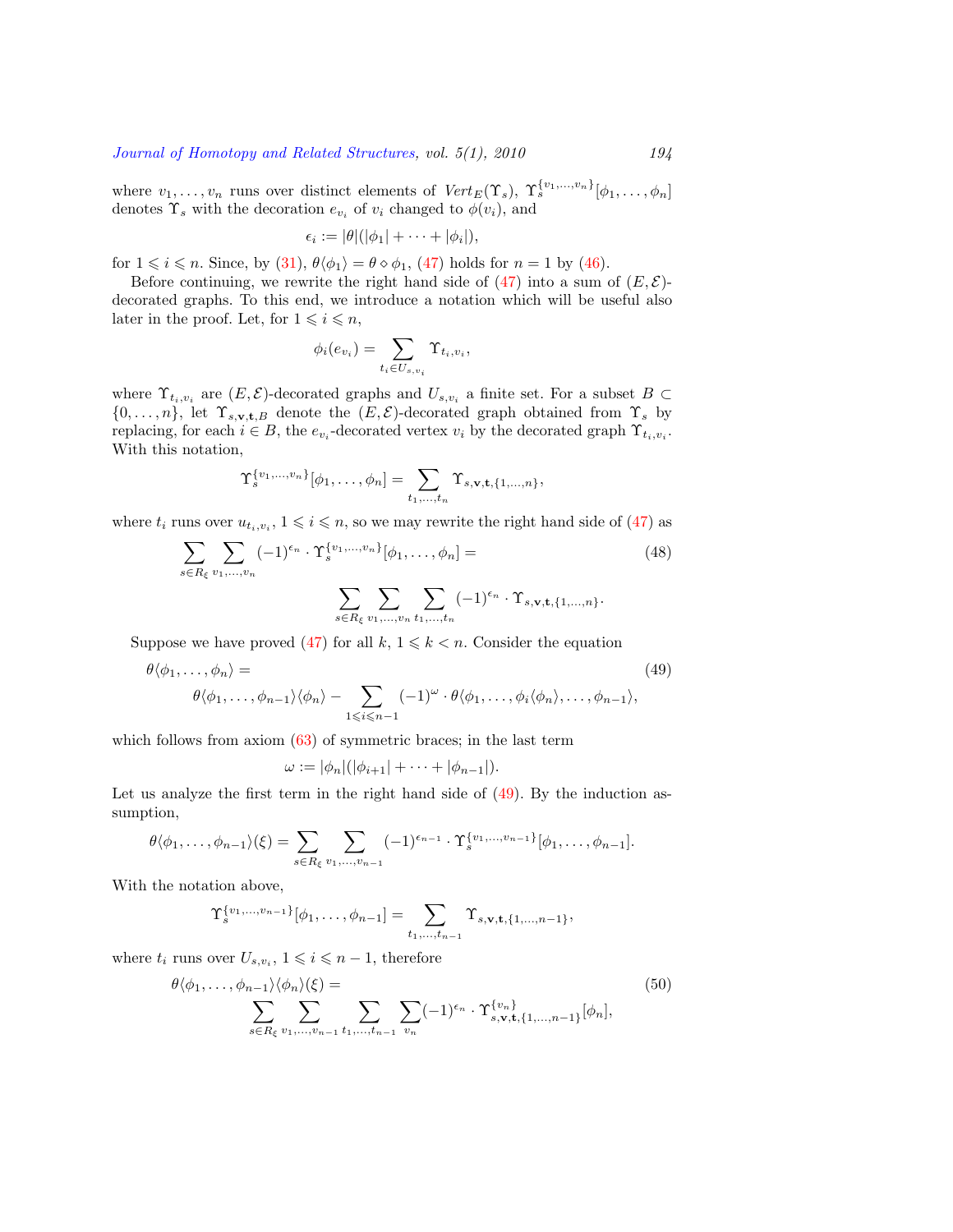where  $v_n$  runs over *E*-decorated vertices of  $\Upsilon_{s,\mathbf{v},\mathbf{t},\{1,\ldots,n-1\}}$ . Since clearly

$$
Vert_E(\Upsilon_{s,\mathbf{v},\mathbf{t},\{1,\ldots,n-1\}}) = (Vert_E(\Upsilon_s) \setminus \{v_1,\ldots,v_{n-1}\}) \cup \bigcup_{1 \le i \le n-1} Vert_E(\Upsilon_{t_i,v_i}), \quad (51)
$$

the right hand side of  $(50)$  breaks into *n* components,

$$
\theta \langle \phi_1, \ldots, \phi_{n-1} \rangle \langle \phi_n \rangle (\xi) = A_0 + A_1 + \cdots + A_{n-1},
$$

where

$$
A_0 := \sum_{s \in R_{\xi}} \sum_{v_1, \dots, v_{n-1}} \sum_{t_1, \dots, t_{n-1}} \sum_{v_n}^{(0)} (-1)^{\epsilon_n} \cdot \Upsilon_{s, \mathbf{v}, \mathbf{t}, \{1, \dots, n-1\}}^{v_n} [\phi_n]
$$

with the superscript (0) meaning that  $v_n$  runs over  $Vert E(\Upsilon_s) \setminus \{v_1, \ldots, v_{n-1}\}\$ , and

$$
A_i := \sum_{s \in R_{\xi}} \sum_{v_1, \dots, v_{n-1}} \sum_{t_1, \dots, t_{n-1}} \sum_{v_n}^{(i)} (-1)^{\epsilon_n} \cdot \Upsilon_{s, \mathbf{v}, \mathbf{t}, \{1, \dots, n-1\}}^{v_n} [\phi_n], \ 1 \leq i \leq n-1,
$$

where (*i*) means that  $v_n$  runs over  $Vert(\Upsilon_{t_i}, v_i)|$ .

It is immediately clear that, for  $v_n \in Vert_E(\Upsilon_s) \setminus \{v_1, \ldots, v_{n-1}\},$ 

$$
\Upsilon_{s,\mathbf{v},\mathbf{t},\{1,\ldots,n-1\}}^{\{v_n\}} = \sum_{t_n} \Upsilon_{s,\mathbf{v},\mathbf{t},\{1,\ldots,n\}},
$$

so

$$
A_0 = \sum_{s \in R_{\xi}} \sum_{v_1, \dots, v_n} \sum_{t_1, \dots, t_n} (-1)^{\epsilon_n} \cdot \Upsilon_{s, \mathbf{v}, \mathbf{t}, \{1, \dots, n\}},
$$

whichis, by ([48\)](#page-17-2), the right hand side of [\(47](#page-16-1)). It is equally clear that, for  $v_n \in$  $Vert$ *E*( $\Upsilon$ *t*<sub>*i*</sub>,*v*<sub>*i*</sub>),

$$
\sum_{t_i} \sum_{v_n} \Upsilon_{s,\mathbf{v},\mathbf{t},\{1,\ldots,n-1\}}^{v_n} [\phi_n] = (-1)^{\omega} \cdot \Upsilon_{s,\mathbf{v},\mathbf{t},\{1,\ldots,i-1,i+1,\ldots,n-1\}}^{v_i} [\phi_i \langle \phi_n \rangle],
$$

therefore

$$
A_{i} = \sum_{s \in R_{\xi}} \sum_{v_{1}, \dots, v_{n-1}} \sum_{t_{1}, \dots, t_{i-1}} \sum_{t_{i+1}, \dots, t_{n-1}} \sum_{v_{n}} \sum_{v_{n}}^{(i)} (-1)^{\epsilon_{n} + \omega} \cdot \Upsilon_{s, \mathbf{v}, \mathbf{t}, \{1, \dots, i-1, i+1, \dots, n-1\}}^{v_{i}} [\phi_{i} \langle \phi_{n} \rangle]
$$
  
= 
$$
\sum_{s \in R_{\xi}} \sum_{v_{1}, \dots, v_{n-1}} \sum_{v_{n}}^{(i)} (-1)^{\epsilon_{n} + \omega} \Upsilon_{s}^{\{v_{1}, \dots, v_{n-1}\}} [\phi_{1}, \dots, \phi_{i} \langle \phi_{n} \rangle, \dots, \phi_{n-1}],
$$

which equals  $(-1)^{\omega} \theta \langle \phi_1, \ldots, \phi_i \langle \phi_n \rangle, \ldots, \phi_{n-1} \rangle$ , by induction. We recognize this expression as one of the remaining terms in the right hand side of [\(49](#page-17-0)), taken with the minus sign. Assembling the above results, we obtain([47\)](#page-16-1).

Let  $\partial(\xi) = \sum_{s \in S_{\xi}} \Gamma_s$  be as in [\(10](#page-6-3)) and  $F_i \in Lin_{\Sigma^{\perp} \Sigma}(E, \text{End}_V) \cong Der(M, \text{End}_V)$ , for $1 \leqslant i \leqslant n$ . By  $\left(47\right)$ ,

$$
\partial \langle AF_1, \ldots, AF_n \rangle (\xi) = \sum_{s \in S_{\xi}} \sum_{v_1, \ldots, v_n} \Gamma_s^{\{v_1, \ldots, v_n\}} [F_1, \ldots, F_n] (\xi).
$$

Applying, as in Definition [10,](#page-14-3) the map *C* on this identity, we get a formula for  $∂[F_1, \ldots, F_n]$  $∂[F_1, \ldots, F_n]$  $∂[F_1, \ldots, F_n]$  which agrees, modulo signs, to the right hand side ([11\)](#page-7-0). The sign factor is induced by (de)suspensions. $\Box$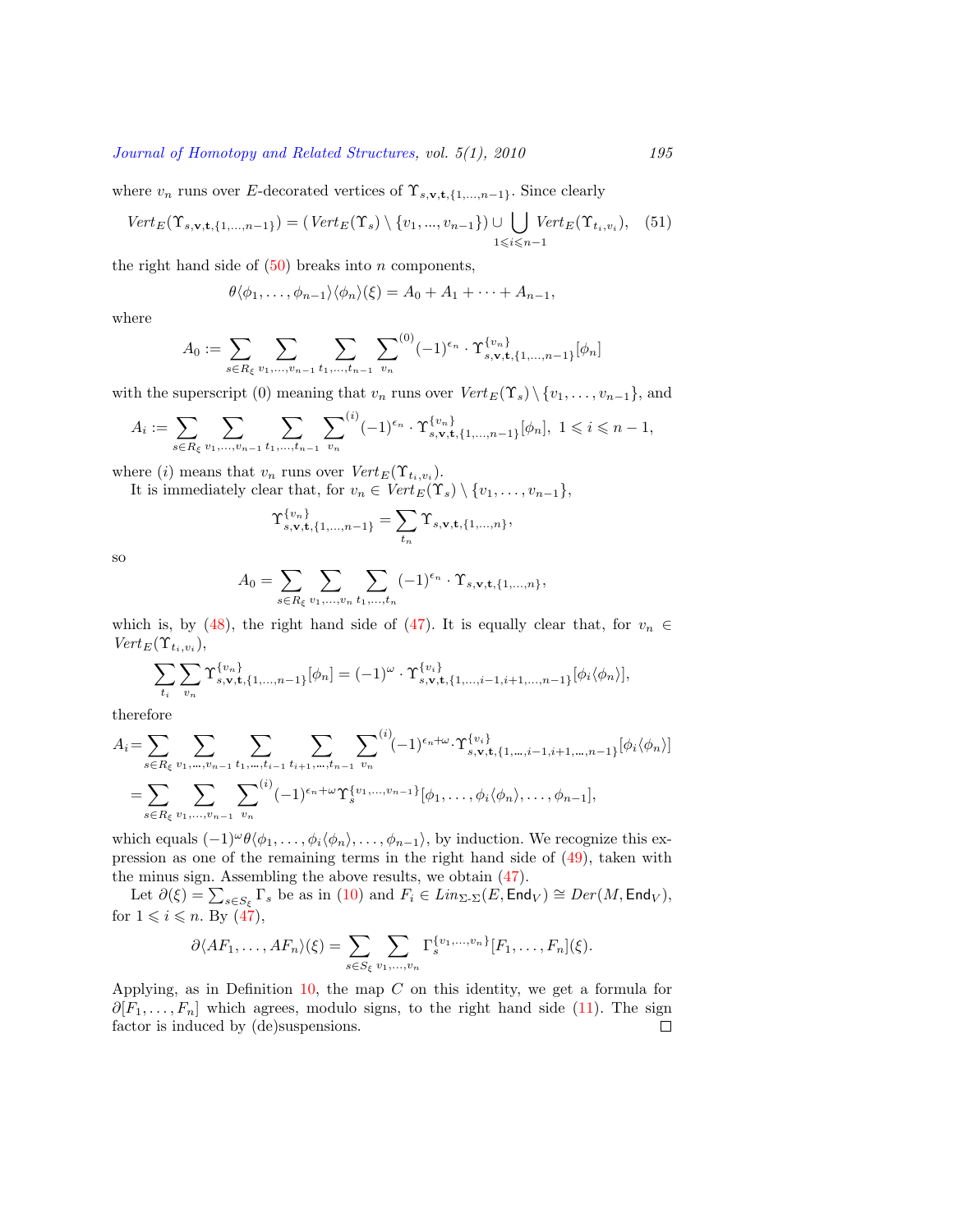Proposition [13](#page-16-3) has several important implications. Let us formulate first a corollary that implies Proposition [2;](#page-2-1) the notation is the same as the one introduced in the paragraph preceding this proposition.

<span id="page-19-1"></span>**Corollary 14.** *Let*  $\xi \in \mathsf{F}(E)$  *be such that*  $\partial(\xi) \in \mathsf{F}^{\leq k}(E)$ *. Then* 

$$
l_n(f_1,\ldots,f_n)(\xi)=0 \text{ for each } n>k.
$$

*In particular, if*  $\partial(E) \subset \mathsf{F}^{\leq k}(E)$ *, then*  $l_n = 0$  *for*  $n > k$ *.* 

*Proof.*If  $\partial(\xi) \in \mathsf{F}^{\leq k}(E)$ , then all graphs in ([10\)](#page-6-3) have  $\leq k$  vertices, so the summation in  $(11)$  is empty for  $k > 2$ .  $\Box$ 

In this paper we write several formulas containing infinite sums. Their convergence will be guaranteed by the following property of an  $L_{\infty}$ -algebra  $L =$  $(W, l_1, l_2, \ldots)$ :

<span id="page-19-0"></span>is a direct product  $W = \prod_{s \geqslant 1} W_s$  such that  $l_k(w_1, \ldots, w_k)_s = 0$  for all  $k > s$  and  $w_1, \ldots, w_k \in W$ . (52)

In([52\)](#page-19-0),  $l_k(w_1, \ldots, w_k)$  denotes the component of  $l_k(w_1, \ldots, w_k)$  in  $W_s$ . There are other conditions that can guarantee the convergence of our formulas, as the nilpotency [[8](#page-34-16)], Definition 4.2], but  $L_{\infty}$ -algebras considered in this paper may not be nilpotent.

**Proposition 15.** *The*  $L_{\infty}$ -structure of Proposition [2](#page-2-1) satisfies ([52\)](#page-19-0).

*Proof.* In this case

$$
W=\uparrow Der(\mathsf{M}, \mathsf{End}_V)^{-*}\cong \prod_{m,n}\uparrow Lin_{\Sigma_m\text{-}\Sigma_n}(E(m,n), \mathsf{End}_V(m,n))^{-*}.
$$

For each  $t \geq 1$  define a  $\Sigma_m$ - $\Sigma_n$ -invariant subspace  $U_t(m, n) \subset E(m, n)$  as

$$
U_t(m,n) := \{ \xi \in E(m,n); \ \partial(\xi) \in \mathsf{F}^{\leq t}(E) \}.
$$

Since  $\Sigma_m \times \Sigma_n$  is finite, there are  $\Sigma_m$ - $\Sigma_n$ -invariant subspaces  $V_s(m, n)$ ,  $s \geq 1$ , such that

$$
U_t(m, n) = \bigoplus_{s \leq t} V_s(m, n), \text{ for each } t \geq 1.
$$

The same reasoning as in the proof of Corollary [14](#page-19-1) shows that the subspaces

$$
W_s:=\prod_{m,n}\uparrow Lin_{\Sigma_m\text{-}\Sigma_n}(V_s(m,n),\mathsf{End}_V(m,n))^{-*}\subset W
$$

satisfy([52\)](#page-19-0).

Let  $\kappa \in C^*_{\mathsf{P}}(V;V) = \uparrow Der(\mathsf{M}, \mathsf{End}_V)^{-*}$  and denote by  $u \in Lin_{\Sigma-\Sigma}(E, \mathsf{End}_V)$ the restriction of  $\downarrow \kappa$  to the space of generators of M =  $F(E)$ ,  $u := \downarrow \kappa|_E$ . Let  $U : \mathsf{M} \to \mathsf{End}_V$  be the extension of *u* into a PROP homomorphism.

 $\Box$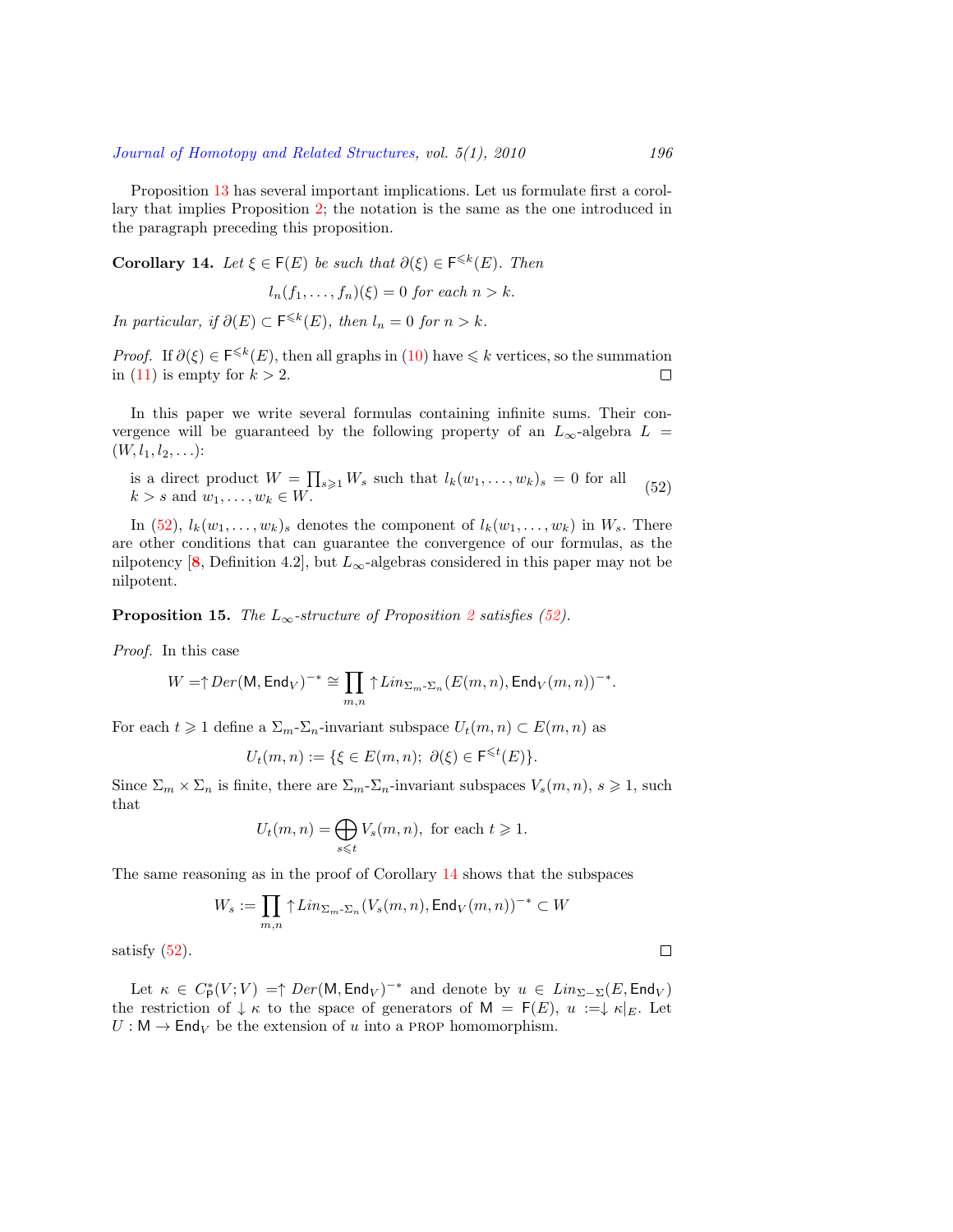<span id="page-20-0"></span>**Proposition 16.** *Let*  $L_{\emptyset} = (C_{\mathsf{P}}^{*}(V; V), h_2, h_3, \ldots)$  *be the*  $L_{\infty}$ -structure correspond*ing to the trivial* P*-algebra. Under the above notation, one has the following equality of elements of Lin*<sub>Σ</sub>- $\Sigma(E, \text{End}_V)$ *:* 

<span id="page-20-2"></span>
$$
U \circ \partial|_E = \left. \int \left( -\frac{1}{2!} h_2(\kappa, \kappa) + \frac{1}{3!} h_3(\kappa, \kappa, \kappa) + \frac{1}{4!} h_4(\kappa, \kappa, \kappa, \kappa) - \cdots \right) \right|_E \tag{53}
$$

*Proof.* Since  $L_{\emptyset}$  corresponds to the trivial P-structure, the map  $\beta$  in [\(8](#page-6-1)) is zero and the decorated graph  $\Gamma_{\{\beta\}}^{\{v_1,\ldots,v_k\}}[u,\ldots,u]$  may be nontrivial only if  $\Gamma$  has precisely *k* vertices,all decorated by *u*. Therefore ([11](#page-7-0)), with  $f_1 = \cdots = f_k = \kappa$ , describes the *k*-th homogeneous component of the extension of *u* into a homomorphism  $U : \mathsf{M} \to$ End<sub>*V*</sub> composed with  $\partial$ . The signs in [\(53](#page-20-2)) are induced by (de)suspensions.  $\Box$ 

#### <span id="page-20-1"></span>**5. Strongly homotopy algebras**

In this short section we indicate how the methods of this paper generalize to cohomology of strongly homotopy algebras and how "curved" *L∞*-algebras naturally arise in this context.

We will consider  $L_{\infty}$ -algebras  $L = (W, l_0, l_1, l_2, \ldots)$  with possibly nontrivial  $l_0 \in$ *W*<sup>1</sup>. These generalized  $L_{\infty}$ -algebras can be defined by allowing  $l_k$  for  $k = 0$  in [[12](#page-34-7), Definition 2.1; we leave the details for the reader. Axiom (2) of  $\boxed{12}$  $\boxed{12}$  $\boxed{12}$  for  $n = 0$  gives  $l_1 \circ l_0 = 0$  and for  $n = 1$ 

$$
0 = l_1(l_1(w)) + l_2(l_0, w), \ w \in W.
$$
\n(54)

Therefore  $l_1$  need not be a differential if  $l_0 \neq 0$ . We will call such an  $L_{\infty}$ -algebra *curved* and  $l_0$  its *curvature*. If  $l_0 = 0$  we say that *L* is *flat*. Flat  $L_\infty$ -algebras are thus ordinary  $L_{\infty}$ -algebras without the  $l_0$  term.  $L_{\infty}$ -algebras with  $l_0 = l_1 = 0$  are sometimes called *minimal*. The following statement is [**[23](#page-34-17)**, Theorem 2.6.1], slightly generalized by allowing curved  $L_\infty$ -algebras.

<span id="page-20-3"></span>**Proposition 17.** *Let*  $L = (W, l_0, l_1, l_2, \ldots)$  *be an*  $L_\infty$ -*algebra satisfying* (*[52\)](#page-19-0) and*  $\kappa \in W^1$  *an <u>arbitrary</u> element. Then*  $L_{\kappa} := (W, l_0^{\kappa}, l_1^{\kappa}, l_2^{\kappa}, \ldots)$  *with* 

$$
l_n^{\kappa}(w_1, \ldots, w_n) := \sum_{s \ge 0} (-1)^{sn + \binom{s+1}{2}} \frac{1}{s!} l_{n+s}(\underbrace{\kappa, \ldots, \kappa}_{s \text{ times}}, w_1, \ldots, w_n)
$$
  
=  $l_n(w_1, \ldots, w_n) - (-1)^n l_{n+1}(\kappa, w_1, \ldots, w_n) - \frac{1}{2} l_{n+2}(\kappa, \kappa, w_1, \ldots, w_n) + \cdots$ 

*is an*  $L_{\infty}$ -algebra satisfying ([52](#page-19-0)) whose curvature  $l_0^{\kappa}$  equals

$$
l_0^{\kappa} = \sum_{s \geq 0} (-1)^{\binom{s+1}{2}} l_s(\kappa, \ldots, \kappa) = l_0 - l_1(\kappa) - \frac{1}{2!} l_2(\kappa, \kappa) + \frac{1}{3!} l_3(\kappa, \kappa, \kappa) + \cdots
$$

The proof is a direct verification, see [**[23](#page-34-17)**]. Let us remark that there is another sign convention for  $L_{\infty}$ -algebras used for example in [[8](#page-34-16)] related to the one introduced in [[12](#page-34-7)] and used in this paper by  $l_n \leftrightarrow (-1)^{\binom{n+1}{2}} l_n$ ,  $n \geq 0$ . In this convention, all terms in the above sums have the  $+$  sign.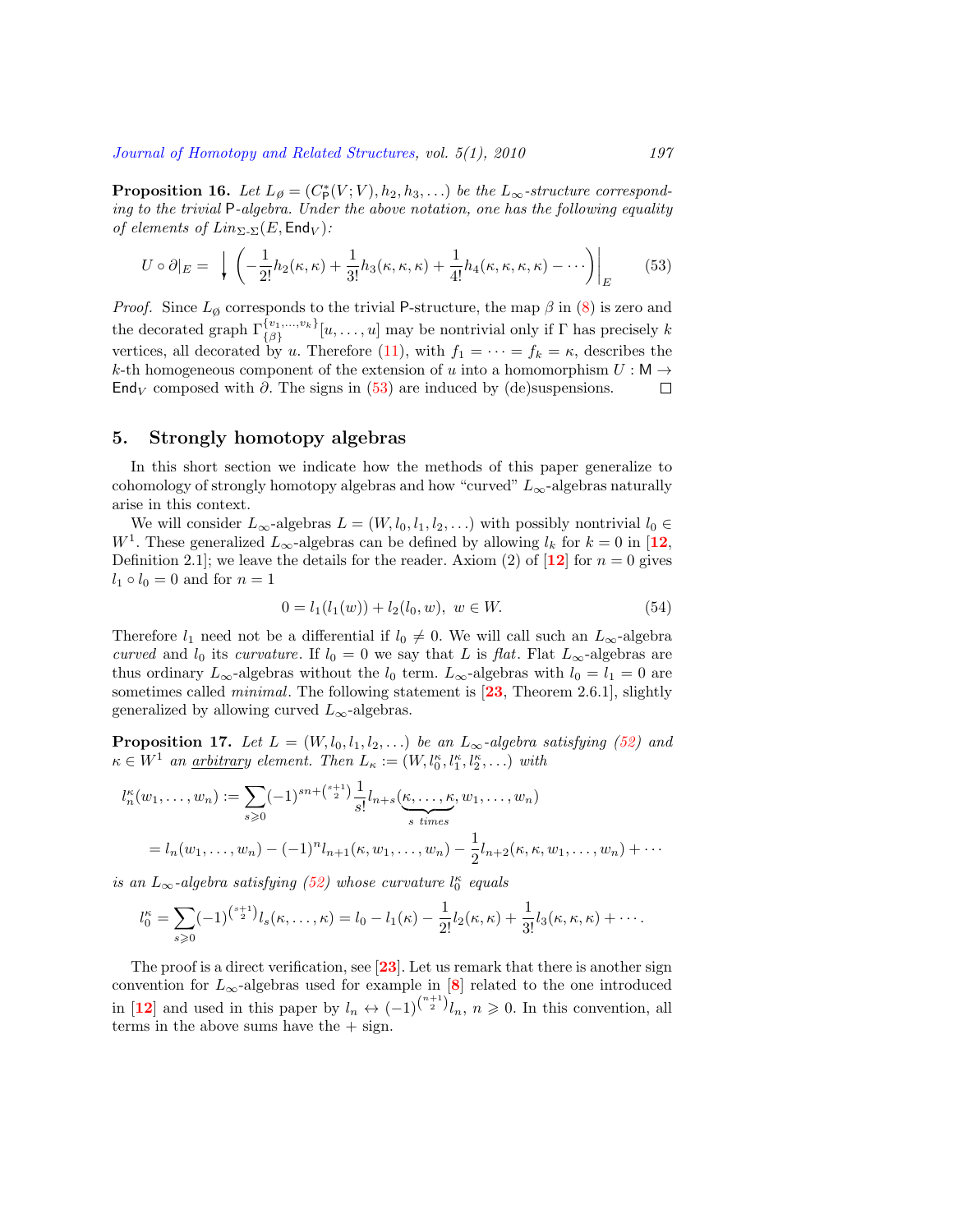We will call  $L_{\kappa}$  the  $\kappa$ -twisting of L. Observe that, if L is flat and  $\kappa$  satisfies the master equation [\(4](#page-4-0)) in *L*, then  $L_{\kappa}$  is an ordinary flat  $L_{\infty}$ -algebra. Proposition [17](#page-20-3) then defines the classical twisting of an  $L_{\infty}$ -algebra by a Maurer-Cartan element, see for example [**[28](#page-35-0)**, Lemma 4.4] or [**[8](#page-34-16)**, Proposition 4.4]. We will also need the following elementary lemma whose proof is straightforward.

<span id="page-21-2"></span>**Lemma 18.** *Suppose that, under assumptions of Proposition [17](#page-20-3), W is equipped with a* degree +1 differential *d* such that all operations  $l_n : W^{\otimes n} \to W$  of the algebra *L* are chain maps (this, in particular, means that  $dl_0 = 0$ ). Suppose moreover that  $\kappa \in W^1$  *satisfies* 

$$
d(\kappa) = l_0 - l_1(\kappa) - \frac{1}{2!}l_2(\kappa, \kappa) + \frac{1}{3!}l_3(\kappa, \kappa, \kappa) + \frac{1}{4!}k_4(\kappa, \kappa, \kappa, \kappa) - \cdots
$$

*Then*  $\overline{L}_{\kappa} := (W, 0, l_1^{\kappa} + d, l_2^{\kappa}, l_3^{\kappa}, \ldots)$ , where  $l_n^{\kappa}$  are as in Proposition [17,](#page-20-3) is a flat *L∞-algebra.*

Let P be a **k**-linear PROP. Strongly homotopy P-(bi)algebras are, by definition, algebras over the minimal model  $(M, \partial)$  of P. Let  $V_{\emptyset}$  be the P-(bi)algebra whose all structure operations are trivial and  $L_{\emptyset} = (C_{\mathsf{P}}^{*}(V, V), h_{0} = 0, h_{1} = 0, h_{2}, h_{3}, \ldots)$ the flat  $L_{\infty}$ -algebra constructed in Theorem [1](#page-2-0) corresponding to  $V_{\emptyset}$ . The minimality  $h_1 = 0$  of  $L_\emptyset$  follows from the minimality of  $(M, \partial)$ . Assume that *V* is graded, with a degree +1 differential *d*. Slightly abusing the notation, we will denote by *d* also the induced differential on  $\text{End}_V$ . It is immediately clear that all operations  $l_n$  are chain maps. The following proposition is a version of Lemma 5.11 of [**[28](#page-35-0)**].

<span id="page-21-1"></span>**Proposition 19.** *There is a one-to-one correspondence between elements*  $\kappa \in$  $C^1_{\mathsf{P}}(V, V)$  *satisfying* 

<span id="page-21-0"></span>
$$
d\kappa = -\frac{1}{2!}h_2(\kappa, \kappa) + \frac{1}{3!}h_3(\kappa, \kappa, \kappa) + \frac{1}{4!}h_4(\kappa, \kappa, \kappa, \kappa) - \cdots
$$
 (55)

*in*  $L_{\emptyset}$  *and strongly homotopy*  $P-(bi) algebra$  *structures on*  $V$ *.* 

*Proof.* Let  $U : \mathsf{M} \to \mathsf{End}_V$  be, as in Proposition [16,](#page-20-0) the (unique) homomorphism extending $\downarrow \kappa|_E$ . Using ([53\)](#page-20-2), one easily sees that ([55\)](#page-21-0) is equivalent to  $dU = U\partial$ which means that  $U$  is a homomorphism of dg-PROPs defining a strongly homotopy P-algebra.  $\Box$ 

The interpretation of homotopy structures in terms of solutions of the (generalized) Maurer-Cartan equation was found by van der Laan for homotopy *P*algebras [**[28](#page-35-0)**]. The generalization to homotopy (bi)algebras over a prop given here was independently found by Merkulov-Vallette [**[22](#page-34-9)**].

We are finally ready to analyze the structure of the deformation complex of a strongly homotopy (bi)algebra. Let  $\kappa \in C^1_P(V, V)$  be as in Proposition [19](#page-21-1). The curvature of the *κ*-twisting

$$
L_\kappa = (C_\mathsf{P}^*(V,V), h_0^\kappa, \delta_\kappa, h_2^\kappa, h_3^\kappa, \ldots)
$$

of *L*ø equals *dκ*. Assumptions of Lemma [18](#page-21-2) are satisfied, therefore

$$
\overline{L}_{\kappa} = (C_{\mathsf{P}}^*(V, V), l_0 = 0, d + \delta_{\kappa}, h_2^{\kappa}, h_3^{\kappa}, \ldots)
$$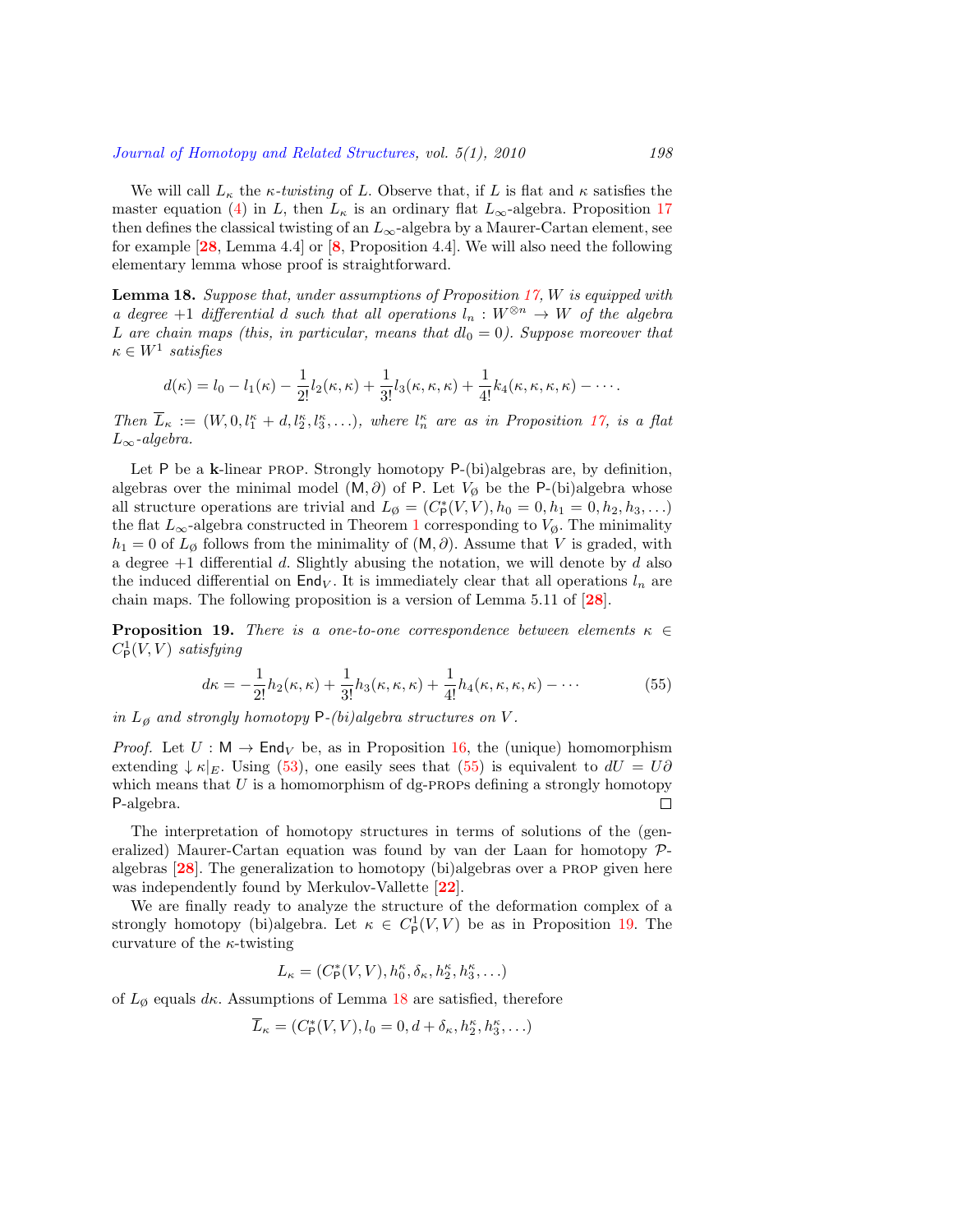is a flat  $L_{\infty}$ -structure which induces a Lie bracket on the cohomology

$$
H^*_{\mathsf P}(B,B):=H^*(C^*_{\mathsf P}(V,V),d+\delta_\kappa)
$$

of the strongly homotopy (bi)algebra *B* corresponding to *κ*.

**Example 20.** Let us illustrate the above analysis on  $A_{\infty}$ - (strongly homotopy associative) algebras [[26](#page-34-18)]. They are algebras over the minimal model  $\mathcal{A}ss_{\infty}$  of the operad *Ass* for associative algebras. It immediately follows from the description of  $\mathcal{A}$ *ss*<sub>∞</sub> given for instance in [[17](#page-34-19), Example 4.8] that

$$
C_{Ass}^*(V, V) = \prod_{n \geqslant 2} Lin^{n-*-1}(V^{\otimes n}, V).
$$

The only nontrivial operation of the flat algebra  $L_{\emptyset}$  is the bilinear bracket  $h_2$  given by

<span id="page-22-1"></span>
$$
h_2((\phi_2, \phi_3, \ldots), (\psi_2, \psi_3, \ldots))_n := \sum_{i+j=n+1} [\phi_i, \psi_j],
$$
\n(56)

where  $\phi_s, \psi_s \in \text{Lin}(V^{\otimes s}, V), s \geq 2$ , the subscript *n* denotes the component in  $Lin(V^{\otimes n}, V)$  and  $[-, -]$  is the Gerstenhaber bracket of Hochschild cochains [[6](#page-33-0)].

Equation([55\)](#page-21-0) for  $\kappa = (\mu_2, \mu_3, \ldots) \in C^1_{Ass}(V, V) = \prod_{n \geq 2} Lin^{n-2}(V^{\otimes n}, V)$ , expanded into homogeneous components, reads

$$
0 = d\mu_n + \frac{1}{2} \sum_{i+j=n+1} [\mu_i, \mu_j], \ n \geq 2,
$$

which we easily recognize as the axiom for  $A_{\infty}$ -algebras in the form [[15](#page-34-20), Section 1.4].

The *κ*-twisting  $L_{\kappa}$  of  $L_{\emptyset}$  equals  $L_{\kappa} = (C^*_{\mathcal{A}ss}(V,V), l_0, \delta_{\kappa}, l_2, 0, 0, \ldots)$ , with the curvature

$$
l_0 = (d\mu_2, d\mu_3, d\mu_4, \ldots),
$$

*δ<sup>κ</sup>* given by

$$
\delta(f_2, f_3, \ldots)_n := \sum_{i+j=n+1} [\mu_i, f_j]
$$

and  $l_2 = h_2$  as in [\(56](#page-22-1)). In the "flattened" algebra

$$
\overline{L}_{\kappa} = (C_{\mathcal{A}ss}^*(V, V), l_0 = 0, d + \delta_{\kappa}, l_2, 0, 0, \ldots),
$$

 $d + \delta_{\kappa}$  is the differential on the cochain complex defining the cohomology of the  $A_{\infty}$ -algebra determined by *κ* with coefficients in itself [[15](#page-34-20), Section 2.2].

# <span id="page-22-0"></span>**6. The Gerstenhaber-Schack cohomology of bialgebras**

In this section we show how to construct, by applying methods of Section [2](#page-5-0) to the differential of the minimal model  $(M_B, \partial_B)$  for the bialgebra PROP B, an explicit Lie bracket on the Gerstenhaber-Schack cohomology of a bialgebra. Formulas for the differential  $\partial_B$  of M<sub>B</sub> are given in [[24](#page-34-1), Eqn. 3.1].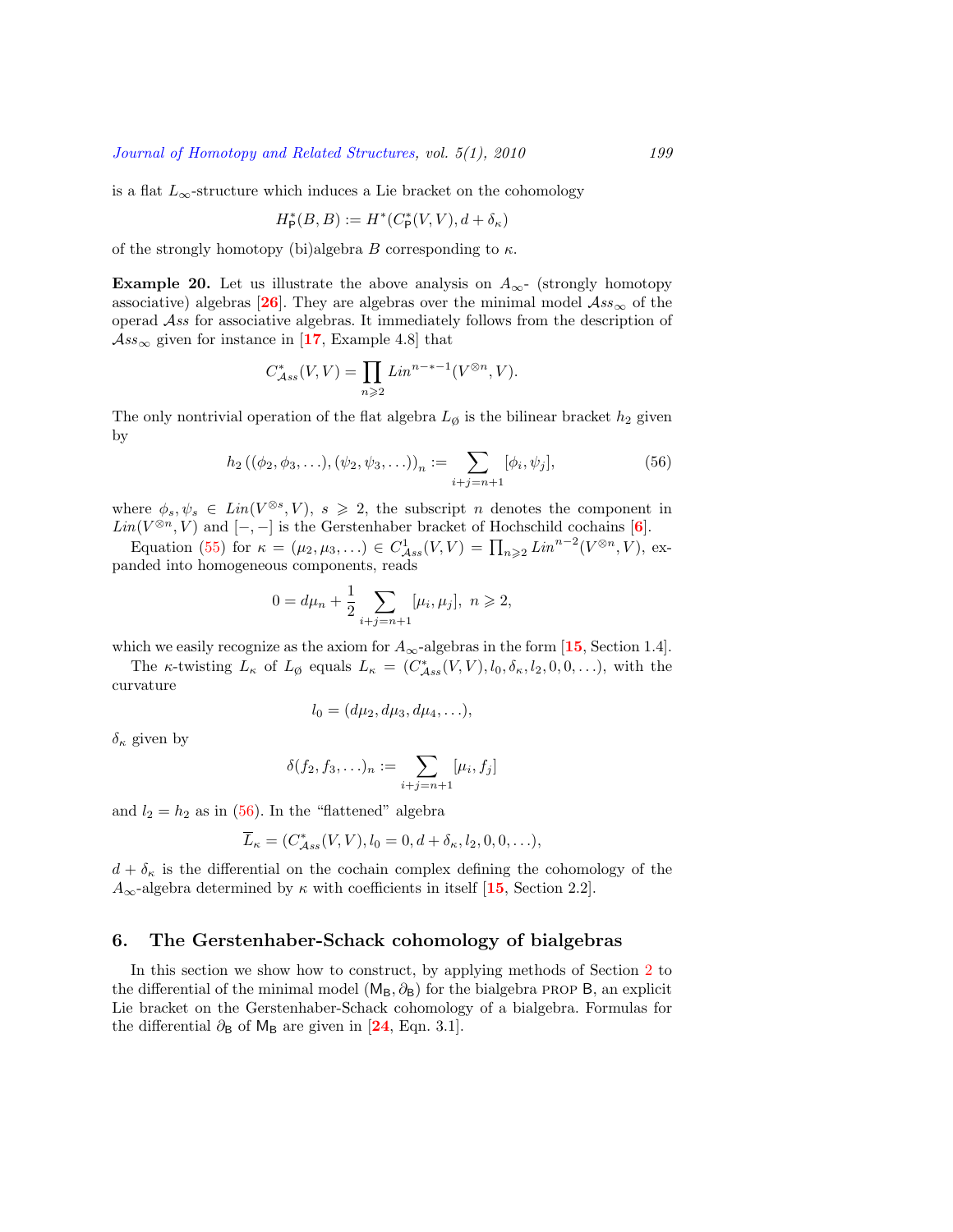Recall that a  $(As-)$ bialgebra *B* is a vector space *V* with a *multiplication*  $\mu$ :  $V \otimes V \to V$  and a *comultiplication* (also called a *diagonal*)  $\Delta : V \to V \otimes V$ . The multiplication is associative:

$$
\mu(\mu\otimes id_V)=\mu(id_V\otimes \mu),
$$

the comultiplication is coassociative:

$$
(id_V \otimes \Delta)\Delta = (\Delta \otimes id_V)\Delta
$$

and the usual compatibility relation between  $\mu$  and  $\Delta$  is assumed:

<span id="page-23-0"></span>
$$
\Delta \circ \mu = (\mu \otimes \mu) T_{\sigma(2,2)} (\Delta \otimes \Delta), \tag{57}
$$

where  $T_{\sigma(2,2)} : V^{\otimes 4} \to V^{\otimes 4}$  is defined by

$$
T_{\sigma(2,2)}(v_1\otimes v_2\otimes v_3\otimes v_4):=v_1\otimes v_3\otimes v_2\otimes v_4,
$$

for $v_1, v_2, v_3, v_4 \in V$ . Compatibility ([57\)](#page-23-0) of course expresses the fact that

$$
\Delta(u \cdot v) = \Delta(u) \cdot \Delta(v), \ u, v \in V,
$$

where  $u \cdot v := \mu(u, v)$  and the dot  $\cdot$  in the right hand side denotes the multiplication induced on  $V \otimes V$  by  $\mu$ .

Let us recall that in the definition of the Gerstenhaber-Schack cohomology [**[7](#page-34-0)**] one considers the bigraded vector space

$$
C_{GS}^{*,*}(B;B):=\bigoplus_{p,q\geqslant 1}C_{GS}^{p,q}(B;B),
$$

where

$$
C_{GS}^{p,q}(B;B) := Lin(V^{\otimes p}, V^{\otimes q}).
$$

It will be useful to introduce the *biarity* of a function  $f \in C_{GS}^{p,q}(B;B)$  as the couple  $biar(f) := (q, p)$ . For each  $q \ge 2$ , the iterated diagonal

$$
\Delta^{[q]} := (\Delta \otimes id^{\otimes (q-2)}) \circ (\Delta \otimes id^{\otimes (q-1)}) \circ \cdots \circ \Delta : V \to V^{\otimes q}
$$

induces on  $V^{\otimes q}$  the structure of a  $(V, \mu)$ -bimodule, by

$$
u(v_1 \otimes \cdots \otimes v_q) := \Delta^{[q]}(u) \cdot (v_1 \otimes \cdots \otimes v_q), \text{ and}
$$
  

$$
(v_1 \otimes \cdots \otimes v_q)u := (v_1 \otimes \cdots \otimes v_q) \cdot \Delta^{[q]}(u),
$$

where  $\cdot$  denotes the multiplication induced on  $V^{\otimes q}$  by  $\mu$ . Therefore it makes sense to define

$$
d_1: C_{GS}^{p,q}(B;B) \to C_{GS}^{p+1,q}(B;B)
$$

to be the Hochschild differential of the algebra  $(V, \mu)$  with coefficients in the  $(V, \mu)$ bimodule *V ⊗q* . The "coHochschild" differential

$$
d_2: C_{GS}^{p,q}(B;B) \to C_{GS}^{p,q+1}(B;B)
$$

is defined in dual manner. It turns out that  $(C_{GS}^{*,*}(B;B), d_1 + d_2)$  forms a bicomplex shown in Figure [3.](#page-24-0) The *Gerstenhaber-Schack* cohomology of *B* with coefficients in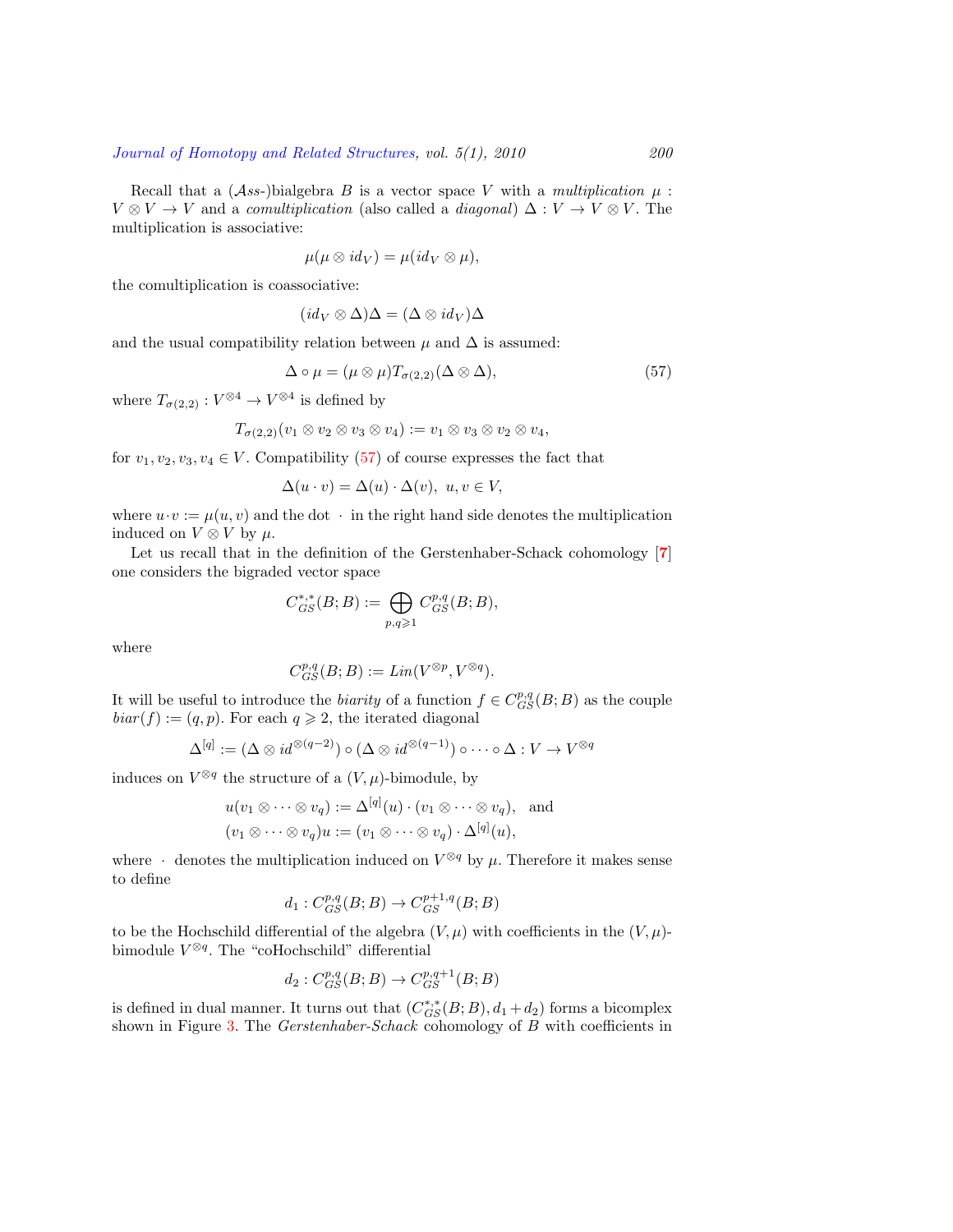$$
d_2 \begin{bmatrix} d_2 \ C_{GS}^{1,3}(B;B) \xrightarrow{d_1} C_{GS}^{2,3}(B;B) \xrightarrow{d_1} C_{GS}^{3,3}(B;B) \xrightarrow{d_1} C_{GS}^{4,3}(B;B) \xrightarrow{d_1} d_2 \\ d_2 \begin{bmatrix} d_2 \ C_{GS}^{1,2}(B;B) \xrightarrow{d_1} C_{GS}^{2,2}(B;B) \xrightarrow{d_1} C_{GS}^{3,2}(B;B) \xrightarrow{d_1} C_{GS}^{4,2}(B;B) \xrightarrow{d_1} d_2 \\ d_2 \end{bmatrix} d_2 \begin{bmatrix} d_2 \ C_{GS}^{1,2}(B;B) \xrightarrow{d_2} C_{GS}^{3,2}(B;B) \xrightarrow{d_2} C_{GS}^{4,2}(B;B) \xrightarrow{d_1} d_2 \\ d_2 \end{bmatrix} d_2 \begin{bmatrix} d_2 \ C_{GS}^{1,1}(B;B) \xrightarrow{d_1} C_{GS}^{2,1}(B;B) \xrightarrow{d_1} C_{GS}^{3,1}(B;B) \xrightarrow{d_1} C_{GS}^{4,1}(B;B) \xrightarrow{d_1} d_2 \\ d_2 \end{bmatrix}
$$

<span id="page-24-0"></span>Figure 3: The Gerstenhaber-Schack bicomplex.

*B* is the cohomology of its (regraded) total complex

$$
H^*_{GS}(B;B) := H^*(C^*_{GS}(B;B), d_{GS}),
$$

where

$$
C^*_{GS}(B;B):=\bigoplus_{*=p+q-2}C^{p,q}_{GS}(B;B)\ \ \text{and}\ \ d_{GS}:=d_1+d_2.
$$

Let us compare now the Gerstenhaber-Schack cohomology with the cohomology  $H^*_{\mathsf{B}}(B;B)$  recalled in [\(2](#page-1-0)), where B is the PROP for bialgebras. To this end, we need to review some facts about the minimal model of B. For a generator  $\xi_n^m$  of biarity  $(m, n)$  (*n* 'inputs' and *m* 'outputs,'  $m, n \ge 0$ ), let  $Span_{\Sigma_{\tau} \Sigma_{\tau}}(\xi) := \mathbf{k}[\Sigma_m] \otimes \mathbf{k} \cdot \xi \otimes \mathbf{k}[\Sigma_n]$ , with the obvious mutually compatible left  $\Sigma_m$ - right  $\Sigma_n$ -actions. The minimal model  $M_B = M$  of B is of the form  $M = (F(\Xi), \partial_B)$ , where  $\Xi := Span_{\Sigma \cdot \Sigma}(\{\xi_n^m\}_{m,n \in I})$  with

<span id="page-24-1"></span>
$$
I := \{m, n \geq 1, (m, n) \neq (1, 1)\},\tag{58}
$$

see [[18](#page-34-2), Theorem 16]. The differential  $\partial_B$  of  $M_B$  is explicitly determined by [[24](#page-34-1), Eqn. 3.1].

While general free PROPs are complicated objects, the fact that the  $\Sigma$ -bimodule Ξ is a direct sum of regular representations implies the following relatively simple description of  $F(\Xi)$ . Let us agree that, in this section, by directed a graph we mean a finite, not necessary connected, graph *G* such that

(i) each edge  $e \in edge(G)$  is equipped with a direction and there are no directed cycles (wheels) in *G*.

The direction of edges determines at each vertex  $v \in Vert(G)$  of a directed graph *G* a disjoint decomposition

$$
edge(v) = in(v) \sqcup out(v)
$$

of the set of edges adjacent to  $v$  into the set  $in(v)$  of incoming edges and the set  $out(v)$  of outgoing edges. We will also assume that

(ii) for each vertex  $v \in Vert(G)$ , the sets  $in(v)$  and  $out(v)$  are linearly ordered.

The pair  $biar(v) := (\#(out(v)), \#(in(v)))$  is called the *biarity* of *v*. A vertex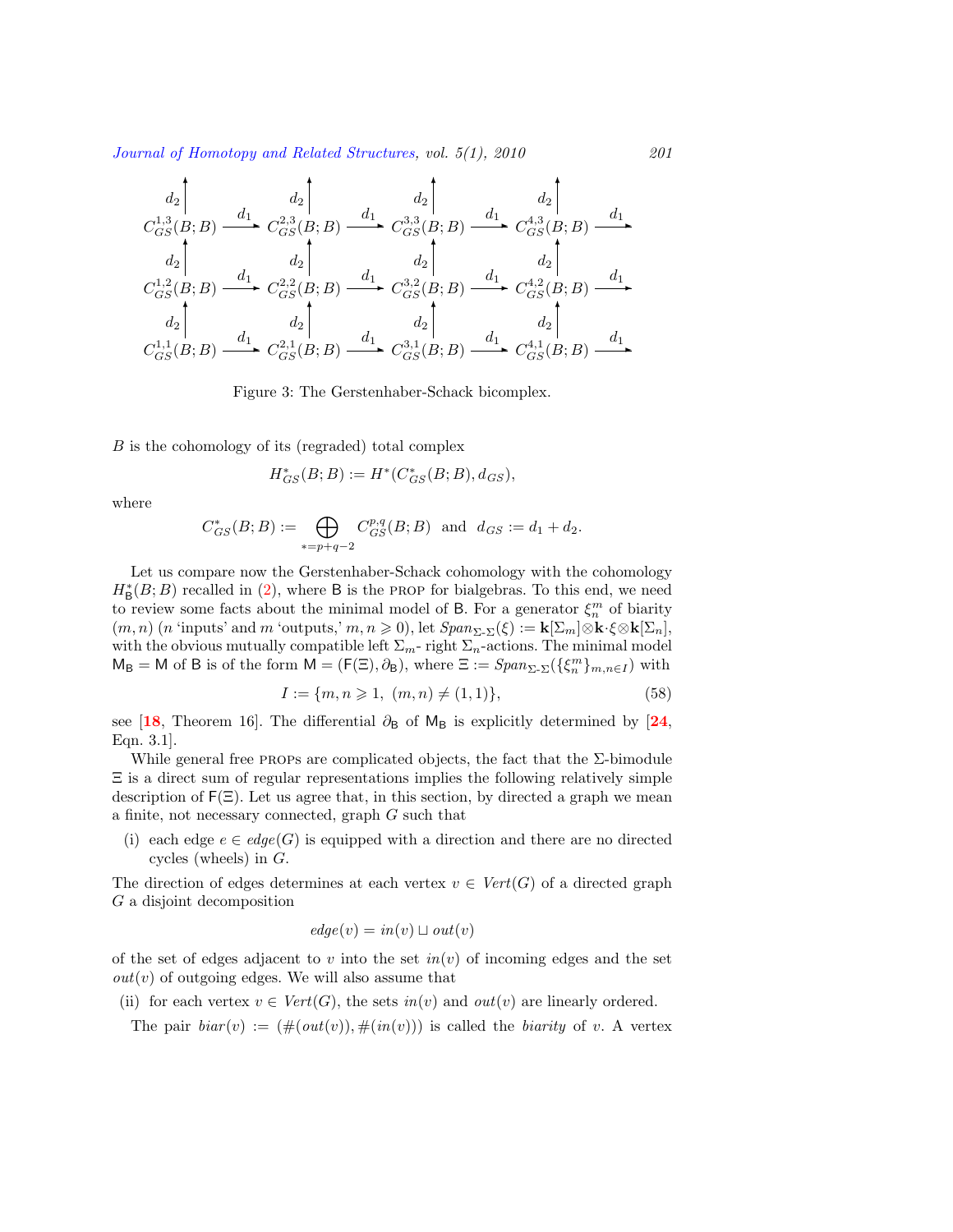$v \in Vert(G)$  is *binary* if  $biar(v) = (1, 2)$  or  $(2, 1)$ . Next assumption we impose on the graphs in this section is that

(iii) *G* has no vertices of biarity  $(0,0)$  or  $(1,1)$ .

Vertices of biarity  $(1,0)$  are called the *input vertices* and vertices of biarity  $(0,1)$ the *output vertices* of *G*. We finally denote by  $Dqr(m, n)$  the set of isomorphism classes of directed graphs  $G$  satisfying  $(i)$ –(iii) above such that

(iv) the input vertices of *G* are labeled by  $\{1, \ldots, n\}$  and the output vertices by *{*1*, . . . , m}*.

With this notation,

$$
\mathsf{F}(\Xi)(m,n) \cong Span(\{G\}_{G \in Dgr(m,n)}), \ m, n \geqslant 0.
$$

The degree  $-1$  differential  $\partial_B$  on  $F(\Xi)$  is of course uniquely determined by its values  $\partial_{\mathsf{B}}(\xi_n^m) \in \mathsf{F}(\Xi)(m,n)$ ,  $(m,n) \in I$ , on the generators of  $\Xi$ . We will see more explicitly below how these values look, now just write

<span id="page-25-0"></span>
$$
\partial_{\mathsf{B}}(\xi_n^m) = \sum_{s \in S_n^m} \epsilon^s \cdot G_s,\tag{59}
$$

where  $G_s \in Dgr(m, n)$ ,  $S_n^m$  is a finite indexing set depending on  $(m, n) \in I$ , and  $\epsilon$  ∈ **k**.

It follows from the results of [**[24](#page-34-1)**, Section 4] that the minimal model of B is the cellular chain complex of a sequence of finite polytopes whose faces are indexed by directed graphs that we may in  $(59)$  assume  $\epsilon^s \in \{-1, 1\}$ . In particular, the minimal model of B is defined over the integers! This has to be compared to a similar argument proving the integrality of the minimal model of the operad for associative algebras based on the existence of the associahedra [**[17](#page-34-19)**, Example 4.8].

In the same manner, any derivation  $F \in Der(M, \text{End}_V)$  is uniquely determined by specifying, for each  $(m, n) \in I$ , multilinear maps

$$
F(\xi_n^m)\in \mathsf{End}_V(m,n)=\mathit{Lin}(V^{\otimes n},V^{\otimes m})=C_{GS}^{n,m}(B;B).
$$

This defines an isomorphism

$$
C^*_{\mathsf{B}}(V;V) = \uparrow Der(\mathsf{M}, \mathsf{End}_V)^{-*} \cong C^*_{GS}(B;B)
$$

which we use to identify  $C^*_{\mathsf{B}}(V; V)$  with  $C^*_{GS}(B; B)$ . Let us inspect how the differential  $\delta_B$  of the cochain complex  $C^*_B(V; V)$  acts on some  $f \in C^{p,q}_{GS}(B; B)$ . If we denote by  $(\delta_B f)_n^m$  the component of  $\delta_B f$  in  $C_{GS}^{n,m}(B;B)$ , then

<span id="page-25-1"></span>
$$
(\delta_{\mathsf{B}}f)^m_n = \sum_{s \in S_n^m} \sum_{v \in Vert(G_s)} \epsilon^s \cdot G_s^v[f],\tag{60}
$$

where  $G_s^v[f]$  is an element of  $Lin(V^{\otimes n}, V^{\otimes m})$  which is nontrivial only if the vertex  $v \in Vert(G_s)$  has biarity  $(q, p)$  and if all remaining vertices of  $G_s$  are binary. In this case  $G_s^v[f]$  is obtained by decorating the vertex *v* with *f*, vertices of biarity  $(1,2)$  with the multiplication  $\mu$ , vertices of biarity  $(2,1)$  with the comultiplication ∆, and then performing the compositions indicated by the graph *Gs*. We leave as anexercise to show that formula  $(60)$  $(60)$  indeed follows from the definition of  $\delta_P$  with  $P = B$  recalled in Section [1.](#page-1-2)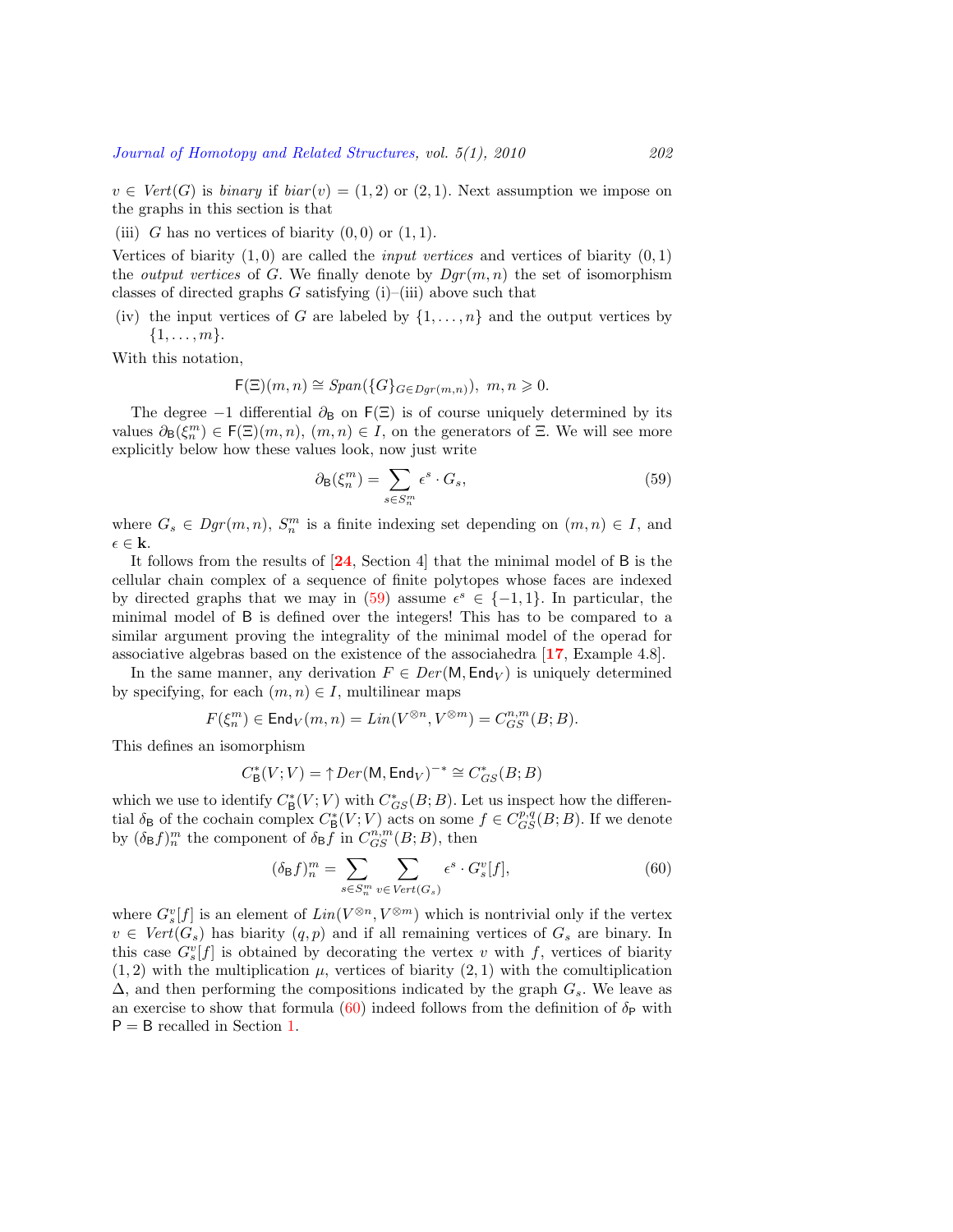It turns out (see Appendix B on page [207](#page-30-0)) that  $(\delta_{\text{B}}f)^m_n \neq 0$  only if  $(m, n)$  =  $(q, p + 1)$  or  $(m, n) = (q + 1, p)$  and that

<span id="page-26-1"></span>
$$
(\delta_{\mathsf{B}}f)_{p+1}^q = d_1 f \text{ and } (\delta_{\mathsf{B}}f)_{p}^{q+1} = d_2 f. \tag{61}
$$

This shows that the cochain complexes  $(C_{GS}^*(B;B), d_{GS})$  and  $(C_B^*(B;B), \delta_B)$  are isomorphic and that our cohomology  $H^*_{\mathsf{B}}(B;B)$  coincides with the Gerstenhaber-Schack cohomology of *B*.

The  $L_{\infty}$ -structure on  $C_{GS}^{*}(B;B)$  announced in the Abstract is determined by an obvious generalization of [\(60](#page-25-1)). The components  $l_k(f_1, \ldots, f_k)_n^m \in C_{GS}^{m,n}(B;B)$  of the bracket  $l_k(f_1, \ldots, f_k)$  can be computed as

<span id="page-26-0"></span>
$$
l_k(f_1, \ldots, f_k)_n^m = \sum_{s \in S_n^m v_1, \ldots, v_k \in Vert(G_s)} \epsilon^s G_s^{\{v_1, \ldots, v_k\}}[f_1, \ldots, f_k],
$$
(62)

where $\nu(f_1, \ldots, f_n)$  is as in ([43\)](#page-15-1) and in the second summation we assume that all vertices  $v_1, \ldots, v_k$  are mutually different. The multilinear map  $G_s^{\{v_1, \ldots, v_k\}}[f_1, \ldots, f_k] \in$  $Lin(V^{\otimes n}, V^{\otimes m})$  is nonzero only if  $biar(f_i) = biar(v_i)$  for  $1 \leq i \leq k$  and if all other remaining vertices of  $G_s$  are binary. When it is so, then  $G_s^{\{v_1,\ldots,v_k\}}[f_1,\ldots,f_k]$  is defined by decorating the vertices  $v_i$  with  $f_i$ ,  $1 \leq i \leq k$ , vertices of biarity  $(1, 2)$  with  $\mu$ , vertices of biarity (2, 1) with  $\Delta$ , and then performing the compositions indicated by the graph  $G_s$ .

Before we give examples of these  $L_{\infty}$ -brackets, we need to recall the calculus of fractions introduced in [**[18](#page-34-2)**]. A fraction is a special type of a composition of elements of a prop defined using a restricted class of permutations which we we need to recall first.

For  $k, l \geq 1$  and  $1 \leq i \leq kl$ , let  $\sigma(k, l) \in \Sigma_{kl}$  be the permutation given by

$$
\sigma(i) := k(i - 1 - (s - 1)l) + s,
$$

where *s* is such that  $(s-1)l < i \leqslant sl$ . Permutations of this form are called *special permutations*.An example is the permutation  $\sigma(2,2)$  in ([57\)](#page-23-0). Another example is

$$
\sigma(3,2) := \left( \begin{array}{rrrrr} 1 & 2 & 3 & 4 & 5 & 6 \\ 1 & 4 & 2 & 5 & 3 & 6 \end{array} \right) = \begin{array}{rrrrr} \bullet & \bullet & \bullet & \bullet & \bullet & \bullet \\ \bullet & \bullet & \bullet & \bullet & \bullet & \bullet \\ \bullet & \bullet & \bullet & \bullet & \bullet & \bullet \end{array}
$$

with the convention that the 'flow diagrams' should be read from the bottom to the top.

Let P be a PROP. Let  $k, l \geqslant 1, a_1, \ldots, a_l \geqslant 1, b_1, \ldots, b_k \geqslant 1, A_1, \ldots, A_l \in P(a_i, k)$ and  $B_1, \ldots, B_k \in P(l, b_i)$ . Then the  $(k, l)$ -fraction is defined as

$$
\frac{A_1\cdots A_l}{B_1\cdots B_k} := (A_1\otimes \cdots \otimes A_l)\circ \sigma(k,l)\circ (B_1\otimes \cdots \otimes B_k) \in P(a_1+\cdots + a_l, b_1+\cdots + b_k).
$$

If  $k = 1$  or  $l = 1$ , the  $(k, l)$ -fractions are just the 'operadic' compositions:

$$
\frac{A_1\otimes\cdots\otimes A_l}{B_1}=(A_1\otimes\cdots\otimes A_l)\circ B_1 \text{ and } \frac{A_1}{B_1\otimes\cdots\otimes B_k}=A_1\circ (B_1\otimes\cdots\otimes B_k).
$$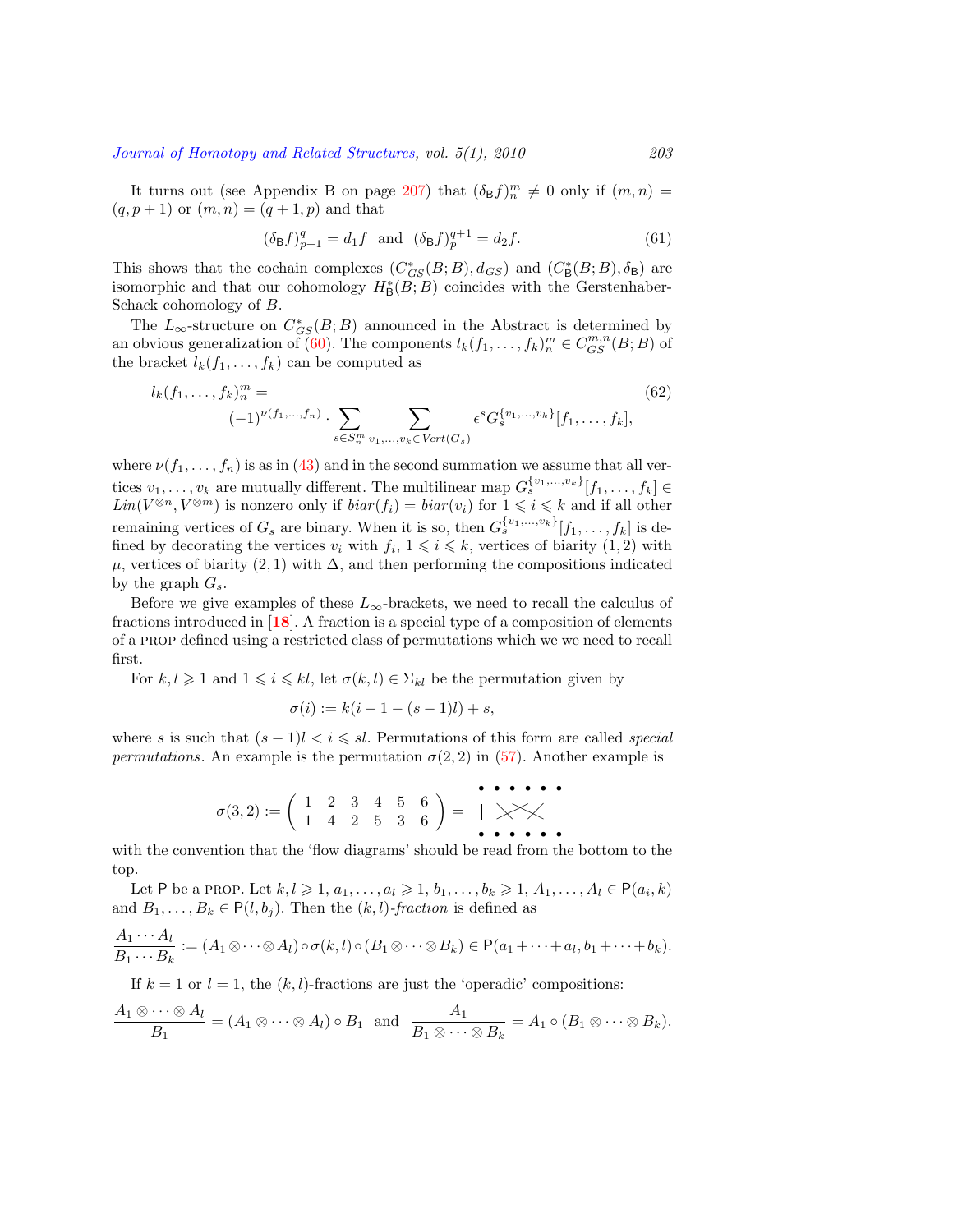As a more complicated example, consider  $\boxed{a}$ ,  $\boxed{b}$   $\in$  P(\*, 2) and  $\boxed{c}$ ,  $\boxed{d}$   $\in$  $P(2, *)$ . Then

$$
\begin{array}{|c|c|c|c|c|}\hline a & b \\ \hline c & d \\ \hline \end{array} = \left(\begin{array}{|c|c|c|}\hline a & \otimes & b \\ \hline \end{array}\right) \circ \sigma(2,2) \circ \left(\begin{array}{|c|c|c|}\hline c & \otimes & d \\ \hline \end{array}\right) = \begin{array}{|c|c|c|}\hline a & b \\ \hline c & d \\ \hline \end{array}.
$$

Similarly, for  $\boxed{x}$ ,  $\boxed{y}$   $\in$  P(\*, 3) and  $\boxed{z}$ ,  $\boxed{u}$ ,  $\boxed{v}$   $\in$  P(2, \*),

$$
\frac{x}{z} \frac{y}{u} = (\frac{x}{v} \otimes \frac{y}{v}) = (\frac{x}{v} \otimes \frac{y}{v}) \circ \sigma(3,2) \circ (\frac{z}{z} \otimes \frac{u}{u} \otimes \frac{v}{v}) = \frac{x}{z} \cdot \frac{y}{u}.
$$

Touse formula ([62\)](#page-26-0), we need of course to know the differential  $\partial_{\mathbf{B}}$  in the minimal model  $M = (F(\Xi), \partial_B)$  which determines the graphs  $G_s$ . In [[18](#page-34-2)],  $\partial_B$  was described as a perturbation,  $\partial_B = \partial_0 + \partial_{pert}$ , of its  $\frac{1}{2}$ PROP-part  $\partial_0$ . Let us therefore give some formulas for the unperturbed part  $\partial_0$  first.

If we denote  $\xi_2^1 = \lambda$  and  $\xi_1^2 = \lambda$ , then  $\partial_0(\lambda) = \partial_0(\lambda') = 0$ . If  $\xi_2^2 = \lambda$ , then  $\partial_0(X) = X$ . With the obvious, similar notation,

$$
\partial_0(\lambda) = \lambda - \lambda,
$$
  
\n
$$
\partial_0(\lambda) = \lambda - \lambda + \lambda - \lambda - \lambda,
$$
  
\n
$$
\partial_0(\lambda') = \lambda' - \lambda',
$$
  
\n
$$
\partial_0(\lambda') = \lambda - \lambda + \lambda,
$$
  
\n
$$
\partial_0(\lambda') = -\lambda' + \lambda - \lambda', \&c.
$$

And here is the differential  $\partial_B$  in its full beauty:  $\partial_B(\lambda) = 0$ ,  $\partial_B(\lambda) = 0$ ,  $\partial_B(\lambda) = 0$  $\partial_0(\mathcal{A}), \, \partial_\mathsf{B}(\mathsf{Y}) = \partial_0(\mathsf{Y}),$ 

$$
\partial_{\mathsf{B}}(\mathsf{X}) = \partial_{0}(\mathsf{X}) - \frac{\mathsf{X} \mathsf{X}}{\mathsf{Y} \mathsf{Y}},
$$
\n
$$
\partial_{\mathsf{B}}(\mathsf{X}) = \partial_{0}(\mathsf{X}) + \frac{\mathsf{X} \mathsf{X}}{\mathsf{Y} \mathsf{X}} - \frac{\mathsf{X} \mathsf{X}}{\mathsf{X} \mathsf{Y}} - \frac{\mathsf{X} \mathsf{X} \mathsf{X}}{\mathsf{Y} \mathsf{Y} \mathsf{Y}} - \frac{\mathsf{X} \mathsf{X} \mathsf{X}}{\mathsf{Y} \mathsf{Y} \mathsf{Y}},
$$
\n
$$
\partial_{\mathsf{B}}(\mathsf{X}) = \partial_{0}(\mathsf{X}) - \frac{\mathsf{X} \mathsf{X}}{\mathsf{Y} \mathsf{Y}} + \frac{\mathsf{X} \mathsf{X} \mathsf{X}}{\mathsf{Y} \mathsf{Y}} + \frac{\mathsf{X} \mathsf{X} \mathsf{X}}{\mathsf{Y} \mathsf{Y}} + \frac{\mathsf{X} \mathsf{X} \mathsf{X}}{\mathsf{Y}}.
$$
\n&c.

Letus finally see what formula  $(62)$  $(62)$  tells us in some concrete situations. For  $f, g \in C_{GS}^{2,1}(B;B)$ , the component  $l_2(f,g)_3^1$  is calculated as

$$
l_2(f,g)_3^1 = (-1)^{|f|} \sum_{u,v} \partial_B(\mathcal{A})^{\{u,v\}}[f,g] = (-1)^{|f|} \sum_{u,v} (\mathcal{A} - \mathcal{A})^{\{u,v\}}[f,g],
$$

where  $|f| = 1$ . Expanding the right-hand side, we obtain

$$
l_2(f,g)_3^1 = \bigwedge^{f_g} + \bigwedge^{g_f} - g \bigwedge^{f} - f \bigwedge^{g}
$$

which we easily recognize as the "classical" Gerstenhaber bracket [*f, g*] of bilinear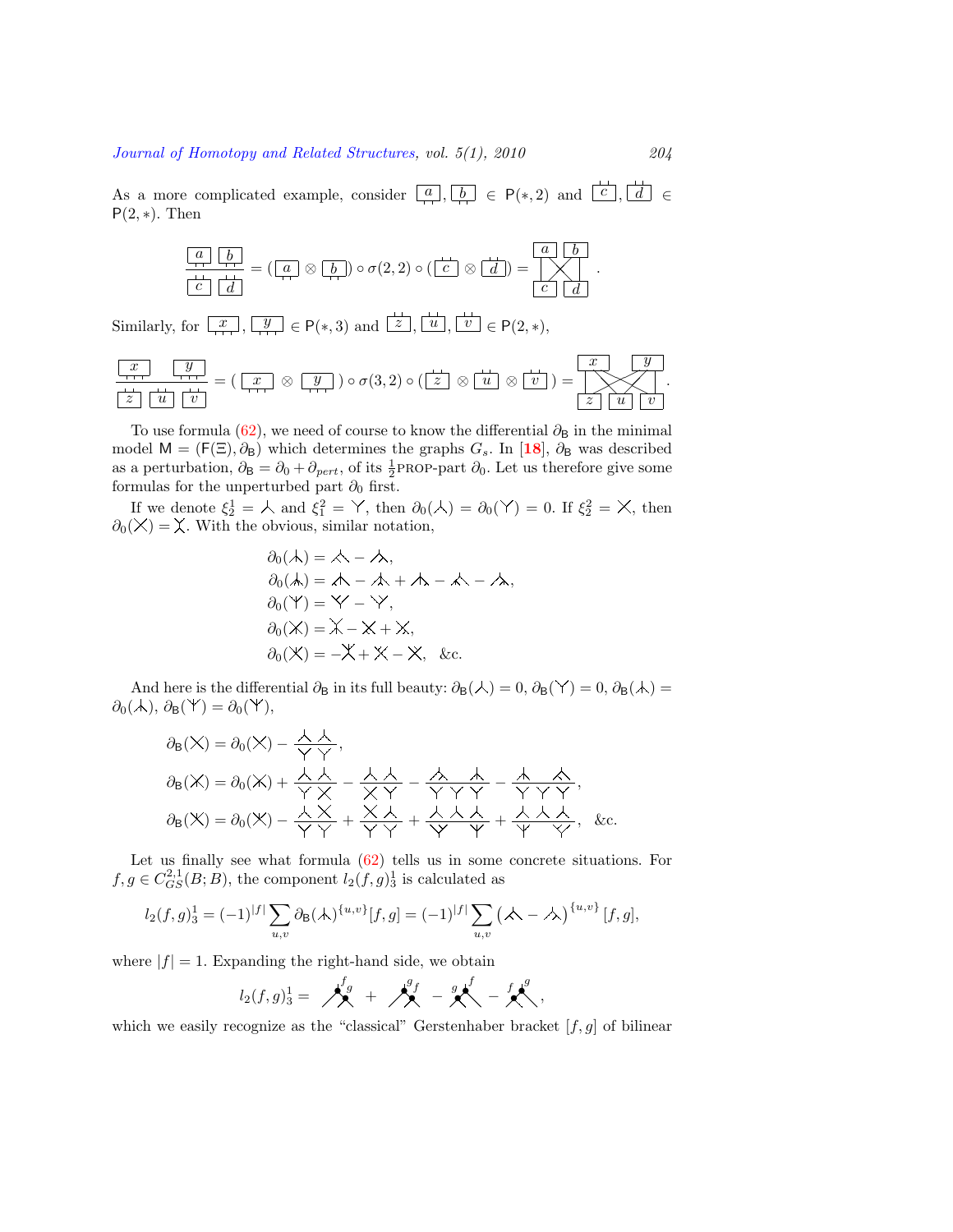cochains. The component  $l_2(f,g)_2^2$  is given by

$$
l_2(f,g)_2^2 = (-1)^{|f|} \sum_{u,v} \partial_B(\bigtimes)^{\{u,v\}} [f,g] = (-1)^{|f|} \sum_{u,v} \left(\bigtimes - \frac{\lambda}{\gamma} \frac{\lambda}{\gamma}\right)^{\{u,v\}} [f,g]
$$
  
= 
$$
-\sum_{u,v} \bigtimes^{\{u,v\}} [f,g] + \sum_{u,v} \frac{\lambda}{\gamma} \frac{\lambda}{\gamma} \frac{\{u,v\}}{\gamma} [f,g].
$$

The first term of the last line is zero, while the second one expands to

$$
l_2\left(\bigwedge^f,\bigwedge^g\right)_2^2=\frac{\bigwedge^f\bigwedge^g}{\searrow\searrow}\div\frac{\bigwedge^g\bigwedge^f}{\searrow\searrow}.
$$

This provides the first example of a "non-classical" bracket. In terms of elements,

$$
l_2(f,g)_{2}^{2}(u,v) = f(u_{(1)} \otimes v_{(1)}) \otimes g(u_{(2)} \otimes v_{(2)}) + g(u_{(1)} \otimes v_{(1)}) \otimes f(u_{(2)} \otimes v_{(2)})
$$

for  $u \otimes v \in V^{\otimes 2}$ , where the standard Sweedler notation for the coproduct is used. An example of a triple bracket is given by

$$
l_3\left(\boldsymbol{\mu}^f_1,\boldsymbol{\mu}^g_2,\boldsymbol{\gamma}^h\right)_2^2=\frac{\boldsymbol{\mu}^f_1\boldsymbol{\mu}^g_2}{\boldsymbol{\gamma}^h_1\boldsymbol{\gamma}\boldsymbol{\lambda}^f_2}+\frac{\boldsymbol{\mu}^g_2\boldsymbol{\mu}^f_2}{\boldsymbol{\gamma}^h_1\boldsymbol{\gamma}\boldsymbol{\lambda}^f_2}+\frac{\boldsymbol{\mu}^g_2\boldsymbol{\mu}^f_2}{\boldsymbol{\gamma}^h_1\boldsymbol{\gamma}\boldsymbol{\lambda}^h_1}.
$$

Slightly more complicated is:

$$
l_3\left(\boldsymbol{\mathcal{N}}\right.,\boldsymbol{\mathcal{N}}\right.,\boldsymbol{\mathcal{N}}\right.)_3^g=\frac{\boldsymbol{\mathcal{N}}_g^f\boldsymbol{\mathcal{N}}_g}{\boldsymbol{\mathcal{N}}_g\boldsymbol{\mathcal{N}}_g}+\frac{\boldsymbol{\mathcal{N}}_g^f\boldsymbol{\mathcal{N}}_g}{\boldsymbol{\mathcal{N}}_g\boldsymbol{\mathcal{N}}_g\boldsymbol{\mathcal{N}}_g}+\frac{\boldsymbol{\mathcal{N}}_g}{\boldsymbol{\mathcal{N}}_g\boldsymbol{\mathcal{N}}_g\boldsymbol{\mathcal{N}}_g}+\frac{\boldsymbol{\mathcal{N}}_g}{\boldsymbol{\mathcal{N}}_g\boldsymbol{\mathcal{N}}_g\boldsymbol{\mathcal{N}}_g}
$$

We believe that the reader already understands the ideas behind our definitions and that he or she can easily construct other examples of brackets using explicit formulas for the differential  $\partial_B$  [[24](#page-34-1), Eqn. 3.1].

Notice that the bottom row  $(C_{GS}^{*,1}(B, B), d_1)$  of the bicomplex in Figure [3](#page-24-0) is the Hochschild complex of the algebra  $B = (V, \mu)$  with coefficients in itself. For arbitrary  $f_1, f_2 \in C_{GS}^{*,1}(B, B)$ , the component  $l_2(f_1, f_2)^1_*$  of  $l_2(f_1, f_2)$  coincides with the classical Gerstenhaber bracket of the Hochschild cochains [**[6](#page-33-0)**] while the components  $l_n(f_1, \ldots, f_n)^1_*$ ,  $n \geq 3$ , of the higher brackets are trivial. In this sense our construction extends the classical Gerstenhaber bracket of Hochschild cochains.

**Example 21.** Let  $V_{\emptyset} := (V, \mu = 0, \Delta = 0)$  be a vector space *V* considered as a bialgebra with trivial product and coproduct. Let  $m \in C_{GS}^{2,1}(V_{\emptyset}, V_{\emptyset}) = Lin(V^{\otimes 2}, V)$ ,  $c \in C_{GS}^{1,2}(V_{\emptyset}, V_{\emptyset}) = Lin(V, V^{\otimes 2})$  and  $\kappa := m + c$ . Finally, let  $(h_1, h_2, h_3, \ldots)$  be the  $L_{\infty}$ -structure on the Gerstenhaber-Schack complex  $C^*_{GS}(V_{\emptyset}, V_{\emptyset})$  constructed above. Clearly  $k_1 = 0$ . Let us verify directly that, as predicted by Proposition [19,](#page-21-1) the element  $\kappa = m + c \in Lin(V^{\otimes 2}, V) \oplus Lin(V, V^{\otimes 2})$  satisfies the master equation [\(55](#page-21-0)) if and only if  $(V, m, c)$  forms a bialgebra.

From degree reasons, the only possibly nontrivial components of  $h_n(\kappa, \ldots, \kappa)$  are

$$
h_n(\kappa,\ldots,\kappa)^1_3, h_n(\kappa,\ldots,\kappa)^2_2
$$
 and  $h_n(\kappa,\ldots,\kappa)^3_1$ .

*.*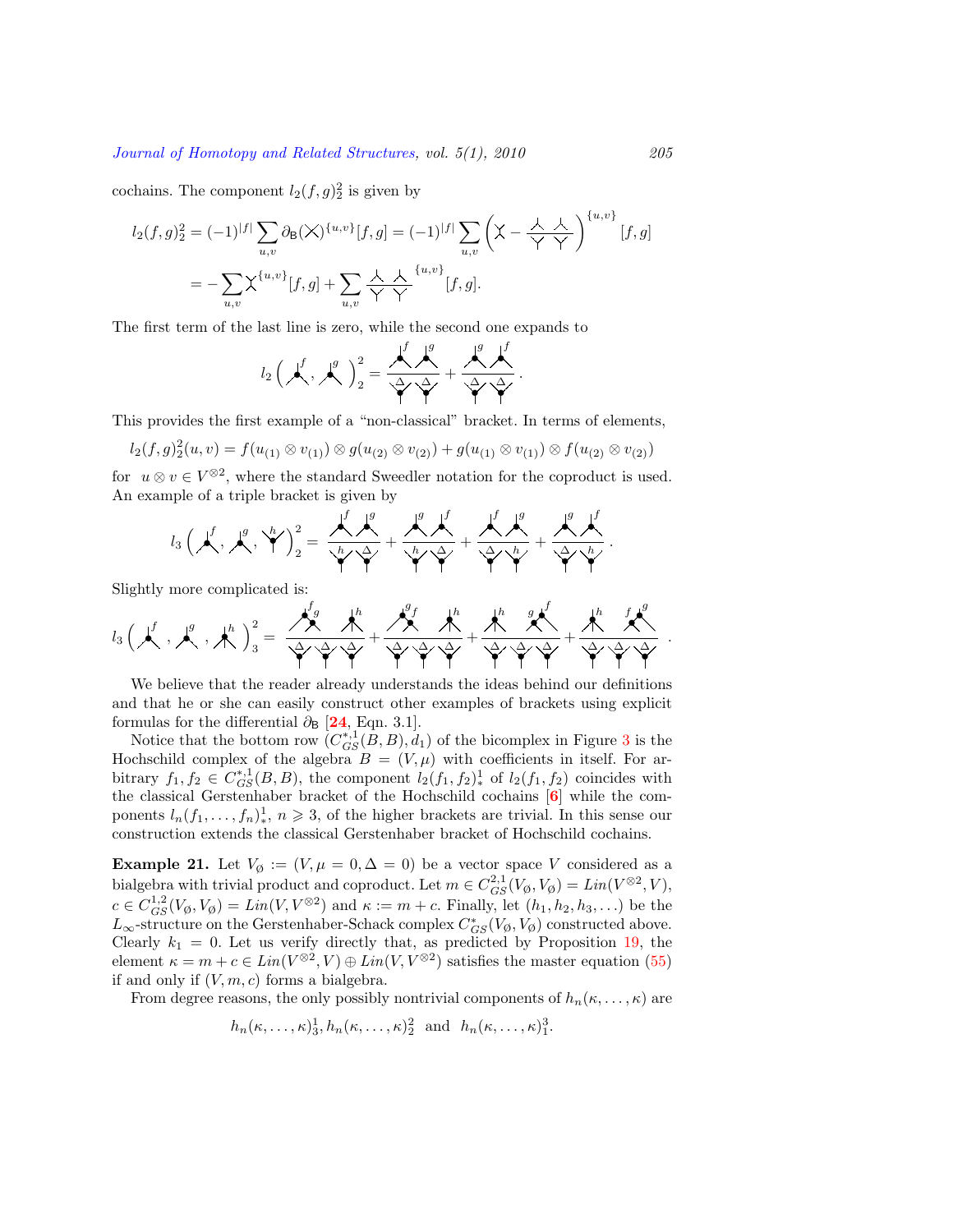These values are determined by  $\partial_B(\lambda)$ ,  $\partial_B(\lambda)$  and  $\partial_B(\lambda)$ . Looking at these values we see that  $h_n(\kappa, \ldots, \kappa) \neq 0$  only for  $n = 2$  or  $n = 4$ . The components of  $h_2(\kappa, \kappa)$ are

$$
h_2(\kappa, \kappa)_3^1 = 2\left(\bigwedge_{m=1}^{m} -\bigwedge_{m=1}^{m} \bigwedge_{m=1}^{m} \right), \ h_2(\kappa, \kappa)_3^1 = 2\left(\bigvee_{m=1}^{m} -\bigwedge_{m=1}^{m} \bigwedge_{m=1}^{m} \bigwedge_{m=1}^{m} \mathbb{Z}_{m}\right).
$$

The components of  $h_4(\kappa, \kappa, \kappa, \kappa)$  are

$$
h_4(\kappa,\kappa,\kappa,\kappa)^1_3=h_4(\kappa,\kappa,\kappa,\kappa)^3_1=0\ \ \text{and}\ \ h_4(\kappa,\kappa,\kappa,\kappa)^2_2=24\,\frac{\left.\stackrel{m}{\longleftrightarrow}\right.^m}{\left.\stackrel{m}{\longleftrightarrow}\right.^c}\,.
$$

The above calculations make the claim obvious.

# **Appendix A: Symmetric brace algebras**

<span id="page-29-0"></span>The material of this appendix is taken almost word-by-word from [**[13](#page-34-15)**].

**Definition 22.** *A symmetric brace algebra is a graded vector space W together with a collection of degree* 0 *multilinear braces*  $x\langle x_1, \ldots, x_n \rangle$  *that are graded symmetric in*  $x_1, \ldots, x_n$  *and satisfy the identities*  $x \langle \rangle = x$  *and* 

<span id="page-29-1"></span>
$$
x\langle x_1, \dots, x_m \rangle \langle y_1, \dots, y_n \rangle =
$$
\n
$$
\sum \epsilon \cdot x \langle x_1 \langle y_{i_1^1}, \dots, y_{i_{t_1}^1} \rangle, x_2 \langle y_{i_1^2}, \dots, y_{i_{t_2}^2} \rangle, \dots, x_m \langle y_{i_1^m}, \dots, y_{i_{t_m}^m} \rangle, y_{i_1^{m+1}}, \dots, y_{i_{t_{m+1}}^{m+1}} \rangle
$$
\n(63)

*where the sum is taken over all unshuffle decompositions*

$$
i_1^1<\dots
$$

*of*  $\{1, \ldots, n\}$  *and where*  $\epsilon$  *is the Koszul sign of the permutation* 

$$
(x_1, \ldots, x_m, y_1, \ldots, y_n) \mapsto (x_1, y_{i_1^1}, \ldots, y_{i_{t_1}^1}, x_2, y_{i_1^2}, \ldots, y_{i_{t_2}^2}, \ldots, x_m, y_{i_1^m}, \ldots, y_{i_{tm}^m}, y_{i_1^{m+1}}, \ldots, y_{i_{tm+1}^{m+1}})
$$

*of elements of W.*

For elements *x*, *y* of an arbitrary symmetric brace algebra *W*, put  $x \diamond y := x \langle y \rangle$ . One easily proves that then  $(W, \diamond)$  is a graded pre-Lie algebra in the sense of [[6](#page-33-0), Section 2].

Vice versa, higher brackets  $x\langle x_1, \ldots, x_n \rangle$  of an arbitrary symmetric brace algebra are, for  $n \geq 2$ , determined by their 'pre-Lie part'  $x \diamond y = x \langle y \rangle$ . For instance, axiom [\(63](#page-29-1)) implies that  $x\langle x_1, x_2 \rangle$  can be expressed as

$$
x\langle x_1, x_2\rangle = x\langle x_1\rangle \langle x_2\rangle - x\langle x_1 \langle x_2\rangle \rangle = (x \diamond x_1) \diamond x_2 - x \diamond (x_1 \diamond x_2).
$$

The same axiom applied on  $x\langle x_1, \ldots, x_{n-1} \rangle \langle x_n \rangle$  can then be clearly interpreted as an inductive rule defining  $x\langle x_1, \ldots, x_n \rangle$  in terms of  $x\langle x_1, \ldots, x_k \rangle$ , with  $k < n$ .

As proved in [**[10](#page-34-14)**], *an arbitrary* pre-Lie algebra determines in this way a *unique* symmetric brace algebra. Let us emphasize that this statement is not obvious. First, axiom [\(63](#page-29-1)) interpreted as an inductive rule is 'overdetermined.' For example,  $x\langle x_1, x_2, x_3 \rangle$  can be expressed both from [\(63](#page-29-1)) applied to  $x\langle x_1, x_2 \rangle \langle x_3 \rangle$  and also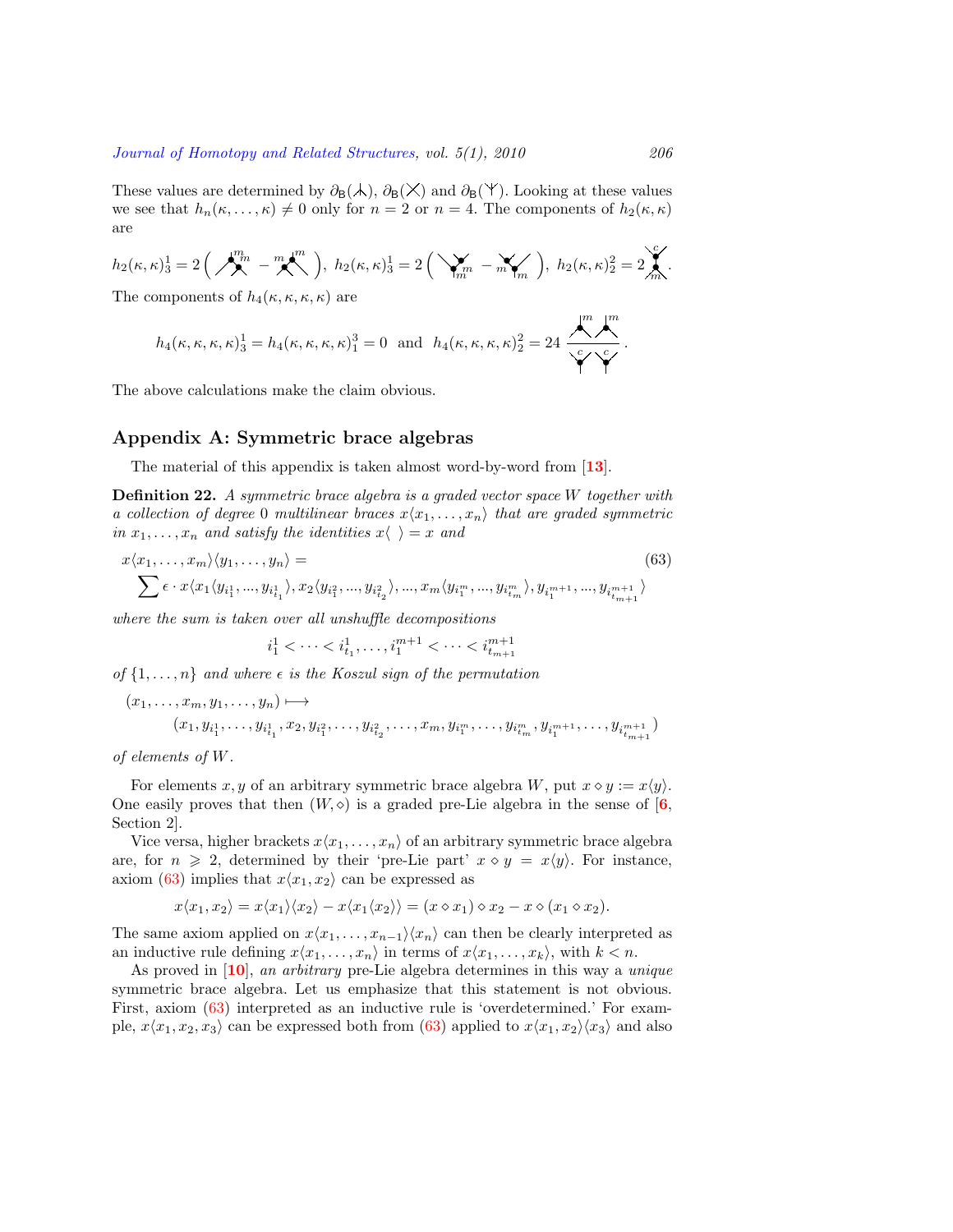from [\(63](#page-29-1)) applied to  $x\langle x_1 \rangle \langle x_2, x_3 \rangle$ , and it is not obvious whether the results would be the same. Second, even if the braces are well-defined, it is not clear whether they satisfy the axioms of brace algebras, including the graded symmetry.

# **Appendix B: Proof of formula ([61](#page-26-1))**

<span id="page-30-0"></span>In this appendix we indicate how to prove that the Gerstenhaber-Schack differential is the same as the differential given by formula [\(59](#page-25-0)) that involves the minimal model M of the bialgebra prop B. This can in principle also be achieved by analyzing the explicit minimal model described in [**[24](#page-34-1)**], but we sketch out a procedure that requires much less information. We will explain it for the case of bialgebras, but it will be clear how to generalize it to algebras over an arbitrary prop.

Let us start by rewriting([59\)](#page-25-0) in a way that will make it clear which part of the minimal model it really needs. As we already remarked, we know that the minimal model of the bialgebra PROP M is of the form  $(F({\xi_n^m})$ ,  $\partial_B)$ , where  $\xi_n^m$  are, for  $(m, n) \in I$  defined in [\(58](#page-24-1)), generators of biarity  $(m, n)$  and degree  $m + n - 3$ .

Consider the free prop

$$
\mathsf{DM} := \mathsf{F}(\{\xi_n^m\}, \{\eta_n^m\}, \varphi), \ (m, n) \in I,
$$

where  $\xi_n^m$  are the generators of the PROP M,  $\varphi$  is a generator of biarity  $(1,1)$  placed in degree 0, and  $\eta_n^m := \uparrow \xi_n^m$  are, for  $(m, n) \in I$ , the 'suspended' generators of M, i.e.  $\eta_n^m$  is of biarity  $(m, n)$  and of degree  $m + n - 2$ . Introduce finally the degree  $+1$ derivation **s** : DM *→* DM by

$$
\mathbf{s}(\xi_n^m):=\eta_n^m,\ \mathbf{s}(\eta_n^m):=0,\ \text{ for } (m,n)\in I,\ \text{ and } \mathbf{s}(\varphi):=0.
$$

We use **s** to equip DM with the differential  $\partial_D$  given by

<span id="page-30-1"></span>
$$
\partial_D(\xi_n^m) := \partial_{\mathsf{B}}(\xi_n^m), \text{ for } (m, n) \in I, (\partial_{\mathsf{B}} \text{ is the differential in } \mathsf{M})
$$
  
\n
$$
\partial_D(\varphi) := 0, \text{ and}
$$
  
\n
$$
\partial_D(\eta_n^m) := \varphi^{[m]} \circ \xi_n^m - \xi_n^m \circ \varphi^{[n]} - \mathbf{s}(\partial_{\mathsf{B}}(\xi_n^m)), \text{ for } (m, n) \in I.
$$
 (64)

where

<span id="page-30-3"></span>
$$
\varphi^{[k]} := \sum_{0 \le j \le k-1} (\mathbb{1}^{\otimes j} \otimes \varphi \otimes \mathbb{1}^{\otimes (k-j-1)}), \ k \ge 1,\tag{65}
$$

with 11 *∈* DM(1*,* 1) the unit and *◦* denoting the horizontal composition. To prove that  $\partial_D^2 = 0$ , one needs to observe that

<span id="page-30-2"></span>
$$
\partial_D(\mathbf{s}(x)) := \varphi^{[m]} \circ x - x \circ \varphi^{[n]} - \mathbf{s}(\partial_B(x)) \tag{66}
$$

for each  $x \in M \subset DM$ ; notice that [\(64](#page-30-1)) is [\(66](#page-30-2)) with  $x = \xi_n^m$ . Then

$$
\begin{split} \partial_D^2(\eta_n^m) &= \partial_D \left( \varphi^{[m]} \circ \xi_n^m - \xi_n^m \circ \varphi^{[n]} - \mathbf{s}(\partial_\mathbf{B}(\xi_n^m)) \right) \\ &= \varphi^{[m]} \circ \partial_\mathbf{B}(\xi_n^m) - \partial_\mathbf{B}(\xi_n^m) \circ \varphi^{[n]} - \partial_\mathbf{B}(\mathbf{s}(\partial_\mathbf{B}(\xi_n^m))) = 0, \end{split}
$$

wherethe vanishing in the second line follows from ([66\)](#page-30-2) applied to  $x = \partial_{\mathsf{B}}(\xi_n^m)$ . The vanishing  $\partial_D^2(\xi_n^m) = \partial_D^2(\varphi) = 0$  is obvious.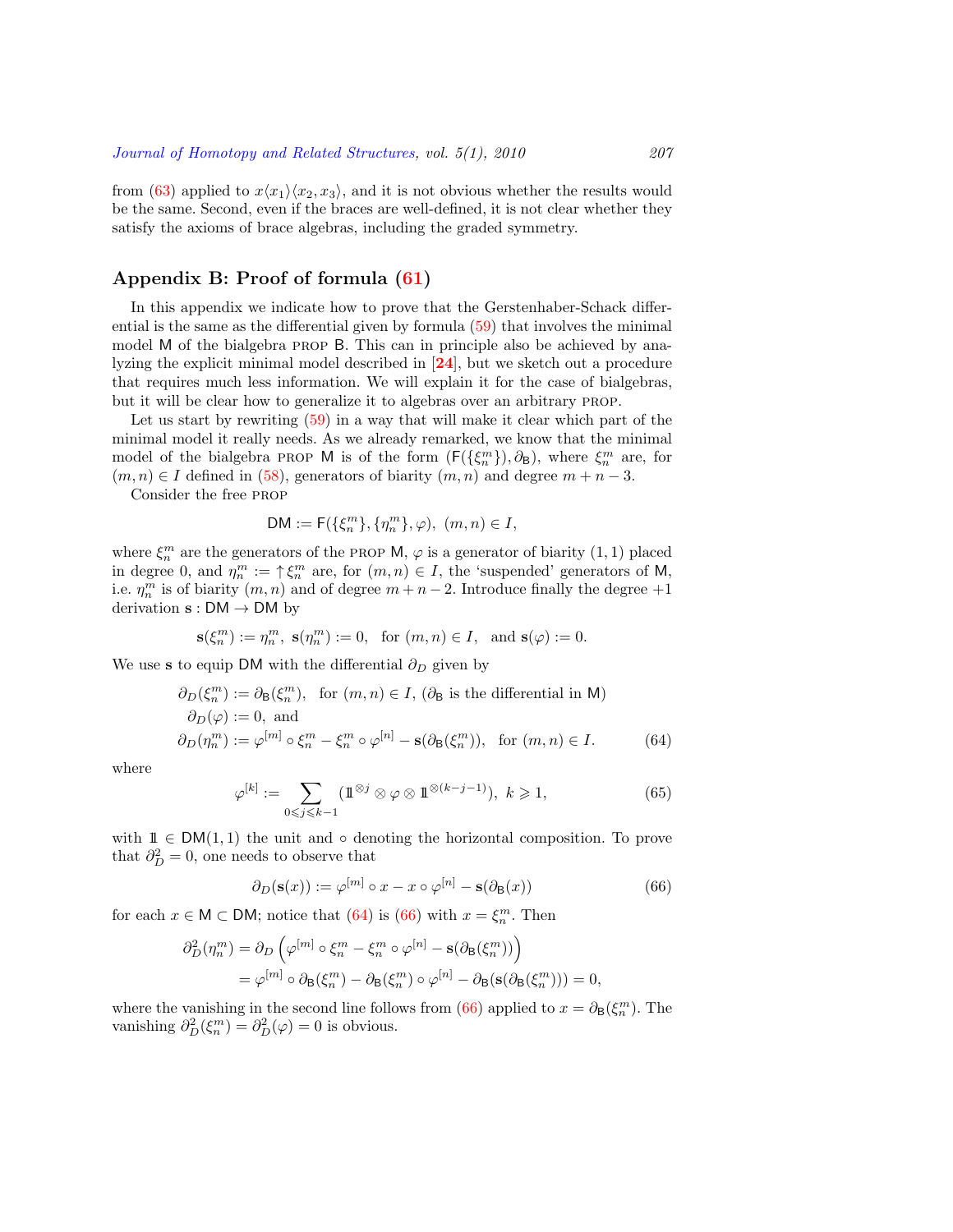Representing $\partial_B(\xi_n^m)$  as in ([59\)](#page-25-0), the rightmost term  $\mathbf{s}(\partial_B(\xi_n^m))$  in [\(64](#page-30-1)) can be written as

<span id="page-31-0"></span>
$$
\mathbf{s}(\partial_{\mathbf{B}}(\xi_n^m)) := \sum_{s \in S_n^m} \sum_{v \in Vert(G_s)} \epsilon^s \cdot \mathbf{s} G_s^v,
$$
\n(67)

with  $\mathbf{s}G_s^v$  the decorated graph obtained from  $G_s$  by replacing the vertex *v* of biarity, say,  $(p, q)$  (which is by definition decorated by  $\xi_q^p$ ) by the vertex of the same biarity decorated by  $\eta_q^p$ . Loosely speaking,  $\mathbf{s}G_s^v$  is obtained by raising the degree of *v* by one.

Let  $\rho : \mathsf{M} \to \mathsf{B}$  be the minimal model map and  $\rho_D$  the composition

$$
\hat{\rho}_D: \mathsf{DM} \cong \mathsf{F}(\{\xi_n^m\}) * \mathsf{F}(\{\eta_n^m\}, \varphi) \stackrel{\rho * id}{\longrightarrow} \mathsf{B} * \mathsf{F}(\{\eta_n^m\}, \varphi).
$$

We equip  $B * F(\lbrace \eta_n^m \rbrace, \varphi)$  with the differential  $\overline{\partial}_D$  given by the formulas

$$
\overline{\partial}_D|_{\mathsf{B}}=0, \ \overline{\partial}_D(\varphi):=0 \text{ and } \overline{\partial}_D(\eta_n^m):=\hat{\rho}(\partial_D(\eta_n^m)), \text{ for } (m,n)\in I.
$$

Consider the B-submodule  $B(\{\eta_n^m\}, \varphi)$  of the coproduct  $B * F(\{\eta_n^m\}, \varphi)$  generated by  ${\{\eta_n^m\}}_{(m,n)\in I}$  and  $\varphi$ . It is spanned by monomials in  $B * F({\{\eta_n^m\}}, \varphi)$  containing precisely one  $\eta_n^m$  or  $\varphi$ . It is clear that  $\mathsf{B}\langle\{\eta_n^m\},\varphi\rangle$  is  $\overline{\partial}_D$ -stable and that it in fact represents the free B-module generated by  $\{\eta_n^m\}_{(m,n)\in I}$  and  $\varphi$ .

On the other hand, for arbitrary  $(p, q)$ , the PROPic structure of  $\mathsf{End}_V$  determines an  $\textsf{End}_{V}$ -module action on the suspension  $\uparrow^{p+q-1}$  End<sub>*V*</sub>. Given a bialgebra  $B = (V, \mu, \Delta)$ , the corresponding map  $\alpha : \mathsf{B} \to \mathsf{End}_V$  composed with this action determines a B-module structure on *↑ <sup>p</sup>*+*q−*<sup>1</sup> End*<sup>V</sup>* .

By the freeness of  $B(\{\eta_n^m\}, \varphi)$ , each  $f \in C_{GS}^{p,q}(B;B) = Lin(V^{\otimes p}, V^{\otimes p})$  specifies the B-module map

$$
\omega_f: \mathsf{B}\langle \{\eta_n^m\}, \varphi\rangle \to \uparrow^{p+q-1} \mathsf{End}_V
$$

that satisfies

$$
\omega_f(\phi):=0,\ \omega_f(\eta^p_q):=f\ \text{ and } \omega_f(\eta^m_n)\ :=\ 0\ \text{ for }(m,n)\neq (p,q).
$$

Using $(67)$  $(67)$ , one can rewrite  $(60)$  as

<span id="page-31-1"></span>
$$
(\delta_{\mathsf{B}}f)_n^m = \omega_f(\overline{\partial}_D(\eta_n^m)), \ (m, n) \in I. \tag{68}
$$

This equality has an important consequence which we formulate as

**Proposition 23.** *The Gerstenhaber-Schack differential is determined by the dg*prop

$$
\overline{\mathsf{DM}}:=(\mathsf{B}\ast\mathsf{F}(\{\eta^m_n\},\varphi),\overline{\partial}_D).
$$

In the rest of this appendix we show that the dg-PROP  $\overline{DM}$  can be described without the knowledge of the minimal model M of the bialgebra prop B. We say that a degree 0 map  $\vartheta : V \to V$  is a *derivation* of a bialgebra  $B = (V, \mu, \Delta)$  if

$$
\vartheta \circ \mu = \mu(\vartheta \otimes id_V + id_V \otimes \vartheta) \text{ and } \Delta \circ \vartheta = (\vartheta \otimes id_V + id_V \otimes \vartheta).
$$

Let DB be the prop describing structures consisting of a bialgebra *B* and a derivation  $\vartheta$  of *B*. Consider the homomorphism

$$
\overline{\rho}_D:(\mathsf{B} * \mathsf{F}(\{ \eta_n^m \}, \varphi), \overline{\partial}_D) \to (\mathsf{DB}, 0)
$$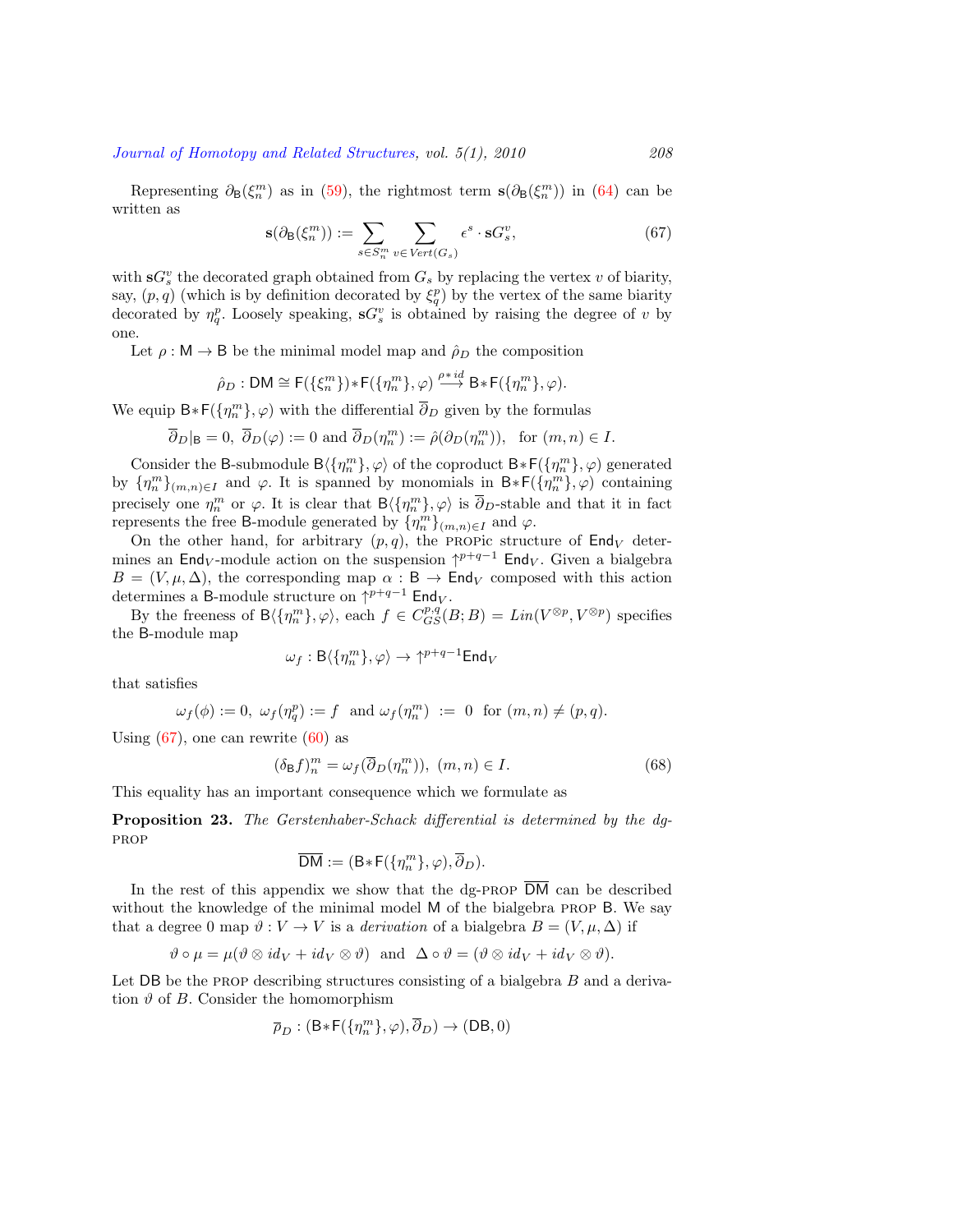such that  $\bar{p}_D|_B$  coincides with the canonical inclusion  $B \hookrightarrow DB$ ,  $\bar{p}_D(\eta_n^m) = 0$  for  $(m, n) \in I$  and  $\overline{\rho}_D(\phi) \in \text{DB}(1, 1)$  is the generator for the derivation. Let us check that  $\bar{p}_D$  defined in this way is a dg-map.

The equation  $\overline{\rho}_D(\overline{\partial}_D(\varphi)) = 0$  is clear. The vanishing of  $\overline{\rho}_D(\overline{\partial}_D(\eta_n^m))$  for  $m+n > 3$ follows from degree reasons. It remains to show that  $\overline{\rho}_D(\overline{\partial}_D(\eta_2^1)) = \overline{\rho}_D(\overline{\partial}_D(\eta_1^2)) = 0$ . By([64](#page-30-1)),

$$
\overline{\rho}_D(\overline{\partial}_D(\eta_2^1)) = \overline{\rho}_D(\hat{\rho}_D(\partial_D(\eta_2^1))) = \overline{\rho}_D(\hat{\rho}_D(\phi \circ \xi_2^1 - \xi_2^1 \circ \phi^{[2]})) = \vartheta \circ \mu - \mu \circ (\vartheta \otimes \mathbb{1} + \mathbb{1} \otimes \vartheta),
$$

where we denoted by the same symbols operations on *V* and the corresponding generators in DB; we are sure this will not lead to a confusion here. We conclude that  $\overline{\rho}_D(\overline{\partial}_D(\eta_2^1))$  vanishes because  $\vartheta$  is a *µ*-derivation. The vanishing of  $\overline{\rho}_D(\overline{\partial}_D(\eta_1^2))$ can be proved in the same manner. The central statement of this section is:

<span id="page-32-0"></span>**Proposition 24.** *The map*  $\overline{\rho}_D$  :  $(\overline{DM}, \overline{\partial}_D) \rightarrow (DB, 0)$  *is a homology isomorphism.* 

The above proposition says that  $(\overline{DM}, \overline{\partial}_D)$  is *a* B-free minimal model of the PROP DB. By the B-freeness we mean that  $\overline{DM}$  is obtained by adding free generators to B. Minimality means that the image of the differential  $\partial_D$  consists of decomposable elements of the augmented prop DM – see [**[18](#page-34-2)**, page 344] for a definition of indecomposables in augmented props.

Assuming uniqueness of minimal models, *any* B-free minimal model of DB will be isomorphic to DM. One candidate for such a model can be constructed by expanding formulas for the Gerstenhaber-Schack differential into diagrams; denote the B-free dg-PROP obtained in this way by  $(\overline{GS}, \partial_{GS})$ . Methods developed in [[21](#page-34-5)] then can be used to prove that the canonical map  $(\overline{GS}, \partial_{GS}) \rightarrow (DB, 0)$  is a ho-mologyisomorphism. An analog of ([68\)](#page-31-1) for  $(\overline{GS}, \partial_{GS})$  then identifies  $\delta_B$  with the Gerstenhaber-Schack differential.

*Proof of Proposition* [24.](#page-32-0) Let  $\rho_D$  : DM  $\rightarrow$  DB be the composition  $\overline{\rho}_D \circ \hat{\rho}_D$ . The proposition is a combination of the following two statements:

(i) The map  $\rho_D : DM \to DB$  is a homology isomorphism, i.e. DM is a minimal model of DB.

(ii) The map  $\hat{\rho}_D : DM \to \overline{DM}$  is a homology isomorphism, too.

Let us prove (i) first. Consider the grading gr of DM defined by

$$
\text{gr}(\phi) := 1 \quad \text{and} \quad \text{gr}(\xi_n^m) = \text{gr}(\eta_n^m) := 0 \quad \text{for} \quad (m, n) \in I,
$$

and decompose  $\partial_D$  as  $\partial_D = \partial_1 + \partial_2$ , where  $\partial_1$  raises the grading by one and  $\partial_2$ preserves it. One can easily check that  $\partial_1^2 = \partial_2^2 = 0$  and that  $\partial_1 \partial_2 + \partial_2 \partial_1 = 0$ , therefore (DM,  $\partial_1 + \partial_2$ ) is a bicomplex. It is not difficult to prove that

<span id="page-32-1"></span>
$$
H_*(\mathsf{DM}, \partial_1) \cong \mathsf{F}(\{\xi_n^m\}, \varphi)/\mathsf{I},\tag{69}
$$

with the propic ideal I generated by the relations

$$
\varphi^{[m]} \circ \xi_n^m \circ \varphi^{[n]} = 0, \ (m, n) \in I,
$$

whichsay that  $\varphi$  is a derivation with respect to all  $\xi_n^m$ , see ([65\)](#page-30-3) for the notation. It follows from [\(69](#page-32-1)) that the *E*<sup>1</sup> -term of the spectral sequence associated to this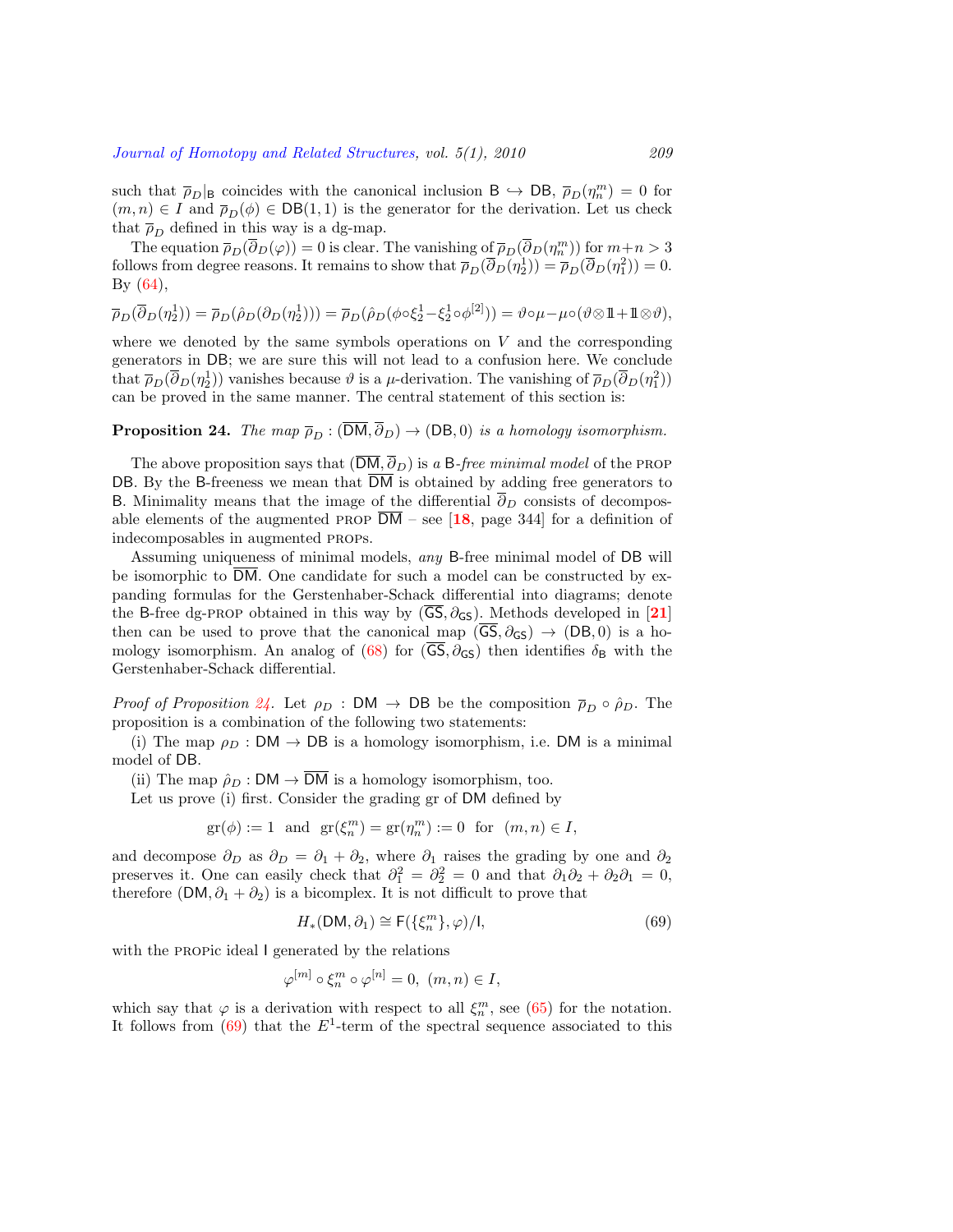bicomplex equals

$$
(E^1,d^1)\cong (\mathsf{F}(\{\xi_n^m\},\varphi)/\mathsf{I},\partial),
$$

where  $\partial$  coincides with the minimal model differential  $\partial_B$  on the  $\xi$ -generators and  $∂(φ) = 0$ . We conclude that  $H_*(E^1, d^1) \cong$  DB, so the associated spectral sequence degenerates at the  $E^2$ -level from degree reasons and  $H_*(DM, \partial_D) \cong DB$ . One can easily see that the latter isomorphism is induced by  $\rho_D$ . This proves (i).

To prove (ii), one introduces the grading gr*′* of DM by formulas

$$
gr'(\xi_n^m) := 0
$$
,  $gr'(\phi) := 2$  and  $gr'(\eta_n^m) := m + n$  for  $(m, n) \in I$ .

and a similar grading gr*′′* of DM by

$$
\mathrm{gr}''(b):=0\;\;\text{for}\;\;b\in\mathsf{B},\;\mathrm{gr}''(\phi):=2\;\;\text{and}\;\;\mathrm{gr}''(\eta^m_n):=m+n\;\;\text{for}\;\; (m,n)\in I.
$$

Since  $\rho_D$  preserves these gradings, it preserves also the filtrations

$$
F'_p := \{ x \in \mathsf{DM}; \, \, \text{gr}'(x) \leqslant p \} \, \, \text{ and } \, \, F''_p := \{ x \in \overline{\mathsf{DM}}; \, \, \text{gr}''(x) \leqslant p \}
$$

and induces the map  $\{E_p(\hat{\rho}_D) : (E'_p, d'_p) \to (E''_p, d''_p)\}\$  of the induced spectral sequences. Clearly

$$
(E'_0,d'_0)\cong (\mathsf{F}(\{\xi_n^m\},\{\eta_n^m\},\varphi),\partial),
$$

where *∂* coincides with the differential  $∂$ <sub>B</sub> of the minimal model M of B on the *ξ*-generators and is trivial on the remaining ones, so  $H_*(E'_0, d'_0) \cong B * F(\{\eta_n^m\}, \varphi)$ . On the other hand, clearly  $d''_0 = 0$ , therefore  $H_*(E''_0, d''_0) \cong B_*\tilde{F}(\{\eta_n^m\}, \varphi)$ , too. In fact, it is not hard to see that

$$
E_1(\hat{\rho}_D) : (E'_1, d'_1) \to (E''_1, d''_1)
$$

is an isomorphism of complexes. A standard spectral sequence argument then finishes our proof of (ii).  $\Box$ 

## **References**

- <span id="page-33-2"></span>**[1]** M. Aguiar, *Infinitesimal bialgebras, pre-Lie and dendriform algebras.* In J. Bergen, editor, Hopf algebras, Proceedings from the international conference, DePaul University, Chicago, IL, USA, volume 237 of Lect. Notes Pure Appl. Math., pages 1–33. Marcel Dekker, 2004.
- <span id="page-33-3"></span>**[2]** C. Berger and I. Moerdijk, *Axiomatic homotopy theory for operads.* Comment. Math. Helv., 78(4):805–831, 2003.
- <span id="page-33-5"></span>**[3]** I. Ciocan-Fontanine and M.M. Kapranov, *Derived Quot schemes.* Ann. Sci. Ecole Norm. Sup., 34(3):403–440, May-June 2001.
- <span id="page-33-4"></span>**[4]** I. Ciocan-Fontanine and M.M. Kapranov, *Derived Hilbert schemes.* J. Amer. Math. Soc., 15(4):787–815, June 2002.
- <span id="page-33-1"></span>**[5]** W.L. Gan, *Koszul duality for dioperads.* Math. Res. Lett., 10(1):109–124, 2003.
- <span id="page-33-0"></span>**[6]** M. Gerstenhaber, *The cohomology structure of an associative ring.* Ann. of Math., 78(2):267–288, 1963.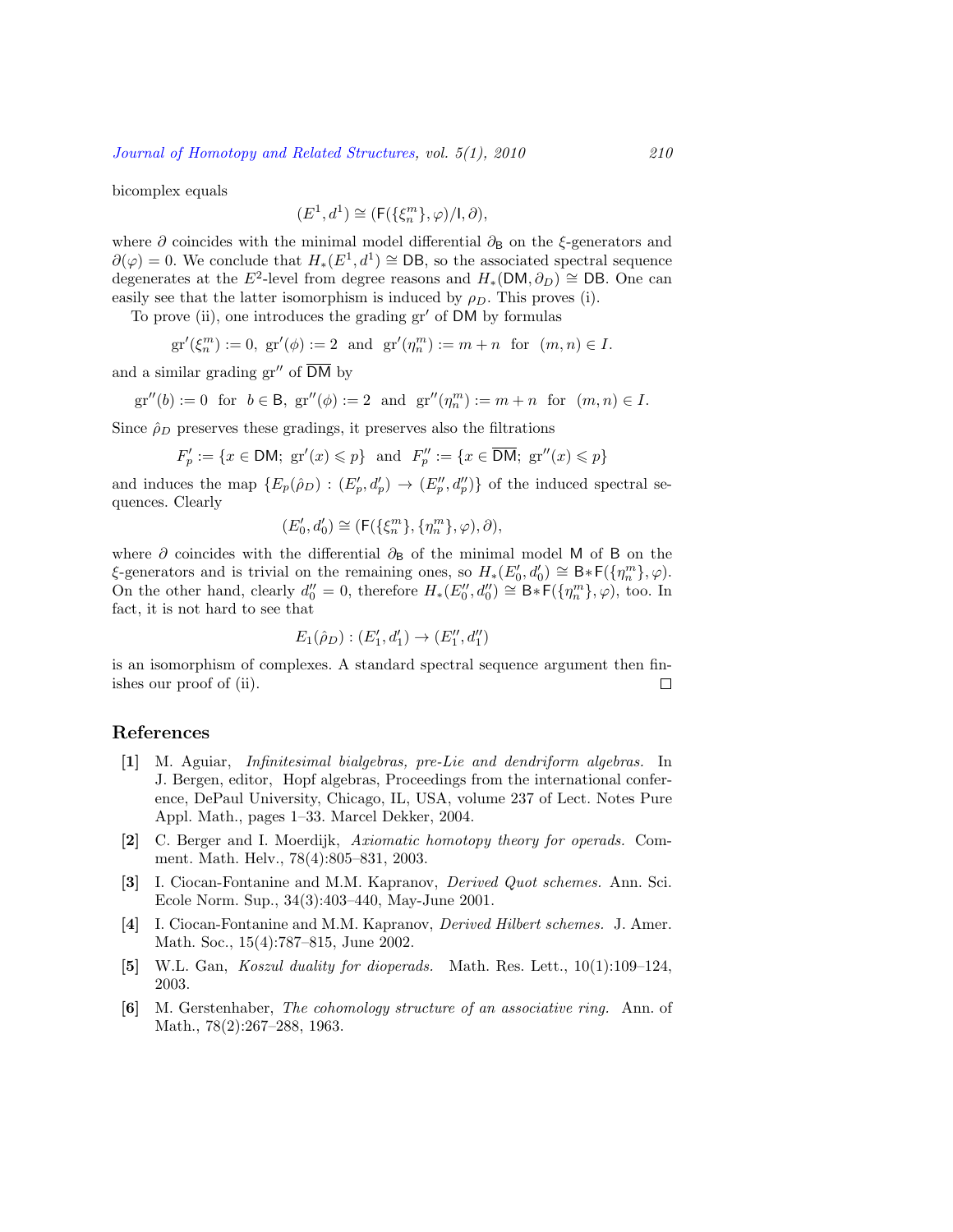- <span id="page-34-0"></span>**[7]** M. Gerstenhaber and S.D. Schack, *Bialgebra cohomology, deformations, and quantum groups.* Proc. Nat. Acad. Sci. USA, 87:478–481, 1990.
- <span id="page-34-16"></span>**[8]** E. Getzler, *Lie theory for nilpotent L<sup>∞</sup> algebras.* Ann. of Math., 170(1):271– 301, 2009.
- <span id="page-34-10"></span>**[9]** V. Ginzburg and M.M. Kapranov, *Koszul duality for operads.* Duke Math. J., 76(1):203–272, 1994.
- <span id="page-34-14"></span>**[10]** D. Guin and J.-M. Oudom, *Sur l'alg´ebre enveloppante d'une alg´ebre pr´e-Lie.* C. R. Acad. Sci. Paris Sér. I Math., 340(5):331–336, 2005.
- <span id="page-34-13"></span>**[11]** V. Hinich, *Descent of Deligne groupoids.* Internat. Math. Res. Notices, 5:225– 239, 1997.
- <span id="page-34-7"></span>**[12]** T. Lada and M. Markl, *Strongly homotopy Lie algebras.* Comm. Algebra, 23(6):2147–2161, 1995.
- <span id="page-34-15"></span>**[13]** T. Lada and M. Markl, *Symmetric brace algebras.* Applied Categorical Structures, 13(4):351–370, 2005.
- <span id="page-34-8"></span>**[14]** T. Lada and J.D. Stasheff, *Introduction to sh Lie algebras for physicists.* Internat. J. Theoret. Phys., 32(7):1087–1103, 1993.
- <span id="page-34-20"></span>**[15]** M. Markl, *A cohomology theory for A*(*m*)*-algebras and applications.* J. Pure Appl. Algebra, 83:141–175, 1992.
- <span id="page-34-11"></span>**[16]** M. Markl, *Cotangent cohomology of a category and deformations.* J. Pure Appl. Algebra, 113(2):195–218, 1996.
- <span id="page-34-19"></span>**[17]** M. Markl, *Models for operads.* Comm. Algebra, 24(4):1471–1500, 1996.
- <span id="page-34-2"></span>**[18]** M. Markl, *A resolution (minimal model) of the PROP for bialgebras. J. Pure Appl. Algebra*, 205(2):341–374, 2006.
- <span id="page-34-3"></span>**[19]** M. Markl, *Handbook of Algebra*, volume 5, chapter Operads and PROPs, pages 87–140. Elsevier, 2008.
- <span id="page-34-4"></span>**[20]** M. Markl, S. Shnider, and J. D. Stasheff, *Operads in Algebra, Topology and Physics*, volume 96 of Mathematical Surveys and Monographs. American Mathematical Society, Providence, Rhode Island, 2002.
- <span id="page-34-5"></span>**[21]** M. Markl and A.A. Voronov, *PROPped up graph cohomology.* Preprint math.QA/0307081, July 2003.
- <span id="page-34-9"></span>**[22]** S. Merkulov and B. Vallette, *Deformation theory of representations of prop(erad)s.* Preprint arXiv:0707.0889, July 2007.
- <span id="page-34-17"></span>**[23]** S. A. Merkulov, *An L⟨∞⟩-algebra of an unobstructed deformation functor.* Internat. Math. Res. Notices, 3:147–164, 2000.
- <span id="page-34-1"></span>**[24]** S. Saneblidze and R. Umble, *Matrons, A∞-bialgebras and the polytopes kk*. Version 4 of preprint math.AT/0508017, August 2005.
- <span id="page-34-12"></span>**[25]** M. Schlessinger and J.D. Stasheff, *The Lie algebra structure of tangent cohomology and deformation theory.* J. Pure Appl. Algebra, 38:313–322, 1985.
- <span id="page-34-18"></span>**[26]** J.D. Stasheff, *Homotopy associativity of H-spaces I,II.* Trans. Amer. Math. Soc., 108:275–312, 1963.
- <span id="page-34-6"></span>[27] B. Vallette, *Dualité de Koszul des PROPs*. PhD thesis, Université Louis Pasteur, 2003.